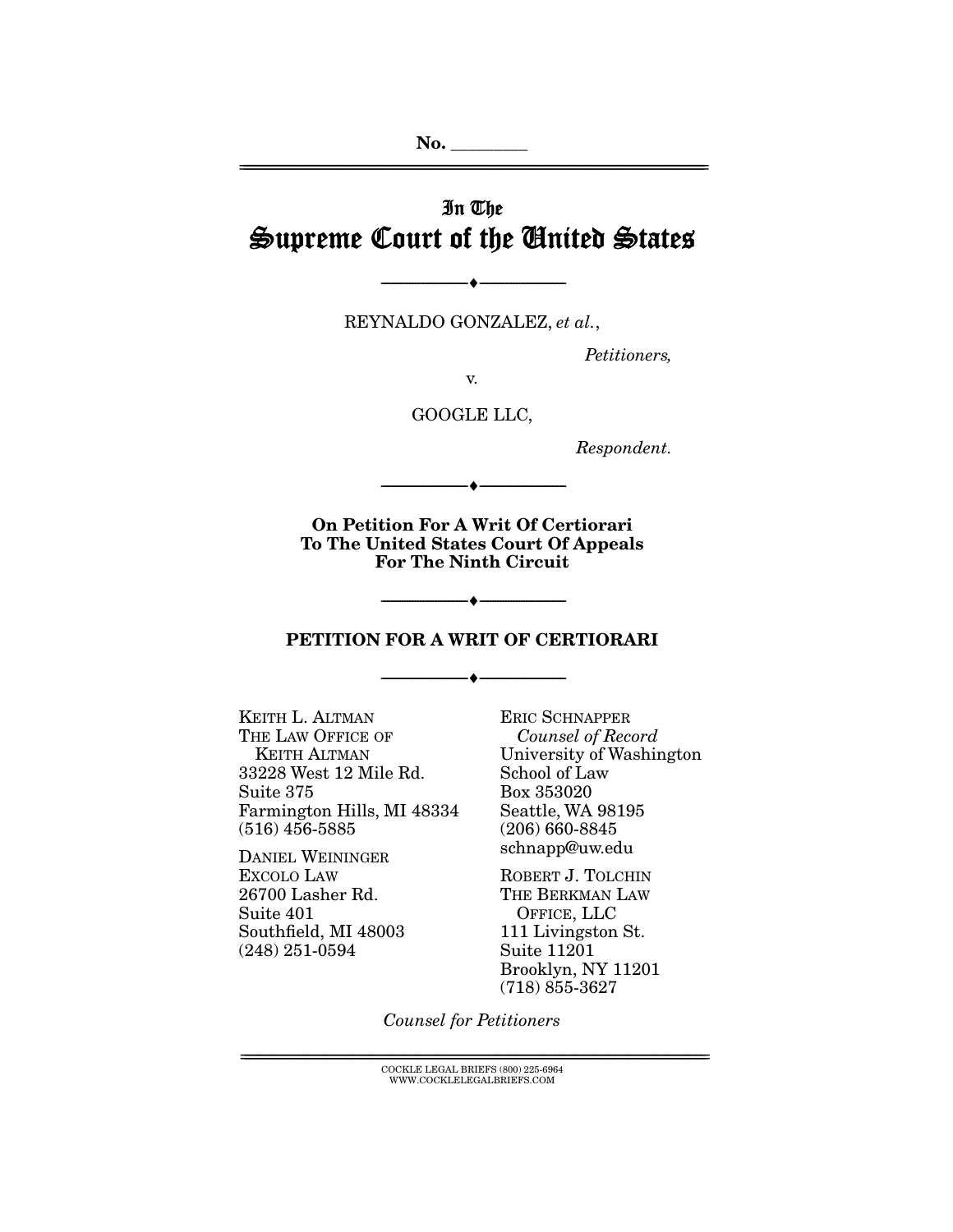#### **QUESTION PRESENTED**

Section  $203(c)(1)$  of the Communications Decency Act immunizes an "interactive computer service" (such as YouTube, Google, Facebook and Twitter) for "publish[ing] ... information provided by another" "information content provider" (such as someone who posts a video on YouTube or a statement on Facebook). This is the most recent of three court of appeals' decisions regarding whether section  $230(c)(1)$  immunizes an interactive computer service when it makes targeted recommendations of information provided by such another party. Five courts of appeals judges have concluded that section  $230(c)(1)$  creates such immunity. Three court of appeals judges have rejected such immunity. One appellate judge has concluded only that circuit precedent precludes liability for such recommendations.

The question presented is:

Does section  $230(c)(1)$  immunize interactive computer services when they make targeted recommendations of information provided by another information content provider, or only limit the liability of interactive computer services when they engage in traditional editorial functions (such as deciding whether to display or withdraw) with regard to such information?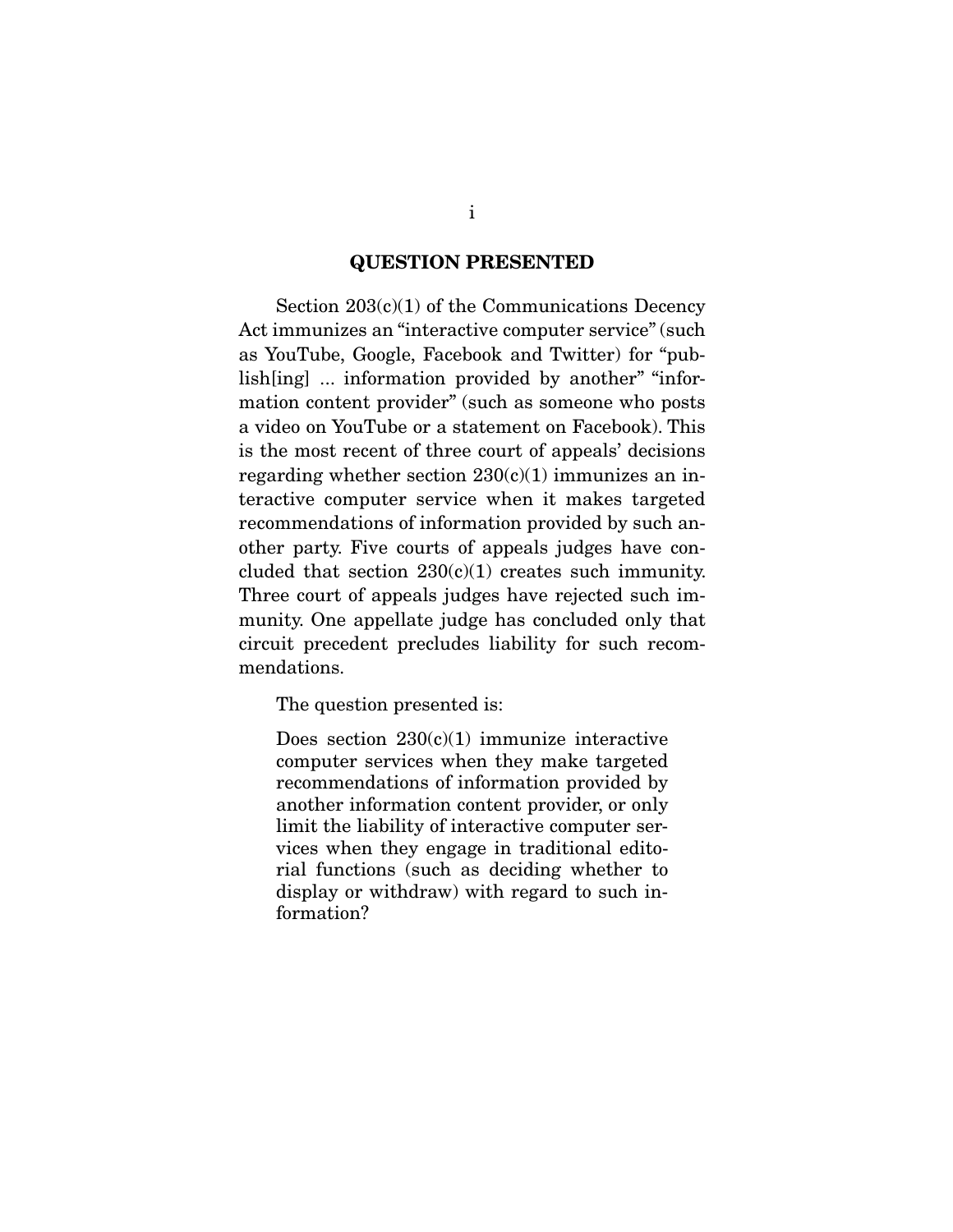#### **PARTIES**

 The petitioners are Reynaldo Gonzalez, the estate of Nohemi Gonzalez, Beatriz Gonzalez, individually and as administrator of the estate of Nohemi Gonzalez, Jose Hernandez, Rey Gonzalez, and Paul Gonzalez. The respondent is Google LLC.

### **DIRECTLY RELATED CASES**

*Gonzalez v. Google LLC*, No. 18-16700, Ninth Circuit Court of Appeals, judgment entered January 11, 2022

*Gonzalez v. Google LLC*, No. 4:16-CV-03282-DMR, Northern District of California, judgment entered August 31, 2018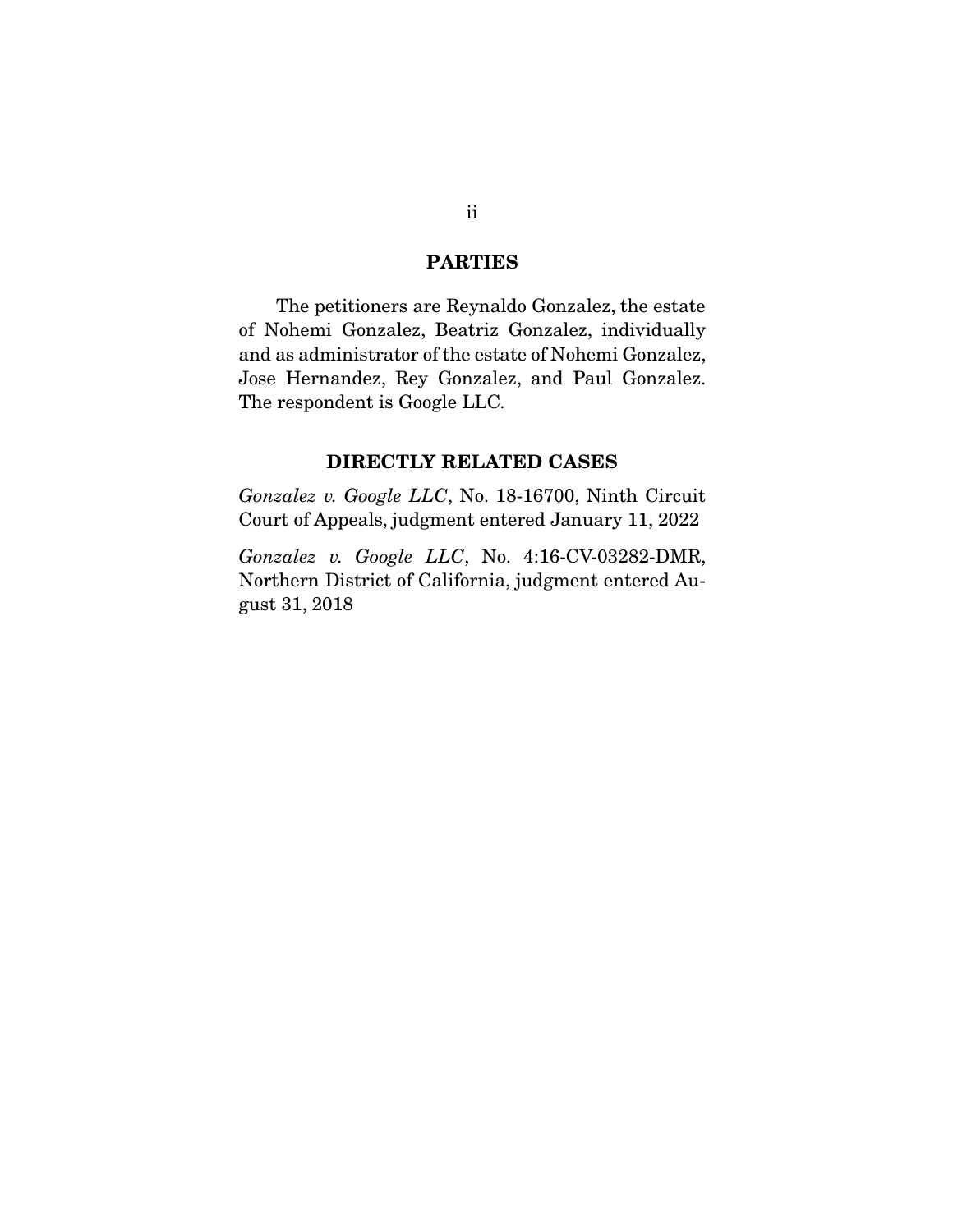# TABLE OF CONTENTS

|      |                                                                                                                                                                                  | Page           |
|------|----------------------------------------------------------------------------------------------------------------------------------------------------------------------------------|----------------|
|      |                                                                                                                                                                                  | $\mathbf{1}$   |
|      |                                                                                                                                                                                  | ii             |
|      |                                                                                                                                                                                  | 11             |
|      |                                                                                                                                                                                  | 1              |
|      |                                                                                                                                                                                  | 1              |
|      |                                                                                                                                                                                  | $\overline{2}$ |
|      |                                                                                                                                                                                  | 7              |
|      |                                                                                                                                                                                  | 7              |
|      |                                                                                                                                                                                  | 10             |
|      |                                                                                                                                                                                  | 10             |
|      | Intervening Decisions in Force v. Facebook,<br>Inc. and Dyroff v. Ultimate Software Group                                                                                        |                |
|      |                                                                                                                                                                                  | 13             |
|      |                                                                                                                                                                                  | 14             |
|      |                                                                                                                                                                                  | 17             |
| I.   | This Court Should Resolve Whether Sec-<br>tion 230 Protects Recommendations Made<br>by Interactive Computer Services                                                             | 17             |
| II.  | The Decisions in This Case and Force Con-<br>flict with Decisions in Six Circuits Hold-<br>ing That The Protections of Section 230<br>Are Limited to Traditional Editorial Func- |                |
|      |                                                                                                                                                                                  | 21             |
| III. | The Ninth Circuit's Interpretation of Sec-                                                                                                                                       | 26             |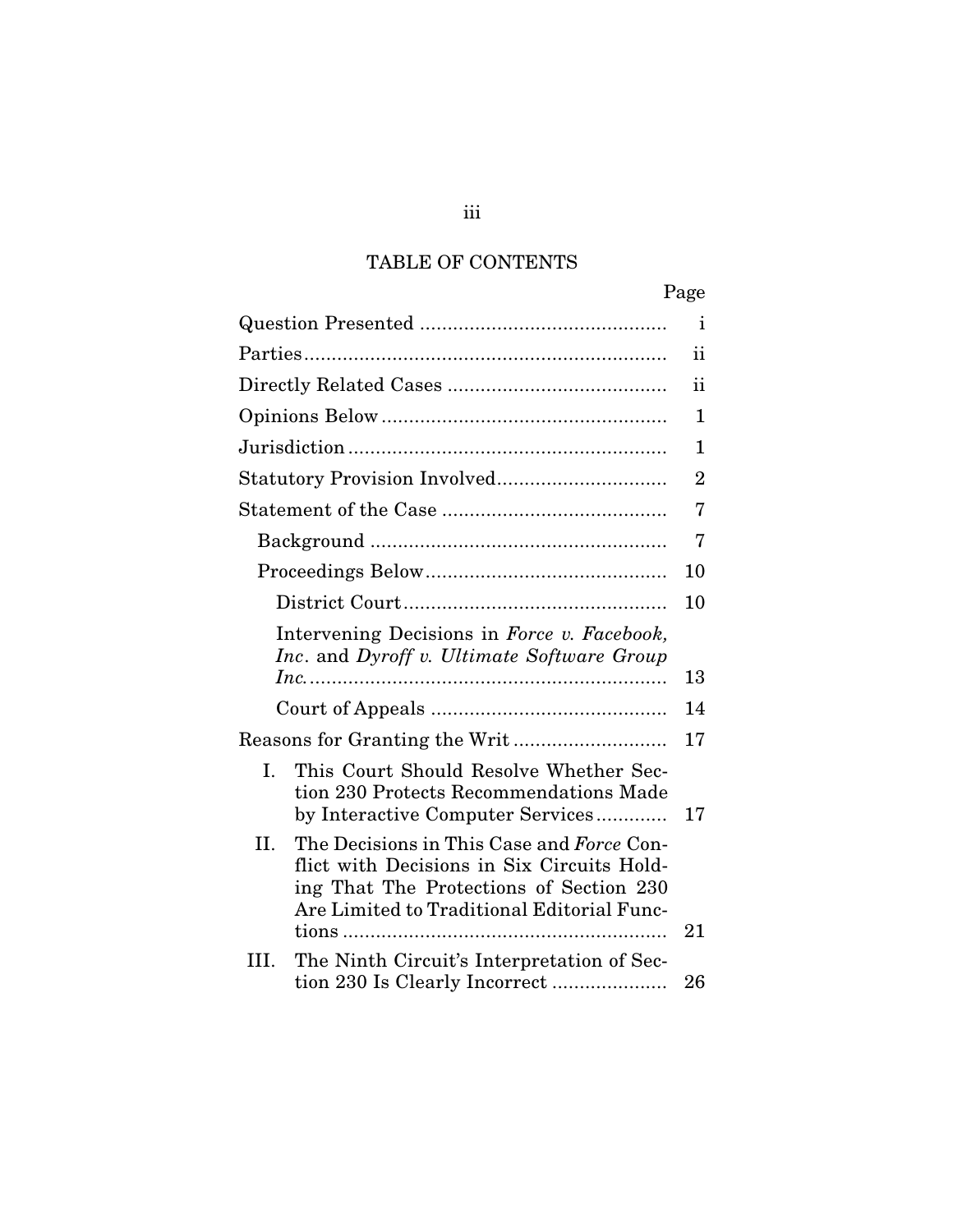# TABLE OF CONTENTS—Continued

|                                             | Page |
|---------------------------------------------|------|
| IV. This Case Presents An Excellent Vehicle |      |
| for Resolving The Question Presented 37     |      |
|                                             |      |

## APPENDIX

| Opinion of the United States Court of Appeals<br>for The Ninth Circuit, June 22, 2021 1a        |  |
|-------------------------------------------------------------------------------------------------|--|
| Opinion of the United States District Court for<br>the Northern District of California, August  |  |
| Opinion of the United States District Court for<br>the Northern District of California, October |  |
| Order Denying Rehearing En Banc, January 3,                                                     |  |
|                                                                                                 |  |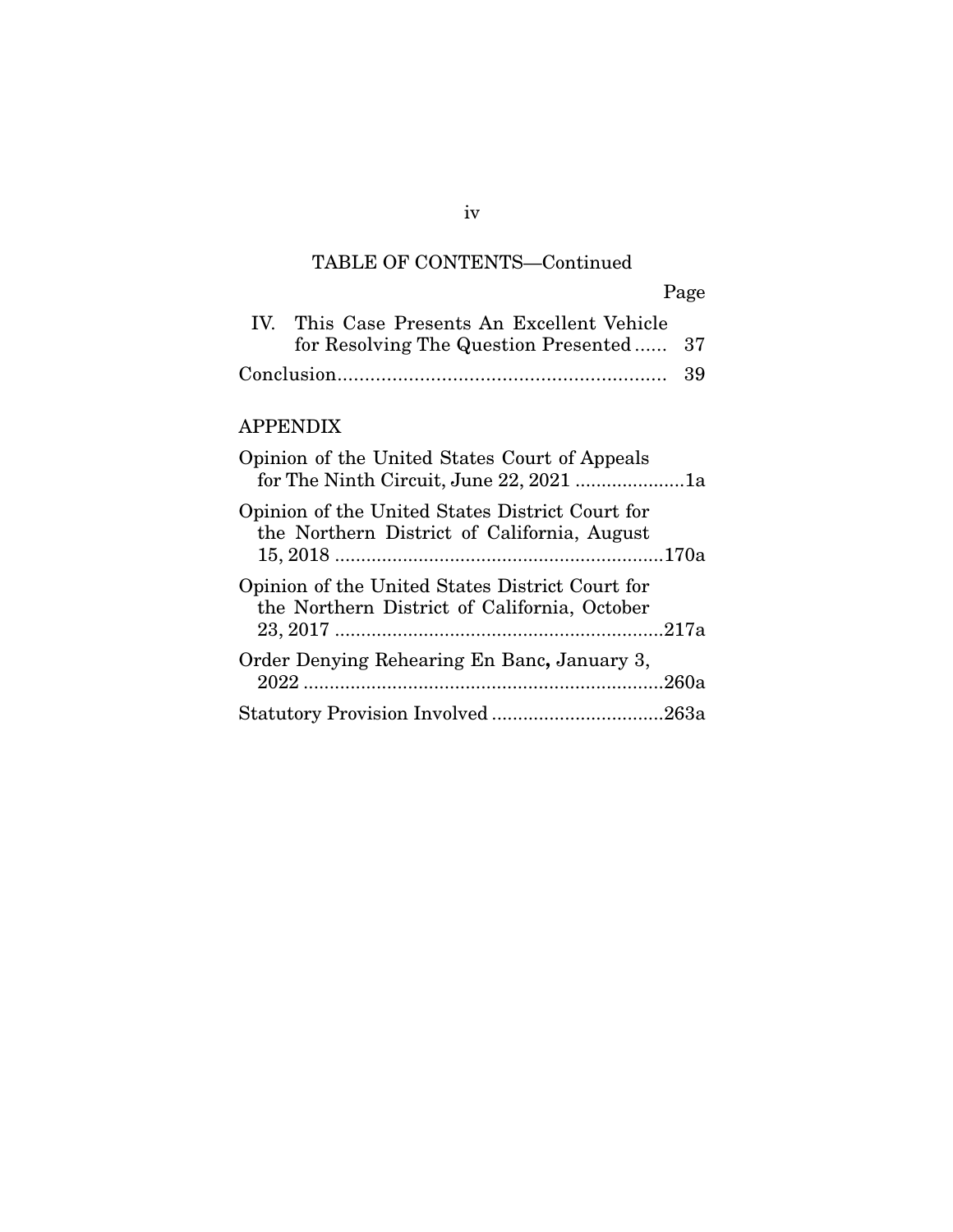# TABLE OF AUTHORITIES

| Barners v. Yahoo!, Inc., 570 F.3d 1096 (9th Cir.                                                   |
|----------------------------------------------------------------------------------------------------|
| Ben Ezra, Weinstein, & Co., Inc. v. Am. Online                                                     |
| Dyroff v. Ultimate Software Group, Inc., 934 F.3d                                                  |
| FTC v. LeadClick Media, LLC, 838 F.3d 158 (2d                                                      |
| Fair Housing Council of San Fernando Valley v.<br>Roommates.Com, LLC, 521 F.3d 1157 (9th Cir.      |
| Force v. Facebook, Inc., 934 F.3d 53 (2d Cir. 2019),<br>cert. denied, 140 S.Ct. 2761 (2020) passim |
| Jane Doe No. 1 v. Backpage.com, LLC, 817 F.3d<br>.22                                               |
| Jones v. Dirty World Entertainment Recordings                                                      |
| Klayman v. Zuckerberg, 753 F.3d 1354 (D.C. Cir.                                                    |
| Malwarebytes, Inc. v. Enigma Software Group                                                        |
| Oberdorf v. Amazon, Inc., 930 F.3d 136 (3d Cir.<br>22                                              |
| Sikhs for Justice, Inc. v. Facebook, 697 Fed. Appx.                                                |

v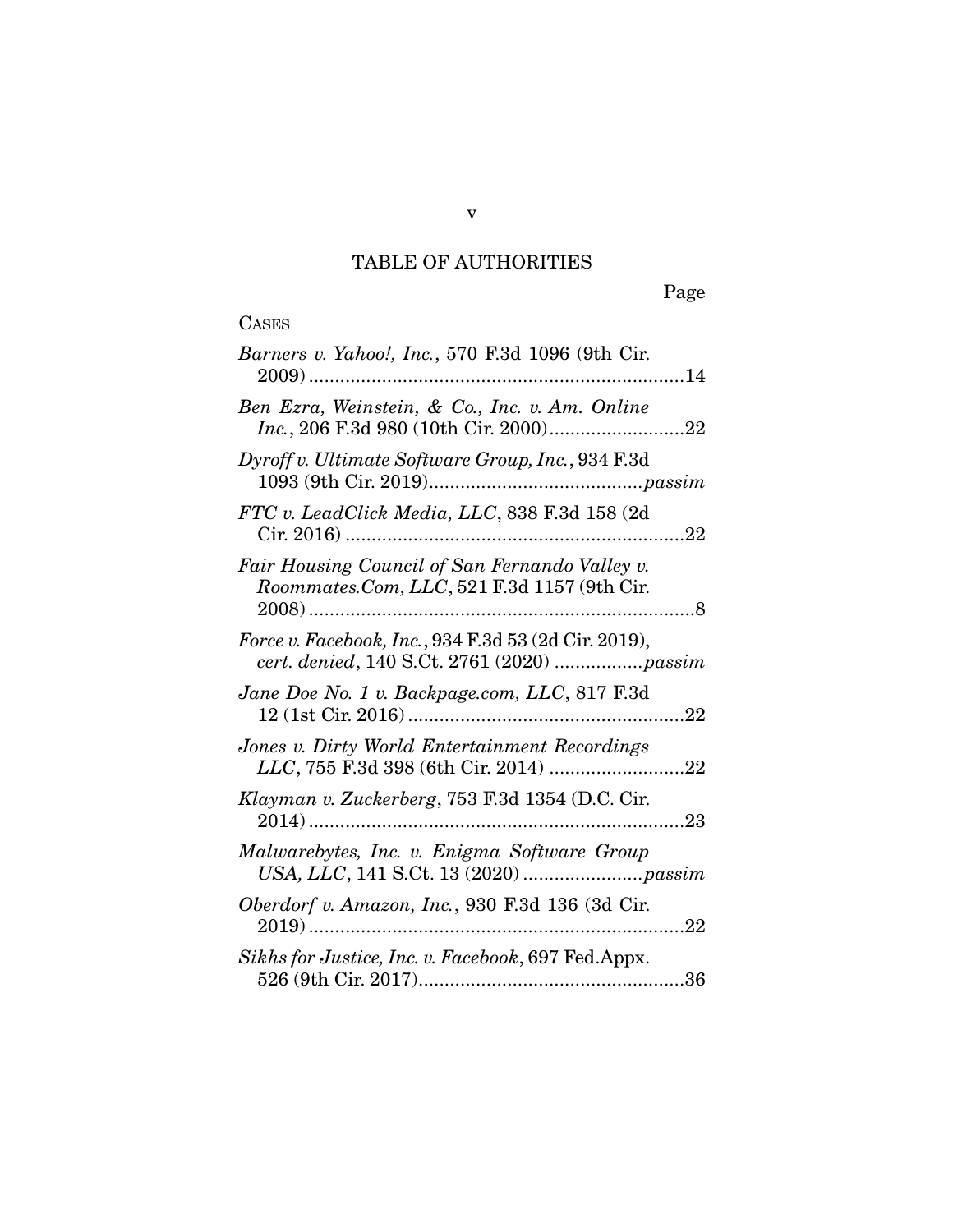# TABLE OF AUTHORITIES—Continued

| Stratton Oakmont, Inc. v. Prodigy Servs. Co.,    |  |
|--------------------------------------------------|--|
| 1995 WL 3233710 (N.Y. Sup. Ct. May 24,           |  |
|                                                  |  |
|                                                  |  |
| Zeran v. America Online, Inc., 129 F.3d 327 (4th |  |
|                                                  |  |

## **STATUTES**

## OTHER AUTHORITIES

| 1 R. Smolla, Law of Defamation § 4:86 (2d ed. |
|-----------------------------------------------|
|                                               |
|                                               |
| Anna Elisabeth Jayne Goodman, Note and Com-   |
| ment, When You Give a Terrorist a Twitter:    |
| Holding Social Media Companies Liable for     |
| their Support of Terrorism, 46 Pepp.L.Rev.    |
|                                               |
| Anne Applebaum, Twilight of Democracy-        |
|                                               |
| The Seductive Lure of Authoritarianism (1st   |
|                                               |
|                                               |

vi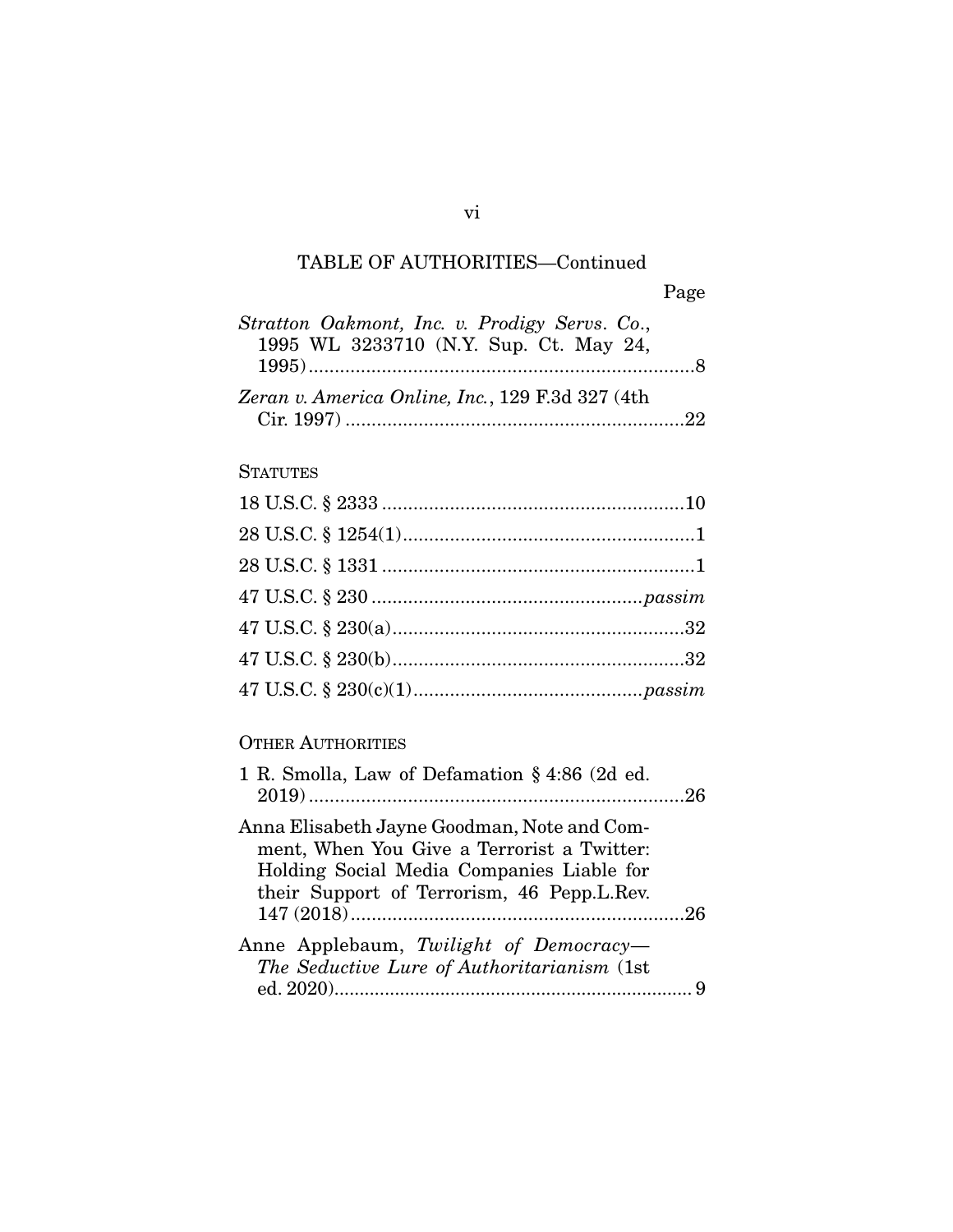# TABLE OF AUTHORITIES—Continued

| Danielle Keats Citron & Benjamin Wittes, The<br>Problem Isn't Just Backpage: Revising Sec-<br>tion 230 Immunity, 2 Geo.L.Tech. 453 (2018) 26                                                                                             |
|------------------------------------------------------------------------------------------------------------------------------------------------------------------------------------------------------------------------------------------|
| Danielle Keats Citron, Cyber Civil Rights, 89                                                                                                                                                                                            |
| Defendant Facebook, Inc.'s Notice of Motion<br>and Motion to Dismiss, Sikhs for Justice, Inc.<br>v. Facebook, 144 F.Supp.3d 1088 (N.D. Cal.<br>37<br>$2015)$                                                                             |
| Jack Nicas, How YouTube Drives People to the<br>Internet's Darkest Corner, Wall Street Jour-<br>nal, February 7, 2018, https://www.wsj.com/<br>articles/how-youtube-drives-viewers-to-the-<br>internets-darkest-corners-1518020478 (last |
| Jaime E. Freilich, Note, Section 230's Liability<br>Shield in the Age of Online Terrorist Recruit-                                                                                                                                       |
| Mozilla, YouTube Regrets: A Crowdsourced In-<br>vestigation Into YouTube's Recommendation<br>Algorithm, July 2021, https://mzl.la/regrets-                                                                                               |
| Nicole Phe, Note, Social Media Terror: Reevalu-<br>ating Intermediary Liability Under the Com-<br>munications Decency Act, 51 Suffolk U.L.Rev.                                                                                           |
| Rustad & Koenig, Rebooting Cybertort Law, 80                                                                                                                                                                                             |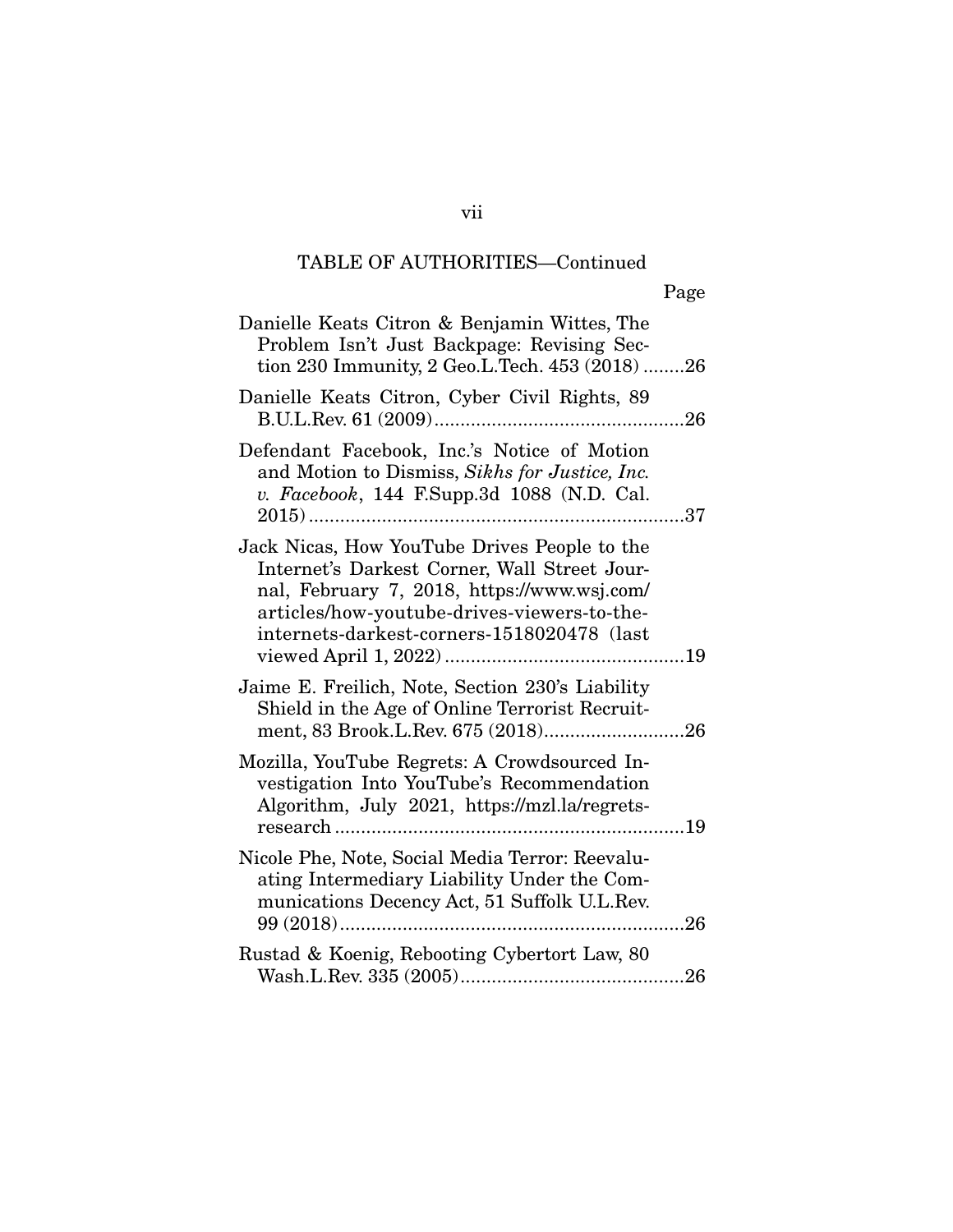# TABLE OF AUTHORITIES—Continued

Page

| Ryan J.P. Dyer, Note, The Communications De-        |  |
|-----------------------------------------------------|--|
| cency Act Gone Wild: A Case for Renewing the        |  |
| <b>Presumption Against Preemption, 37 Seattle</b>   |  |
|                                                     |  |
| Zeynep Tufecki, YouTube, the Great Radicalizer,     |  |
| New York Times, March 10, 2018, https://www.        |  |
| nytimes.com/2018/03/10/opinion/sunday/youtube-      |  |
| politics-radical.html (last viewed April 1, 2022)19 |  |

viii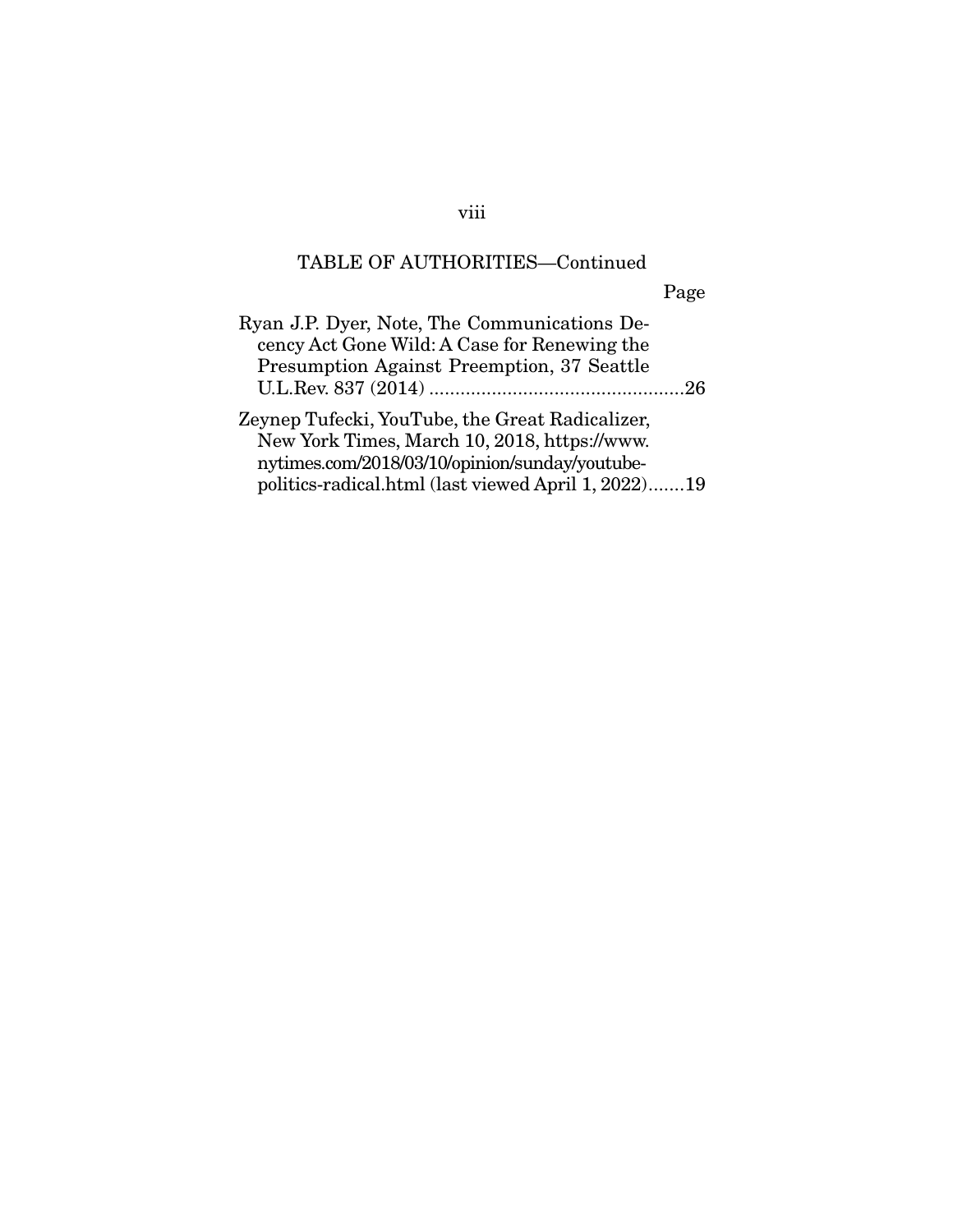Petitioners Reynaldo Gonzalez, *et al*., respectfully pray that this Court grant a writ of certiorari to review the judgment and opinion of the United States Court of Appeals entered on June 22, 2021.

**OPINIONS BELOW** 

--------------------------------- ♦ ---------------------------------

 The June 22, 2021 opinion of the court of appeals, which is reported at 2 F.4th 871, is set out at pp. 1a-169a of the Appendix. The October 23, 2017, decision of the district court, which is reported at 282 F.Supp.3d 1150, is set out at pp. 217a-259a of the Appendix. The August 15, 2018, decision of the district court, which is reported at 335 F.Supp.3d 1156, is set out at pp. 170a-216a of the Appendix. The January 3, 2022, order denying rehearing en banc is set out at pp. 260a-262a of the Appendix.

#### **JURISDICTION**

--------------------------------- ♦ ---------------------------------

 The decision of the court of appeals was entered on June 22, 2021. A timely petition for rehearing en banc was denied on January 3, 2022. This Court has jurisdiction pursuant to 28 U.S.C. § 1254(1). The district court had jurisdiction pursuant to 28 U.S.C. § 1331.

 $\overbrace{\hspace{2.5cm}}^{\bullet}$   $\overbrace{\hspace{2.5cm}}^{\bullet}$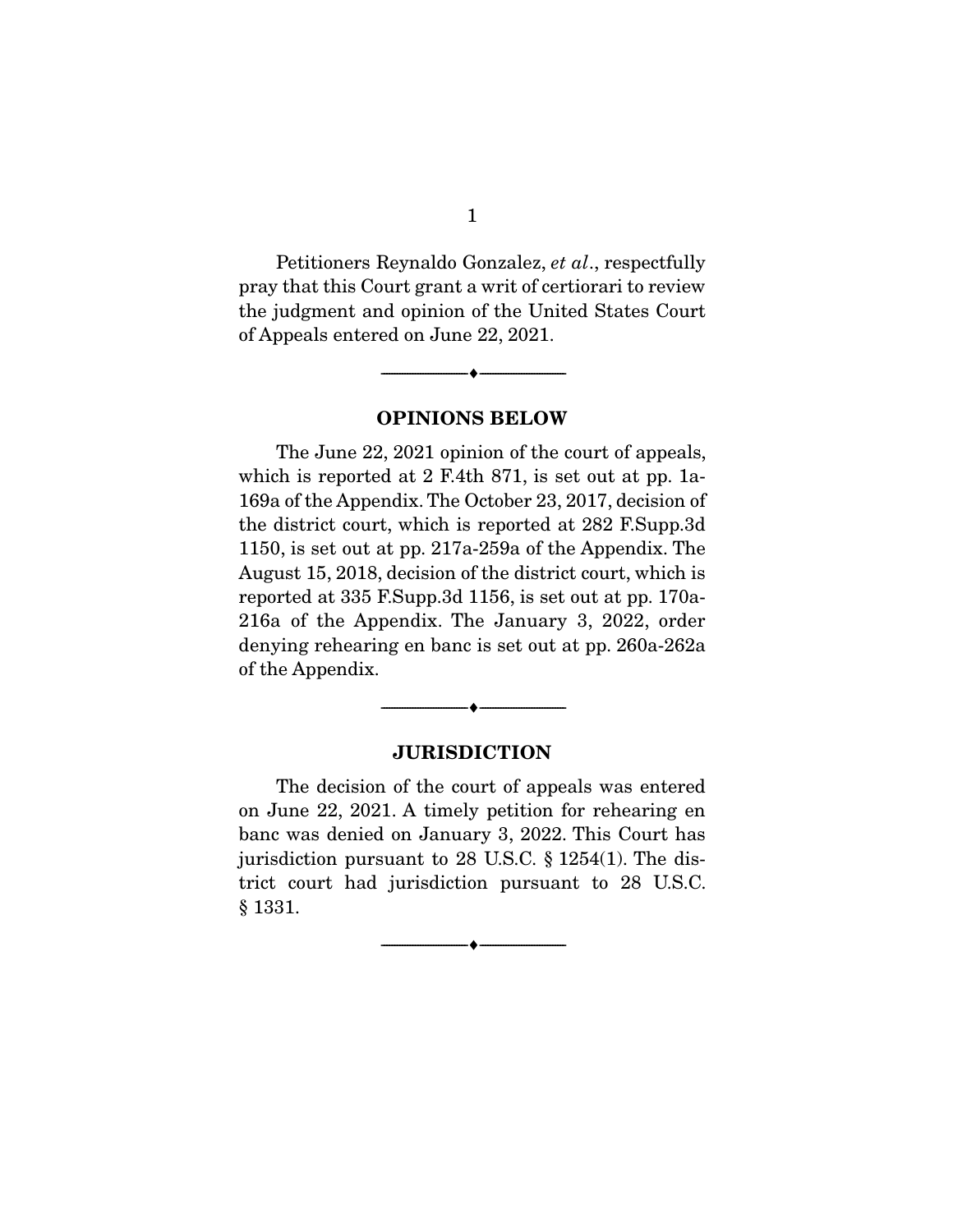#### **STATUTORY PROVISION INVOLVED**

 The statutory provision involved is set out in the Appendix.

--------------------------------- ♦ ---------------------------------

 Section 230 of the Communications Decency Act was enacted in 1996 at the dawn of the internet age. 47 U.S.C. § 230. Section 230 was prompted in particular by the need to protect internet companies from being held strictly liable in state law defamation actions because they had permitted other parties to post defamatory materials on the companies' websites. The wording of section 230, however, was sufficiently general to invite arguments that it preempted application of a wide range of state and federal non-criminal statutes. "[In] the ... years since [its enactment], [this Court] have never interpreted this provision. But many courts have construed the law broadly to confer sweeping immunity on some of the largest companies in the world." *Malwarebytes, Inc. v. Enigma Software Group USA, LLC*, 141 S.Ct. 13 (2020) (Statement of Justice Thomas respecting the denial of certiorari).

 This case concerns the most controversial application of section 230. Under at least most circumstances, the protections of section 230 will apply to an "interactive computer service" (such as YouTube, Google, Facebook, or Twitter) insofar as it permits another party to post on the service's website material created by another party. Mere posting on bulletin boards and in chat rooms was the prevalent practice when section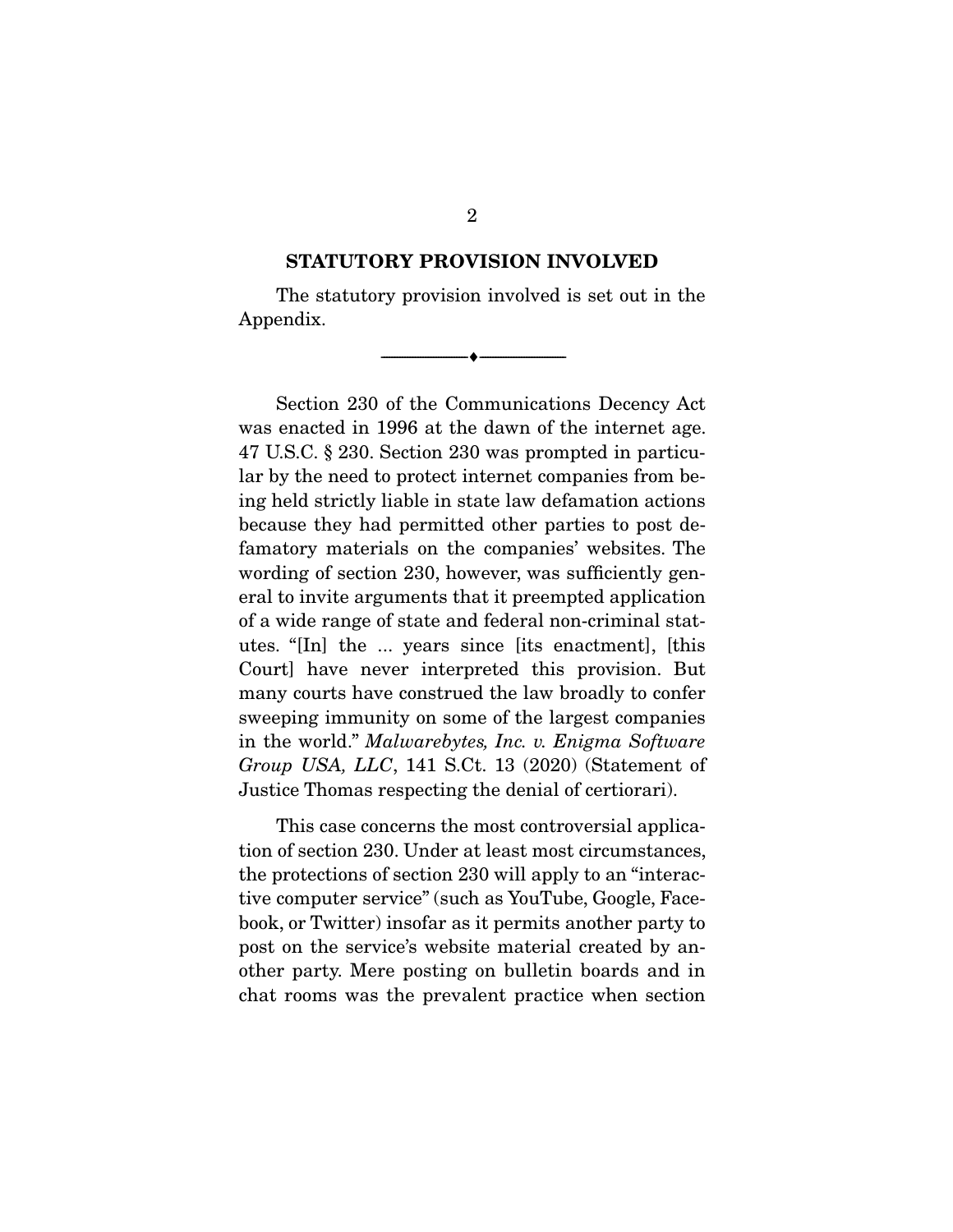230 was originally enacted. But over the last two decades, many interactive computer services have in a variety of ways sought to recommend to users that they view particular other-party materials, such as written matter or videos. Those recommendations are implemented through automated algorithms, which select the specific material to be recommended to a particular user based on information about that user that is known to the interactive computer service. The public has only recently begun to understand the enormous prevalence and increasing sophistication of these algorithm-based recommendation practices.

 This is the most recent of three federal court of appeals decisions raising the issue of whether section 230 applies to such recommendations of other-party created materials. 36a-44a, 81a-92a, 92a-110a; *Dyroff v. Ultimate Software Group, Inc.*, 934 F.3d 1093 (9th Cir. 2019), *cert. denied*, 140 S.Ct. 2761 (2020); *Force v. Facebook, Inc.*, 934 F.3d 53 (2d Cir. 2019), *cert. denied*, 140 S.Ct. 2761 (2020). In each of these appeals, the majority held that an interactive computer service is entitled to the same protection under section 230 when the service itself affirmatively recommends otherparty materials as when the service merely permits another party to post that material on the service's website. The majority opinions have offered differing explanations of why section 230 would apply to such recommendations, none notably grounded in the text of the statute. Two dissenting opinions and one concurring opinion in these appeals have rejected this broad interpretation of section 230. This is the only issue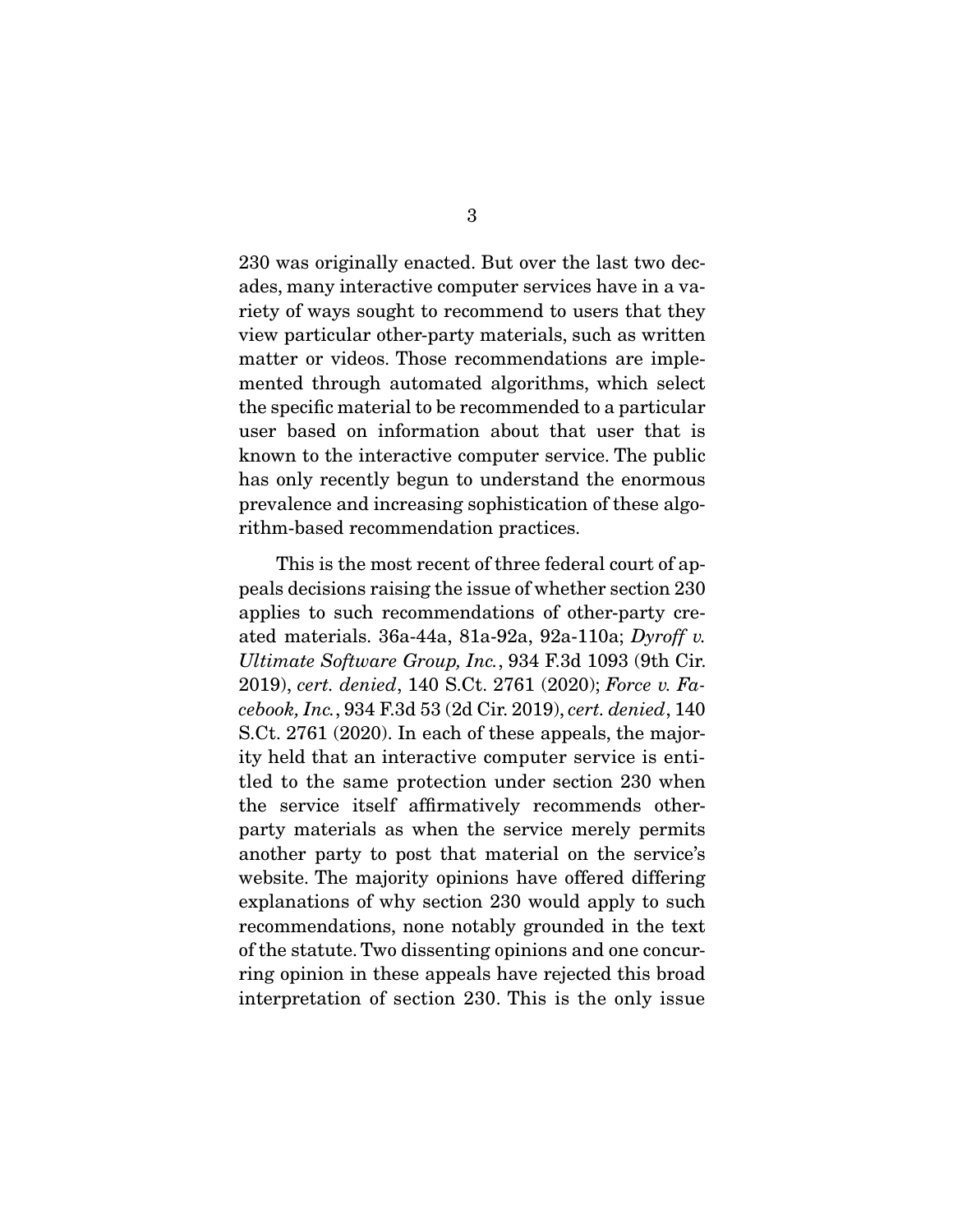regarding the interpretation of section 230 that has engendered such repeated, open, and thoroughly vetted judicial disagreement.

 The nature of the panel decision below presents this Court with an extraordinary situation. A majority of the panel, regarding itself bound by Ninth Circuit precedent in *Dyroff*, held that section 230 immunizes an interactive computer service from liability for recommending other-party content, in this case for recommending ISIS proselytizing and recruitment videos, at least so long as the provider is dispensing recommendations even-handedly to terrorists and non-terrorists alike. 36a-44a. But a different majority, in two detailed separate opinions, argued at length that the majority's precedent-compelled interpretation of section 230, and that Ninth Circuit precedent itself, were inconsistent with the text and the legislative history of section 230. 81a-92a (Berzon, J., concurring), 92a-110a (Gould, J., concurring in part and dissenting in part). So although petitioners, as is common, ask the Court to overturn the judgment ordered by a majority of the court below, petitioners will also be urging the Court to actually affirm the interpretation of section 230 advanced by a different majority of that same panel.

 The unusual division of the panel in this case was the direct and perhaps foreseeable result of the dissent of the late Second Circuit Chief Judge Katzmann in *Force v. Facebook, Inc*. In an exceptionally detailed and scholarly analysis, Judge Katzmann laid out a compelling explanation of why section 230 does not immunize recommendations, but instead is limited to protecting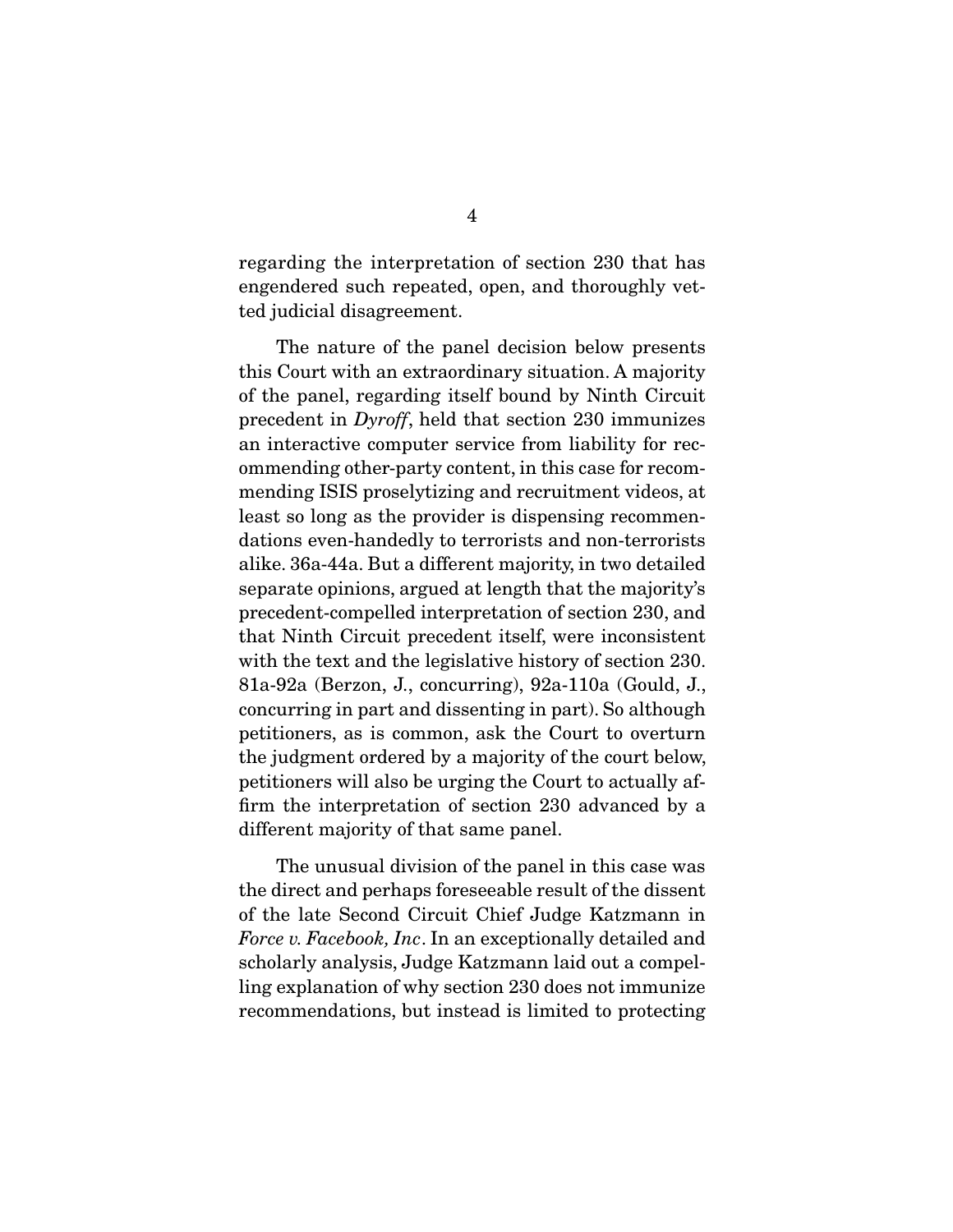traditional editorial functions. 934 F.3d at 76-89. That dissent was well-calculated to prompt other judges to reevaluate the ever broader manner in which section 230 was being construed, and it had precisely that effect. In the instant case, decided less than two years after *Force*, Judges Berzon and Gould both expressly endorsed Judge Katzmann's opinion in *Force*.

 The upshot of the opinions in *Force*, *Dyroff* and the instant case is that the circuit court judges who have addressed this issue are divided in several ways. Five judges (Judges Dorney and Sullivan in the Second Circuit, and Judges Nelson, Rawlinson and Bea in the Ninth Circuit) have concluded that section 230 protects recommendations, although advancing divergent reasons for that conclusion. Three judges (Judge Katzmann in the Second Circuit and Judges Berzon and Gould in the Ninth Circuit) conclude that section 230 does not protect recommendations as such. And one judge (Judge Christen in the Ninth Circuit) has decided only that the decision in *Dyroff* is controlling on Ninth Circuit panels.

 This disagreement has not resulted in a conflict in the precedents in the circuits at issue. But that is to some degree a matter of happenstance. *Dyroff* and the instant case were pending at the same time in the Ninth Circuit. If the instant case, rather than *Dyroff*, had been decided first in time, the interpretation of section 230 endorsed by Judges Berzon and Gould would have set the controlling Ninth Circuit precedent, and Google would be seeking rather than opposing certiorari.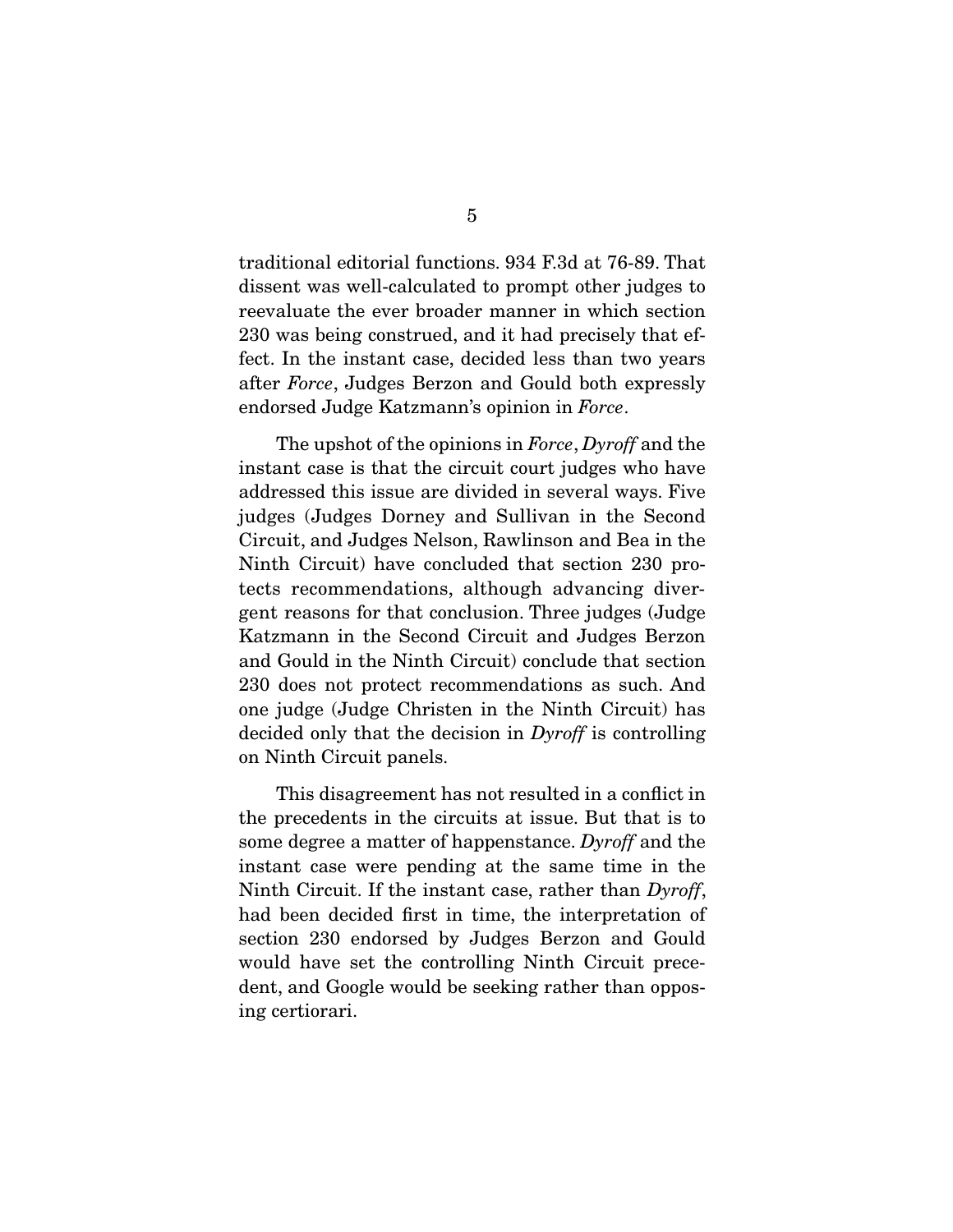When certiorari was sought in *Force*, the respondent assured this Court that the construction of section 230 was settled and uncontroversial, rendering action by this Court unnecessary. "The courts of appeals are in broad agreement about how to interpret § 230 of the Communications Decency Act."1 Barely a year later, every member of the panel in this case commented that there was an increasing concern among lower court judges that the ever-broader interpretation of section 230 had gotten out of hand. "I join the growing chorus of voices calling for a more limited reading of the scope of Section 230 immunity." 82a (Berzon, J., concurring). "I believe that there is a rising chorus of judicial voices cautioning against an overbroad reading of the scope of Section 230 immunity." 110a n.9 (Gould, J., concurring in part and dissenting in part). "We share the dissent's concerns about the breadth of § 230. As the dissent observes, 'there is a rising chorus of judicial voices cautioning against an overbroad reading of the scope of Section 230 immunity'...." 42a (majority opinion by Judge Christen).

 If the interpretation of section 230 in this regard were a minor technicality, with little practical impact, such judicial disagreements and concerns might not warrant action by this Court. But whether section 230 applies to these algorithm-generated recommendations is of enormous practical importance. Interactive computer services constantly direct such recommendations, in one form or another, at virtually every adult

<sup>1</sup> Brief in Opposition, *Force v. Facebook, Inc*., No. 19-859, available at 2020 WL 1479918 (capitalization and bold omitted).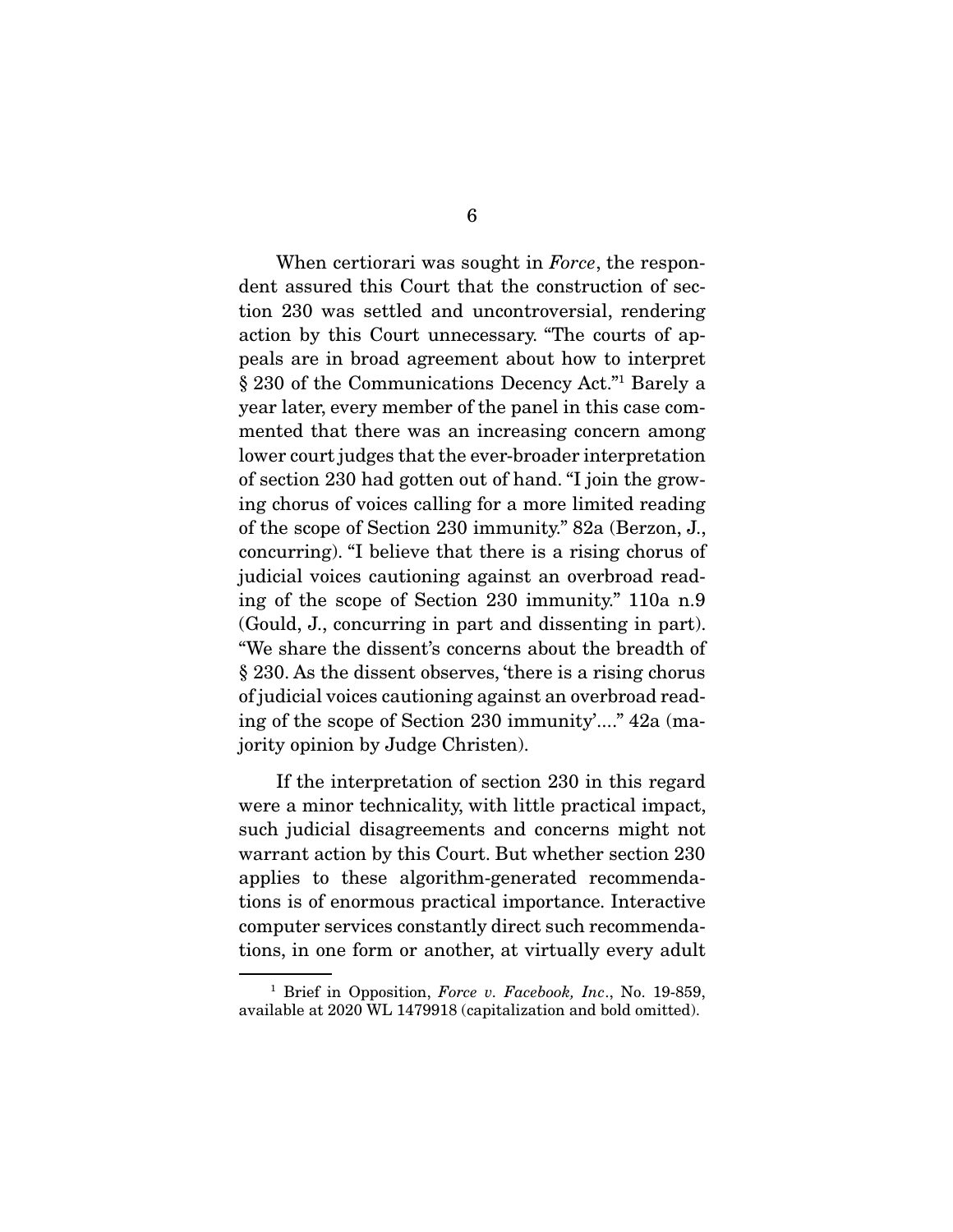and child in the United States who uses social media. To be sure, many of those recommendations, such as of a clever TikTok dance, are benign. But other recommendations suggest that users look at materials inciting dangerous, criminal or self-destructive behavior. In this case the defendants are alleged to have recommended that users view inflammatory videos created by ISIS, videos which played a key role in recruiting fighters to join ISIS in its subjugation of a large area of the Middle East, and to commit terrorist acts in their home countries. Application of section 230 to such recommendations removes all civil liability incentives for interactive computer services to eschew recommending such harmful materials, and denies redress to victims who could have shown that those recommendations had caused their injuries, or the deaths of their loved ones.

 In *Malwarebytes*, Justice Thomas suggested that "in an appropriate case, we should consider whether the text of this increasingly important statute aligns with the current state of immunity enjoyed by Internet platforms." 141 S.Ct. at 14 (statement of Justice Thomas). This is that case.

### **STATEMENT OF THE CASE**

 $\overbrace{\hspace{2.5cm}}^{\bullet}$   $\overbrace{\hspace{2.5cm}}^{\bullet}$ 

#### **Background**

 The enactment of section 230 was prompted by a New York state-court decision that had held an internet service provider legally responsible for a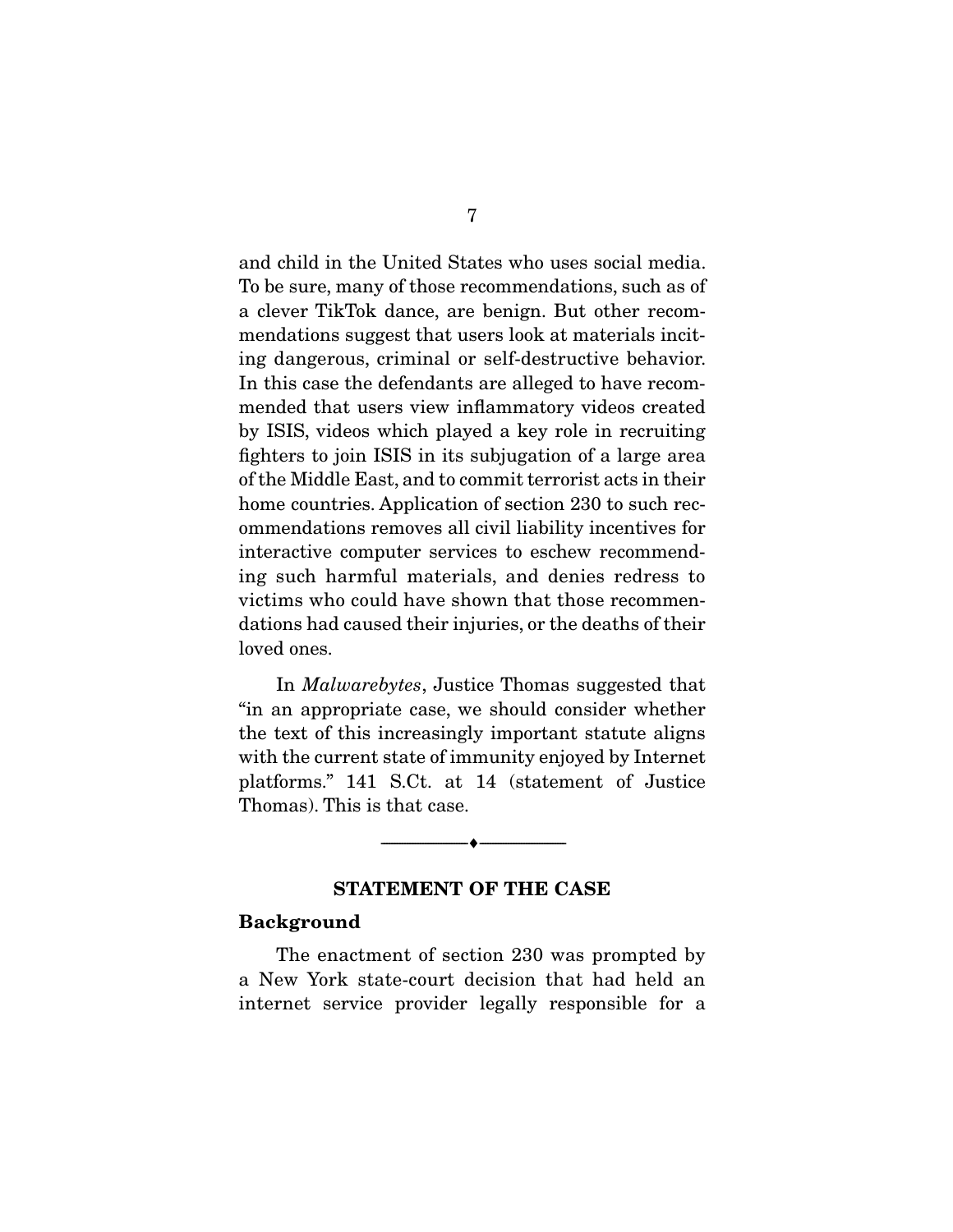defamatory statement posted to one of its message boards. 19a-20a, 85a-86a, 146a-148a; *Stratton Oakmont, Inc. v. Prodigy Servs*. *Co*., 1995 WL 3233710 (N.Y. Sup. Ct. May 24, 1995). *Stratton Oakmont* concluded that the internet service provider "had become a 'publisher' under state law because it voluntarily deleted some messages from its message boards 'on the basis of offensiveness and bad taste,' and was therefore legally responsible for the content of defamatory messages that it failed to delete." 20a (quoting *Fair Housing Council of San Fernando Valley v. Roommates.Com, LLC*, 521 F.3d 1157, 1163 (9th Cir. 2008) and *Stratton Oakmont*, 1995 WL 323710, at \*4). Under state defamation law, a "publisher" was strictly liable for the material that it published. By providing that an internet company could not be deemed a "publisher" for printing material created by others, section 230 precluded such defamation suits. As the court below acknowledged, "[t]he original goal of § 230 was modest." 20a.

Section  $230(c)(1)$  provides: "No provider or user of an interactive computer service shall be treated as the publisher of or speaker of information provided by another information content provider." Whether a particular defendant is an "interactive computer service" is not usually in dispute, and is not at issue here. The considerable litigation that has arisen regarding the meaning of section  $230(c)(1)$  has concerned whether a particular defendant is being "treated as [a] publisher," and if so whether the matter published was exclusively "provided by another information content provider."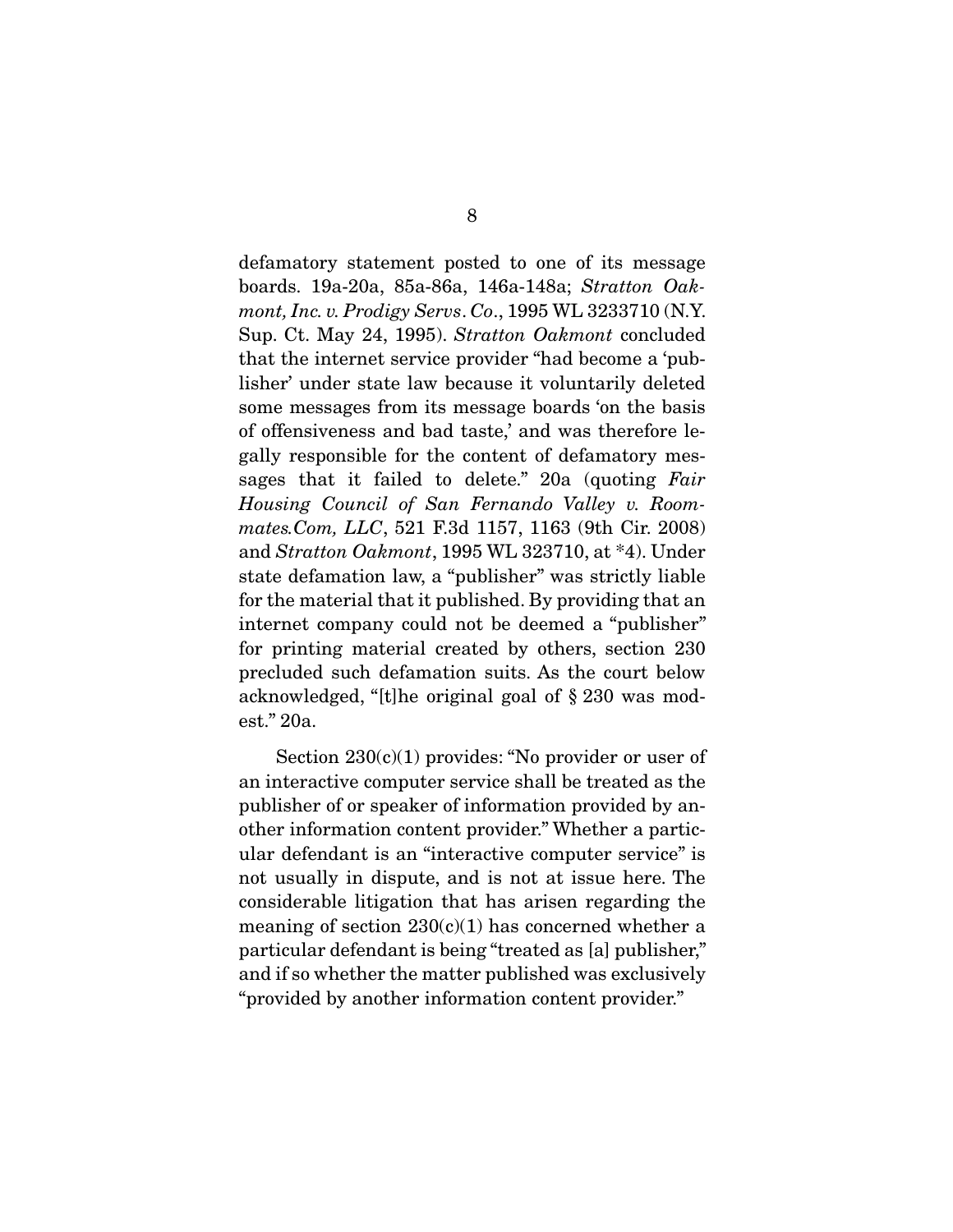In the decades since the enactment of section 230, the types of services being provided on the internet have changed dramatically. The issue in this case, as in *Force* and *Dyroff*, arose out of one of those fundamental changes. Today the income of many large interactive computer services is based on advertising, not on the subscriptions that in years past were the basis of the income firms such as Prodigy and CompuServe. Internet firms that rely on advertising have a compelling interest in increasing the amount of time that individual users spend at their websites. The longer a user is on a website, the more advertising the user will be exposed to; that in turn will increase the revenue of the website operator.

 That financial structure has given rise to the now widespread practice of recommending (for want of any agreed upon better term) material to website users, in the hope of inducing them to look at yet more material and thus to remain ever longer on that website. Many of those recommendations are based on algorithms, which review all the information an interactive service provider has about each particular user, and selects for recommendation the material in which that user is most likely to be interested. "[A]lgorithms [are] devised by these companies to keep eyes focused on their websites.... '[T]hey have been designed to keep you online'...." App. 97a n.3 (Gould, J., dissenting) (quoting Anne Applebaum, *Twilight of Democracy*— *The Seductive Lure of Authoritarianism* (1st ed. 2020)). Algorithm-based recommendations have been enormously successful, and thus lucrative. As Judge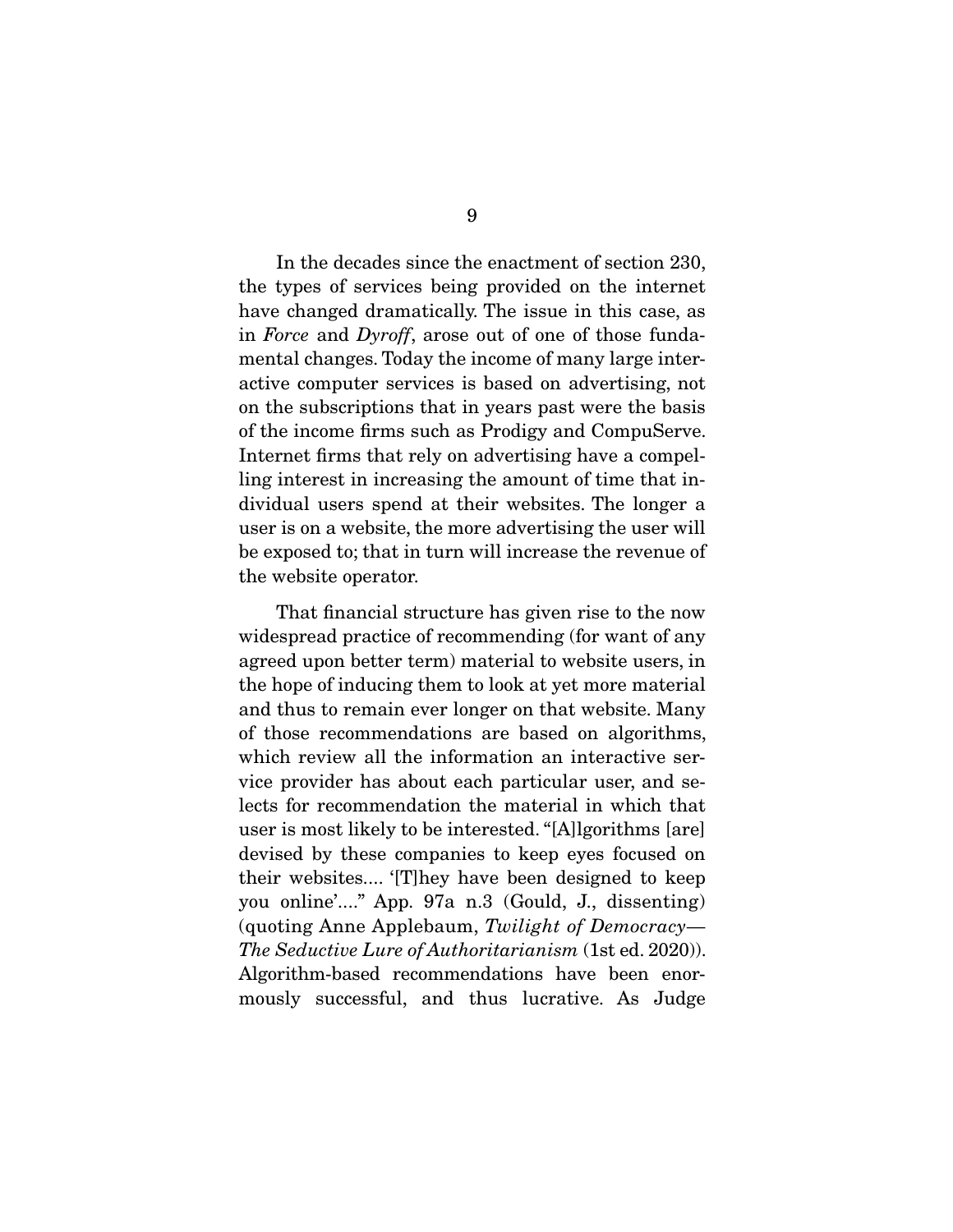Katzmann noted, one analysis concluded that 70% of the time that users spend on YouTube is the result of YouTube's algorithm-based recommendations. 934 F.3d at 87.

#### **Proceedings Below**

#### **District Court**

 In November 2015 Nohemi Gonzalez, a 23-yearold U.S. citizen studying in Paris, France, was murdered when three ISIS terrorists fired into a crowd of diners at La Belle Equipe bistro in Paris. This tragic event was part of a broader series of attacks perpetrated by ISIS in Paris, which included several suicide bombings and mass shooting. Ms. Gonzalez was one of 129 people killed during the murderous rampage.

 Several of Ms. Gonzalez's relatives, as well as her estate, subsequently brought this action against Google, which owns YouTube, a global online service on to which individuals and groups can directly post videos. The plaintiffs alleged that Google, through YouTube, had provided material assistance to, and had aided and abetted, ISIS, conduct forbidden and made actionable by the AntiTerrorism Act. 18 U.S.C. § 2333; 3a-4a, 14a-16a.

 The complaint alleged that that assistance and aid took several forms. Plaintiffs asserted that Google had knowingly permitted ISIS to post on YouTube hundreds of radicalizing videos inciting violence and recruiting potential supporters to join the ISIS forces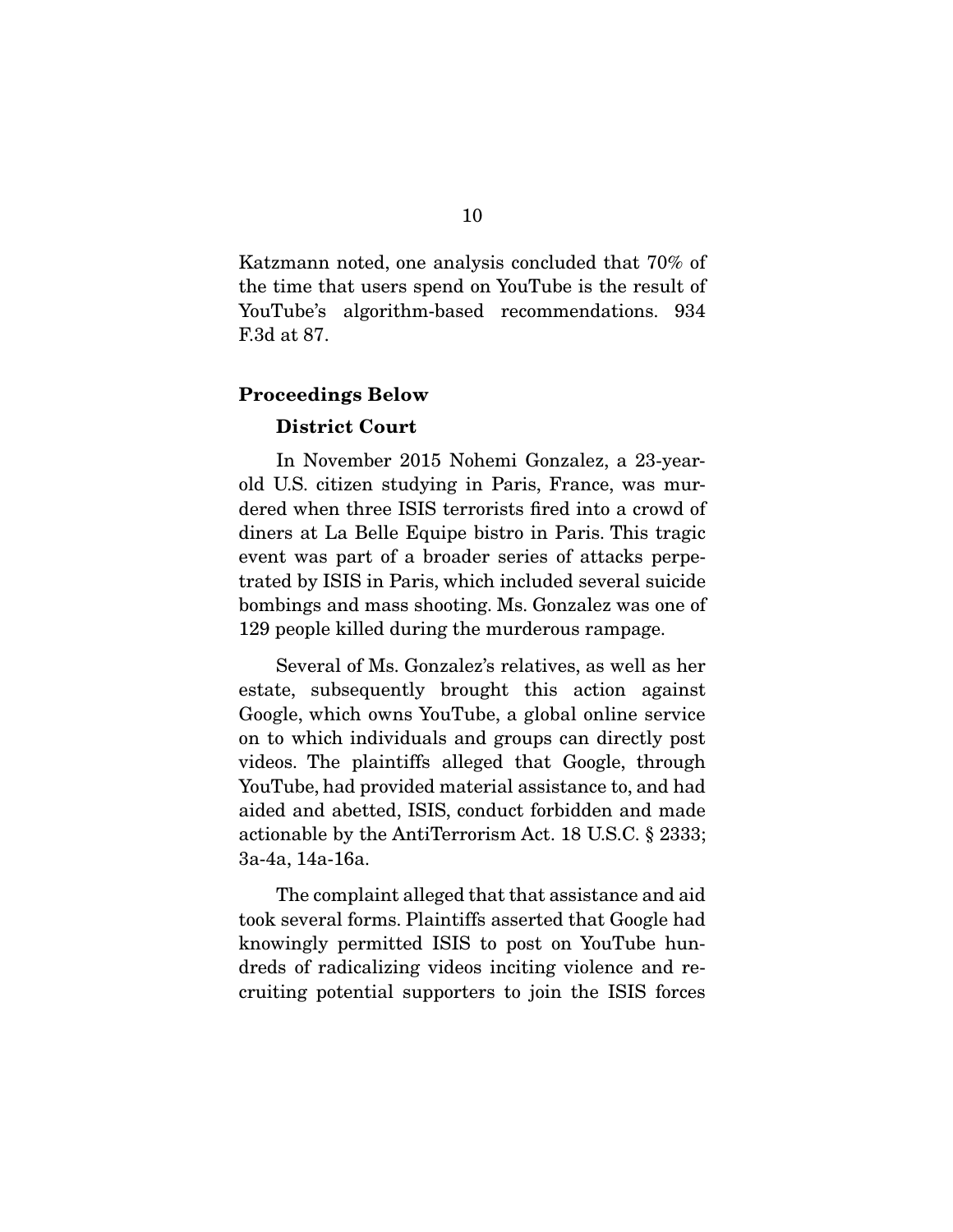then terrorizing a large area of the Middle East, and to conduct terrorist attacks in their home countries.<sup>2</sup> Additionally, and central to the issue in this appeal, the complaint alleged that Google affirmatively "recommended ISIS videos to users." Third Amended Complaint, ¶ 535. Those recommendations were one of the services that Google provided to ISIS. Google selected the users to whom it would recommend ISIS videos based on what Google knew about each of the millions of YouTube viewers, targeting users whose characteristics indicated that they would be interested in ISIS videos. *Id*., ¶¶ 535, 549, 550. The selection of the users to whom ISIS videos were recommended was determined by computer algorithms created and implemented Google. Because of those recommendations, users "[we]re able to locate other videos and accounts related to ISIS even if they did not know the correct identifier or if the original YouTube account had been replaced...." *Id*., ¶ 549.

 The complaint alleged that the services that Google provided to ISIS, including these recommendations, were critical to the growth and activity of ISIS. "[B]y recommend[ing] ISIS videos to users, Google assists ISIS in spreading its message and thus provides material support to ISIS ... " *Id*., ¶ 535. "Google's services have played a uniquely essential role in the development of ISIS's image, its success in recruiting members from around the world, and its ability to

<sup>2</sup> Petitioners do not challenge in this Court the Ninth Circuit's holding that section 230 immunizes Google from liability for permitting those postings.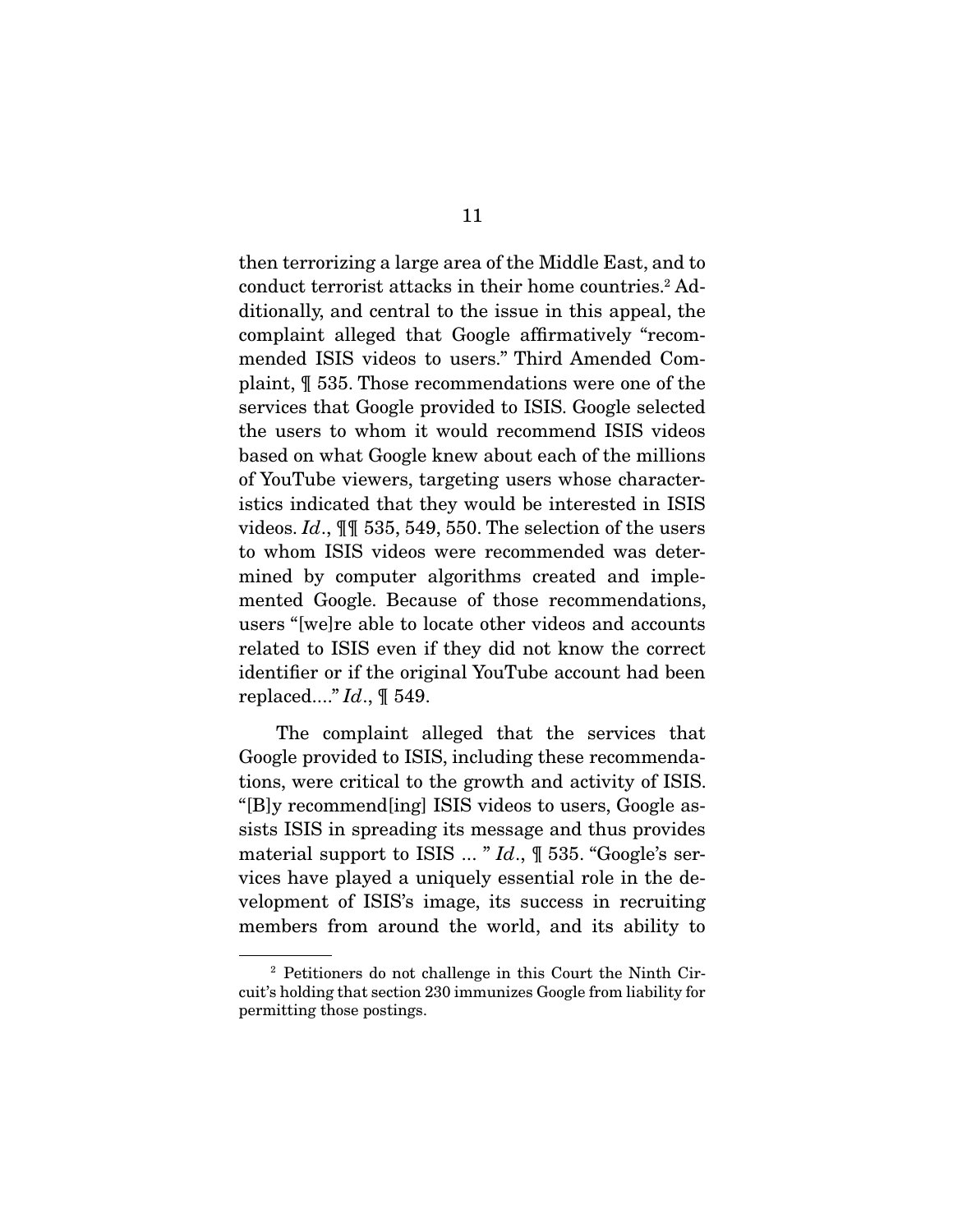carry out attacks...." *Id*., ¶ 14. A single ISIS video on YouTube, for example, had been viewed 56,998 times in a 24 hour period. *Id*., ¶ 231.

 Videos that users viewed on YouTube were the central manner in which ISIS enlisted support and recruits from areas outside the portions of Syria and Iraq which it controlled. To utilize YouTube in this manner, ISIS established a series of sophisticated recording facilities. *Id*., ¶¶ 207-223.

 Although the recommendations were made based on computer algorithms, the complaint alleged that Google officials were well aware that the company's services were assisting ISIS. The complaint asserted that "[d]espite extensive media coverage, complaints, legal warnings, congressional hearings, and other attention for providing online social media platform and communications services to ISIS, prior to the Paris attacks Google continued to provide those resources and services to ISIS and its affiliates, refusing to actively identity ISIS YouTube accounts and only reviewing accounts reported by other YouTube users." *Id*., ¶ 20. The complaint alleged that the assistance provided to ISIS by Google was a cause of the 2015 attack that killed Ms. Gonzalez.

 Google moved to dismiss the complaint on the ground that section 230 barred all of the plaintiffs' claims. 224a. The district court agreed, and dismissed the complaint. 170a-259a. With regard to the plaintiffs' claim regarding Google's recommendations, the district court concluded that Google was protected by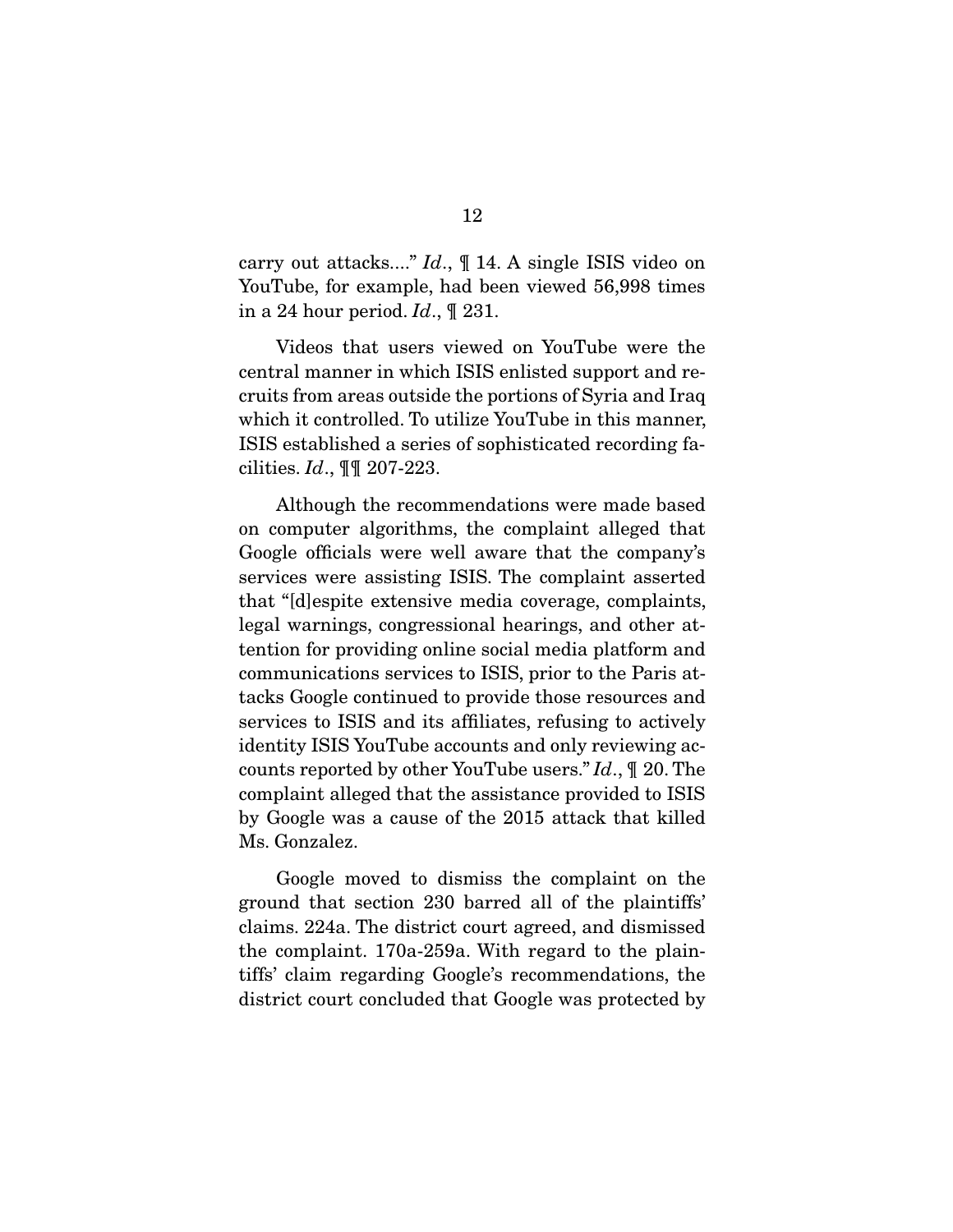section 230 because the videos it was recommending had been produced by ISIS, not by Google itself. 198a-203a.

### **Intervening Decisions in** *Force v. Facebook, Inc.* **and** *Dyroff v. Ultimate Software Group, Inc.*

 After the appeal in this case had been fully briefed, the Second and Ninth Circuits, respectively, decided *Force v. Facebook, Inc*. and *Dyroff v. Ultimate Software Group, Inc.* Those decisions shifted the legal landscape, and shaped the subsequent opinions of Judges Christen, Berzon and Gould in the instant case.

 In *Force*, the plaintiffs alleged that recommendations by Facebook had led to several Hamas killings and attacks in Israel. Facebook, they asserted, had both recommended Hamas-related content, and recommended that users "friend" Hamas supporters or Hamas itself. A divided Second Circuit held that such recommendations were protected by section 230. In the view of the majority, the key factor was that the result brought about by Facebook recommendations—connecting users with content or other users—was the same type of result that was brought about when Facebook merely permitted Hamas and its supporters to post materials onto pages that Hamas, or its supporters, maintained on Facebook. 934 F.3d at 67.

 Judge Katzmann, as Justice Thomas later noted, was "[u]nconvinced." *Malwarebytes*, 141 S.Ct. at 17. Judge Katzmann wrote a long, compelling dissent objecting to "how far we have strayed from the path on which Congress set us out...." 934 F.3d at 77; *see* 934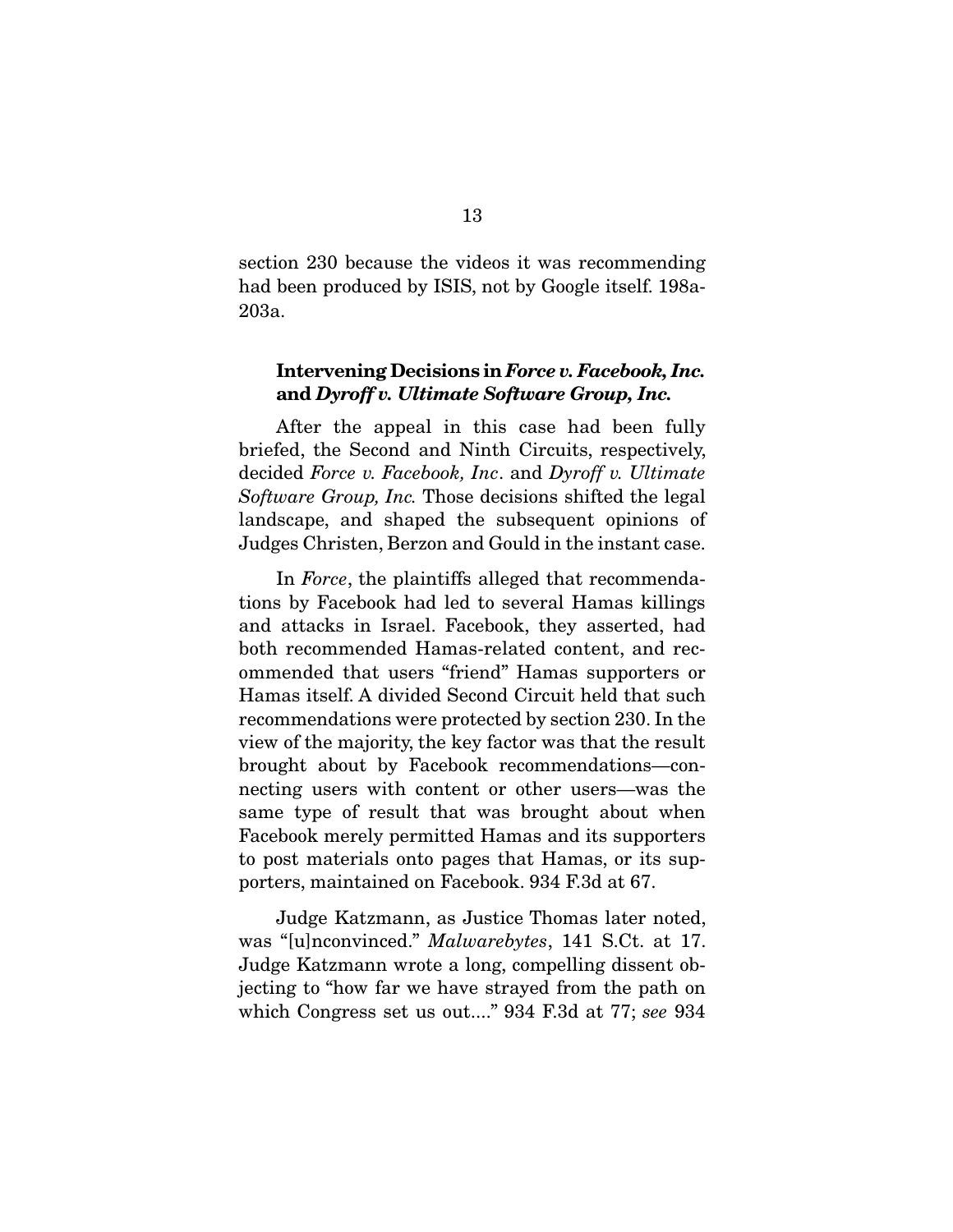F.3d at 76-89. Extending the protections of section 230 to recommendations, he argued, was inconsistent with the text of the statute, which applies only to claims that seek to treat a defendant as a "publisher." 934 F.3d at 77, 80-81. The majority opinion, Judge Katzmann pointed out, was inconsistent with precedents in other circuits that limited the application of section 230 to a publisher's "traditional editorial functions." 934 F.3d at 81. A defendant's recommendation, he reasoned, conveyed a message from the defendant itself, and thus was not merely publishing content treated by another party. 934 F.3d at 82-83.

 In *Dyroff*, the defendant's recommendations included an email which it had sent to a user, notifying him that new material had been posted by another party on the defendant's website, and informing the user of several ways in which the user could access that material. The Ninth Circuit held "[b]y recommending user groups and sending email notifications, [the defendant] ... was acting as a publisher of others' content." 934 F.3d at 1098. Thus, to hold the defendant liable for making such recommendations would "inherently require[ ] the court to treat the defendant as the 'publisher or speaker' of content provided by another." *Id*. (quoting *Barners v. Yahoo!, Inc.*, 570 F.3d 1096, 1102 (9th Cir. 2009)).

#### **Court of Appeals**

 The court of appeals affirmed, with each member of the panel writing separately. A majority opinion, for two members of the court, was authored by Judge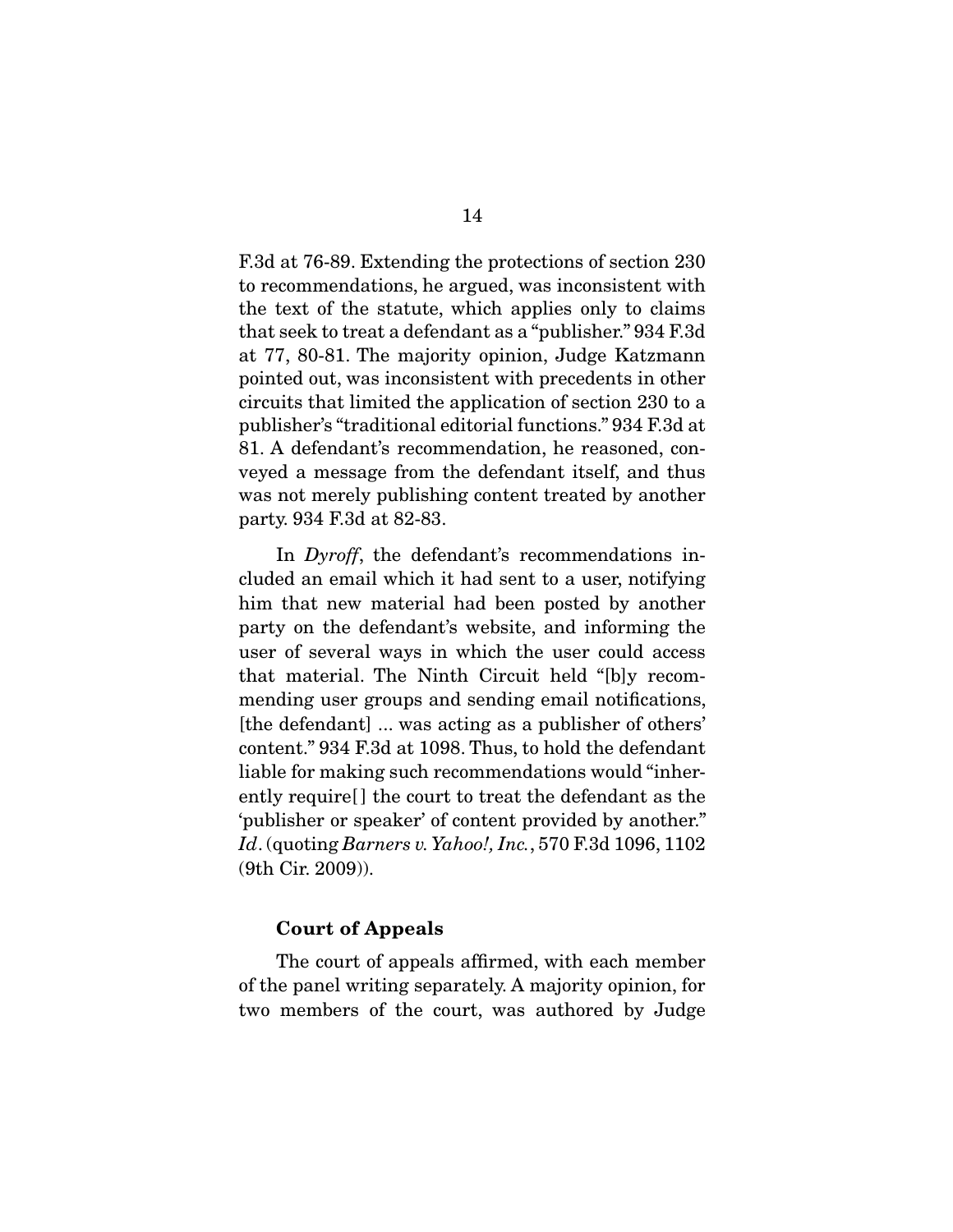Christen. 1a-80a. Judge Berzon wrote a concurring opinion (81a-92a), and Judge Gould wrote a separate opinion concurring in part and dissenting in part. 92a-169a. The three judges differed primarily about whether recommendations are within the scope of the protections of section 230.

 Judge Christen's majority opinion noted that "[t]he Gonzalez Plaintiffs' theory of liability generally arises from Google's recommendations of content to users." 7a. It concluded that under the Ninth Circuit precedent in *Dyroff* a recommendation is protected by section 230 at least so long as the defendant's method for making recommendations (in this case, algorithms), did not treat harmful other-party content "differently than other other-party created content." 36a-44a. An algorithm-based recommendation system, Judge Christen reasoned, involved the "same" "core principle" as a "traditional search engine." 38a; 41a. Judge Christen explained that the panel could not adopt Judge Katzmann's proposed interpretation of section 230 because "Ninth Circuit case law forecloses his argument." 44a.

 Judge Berzon argued at length that Judge Katzmann's construction of section 230 was the correct one. 81a-92a. Echoing Judge Katzmann's insistence that section 230 protects only traditional editorial functions, Judge Berzon explained that:

[f ]or the reasons compellingly given by Judge Katzmann in his partial dissent in *Force* ... , if not bound by Circuit precedent, I would hold that the term "publisher" under section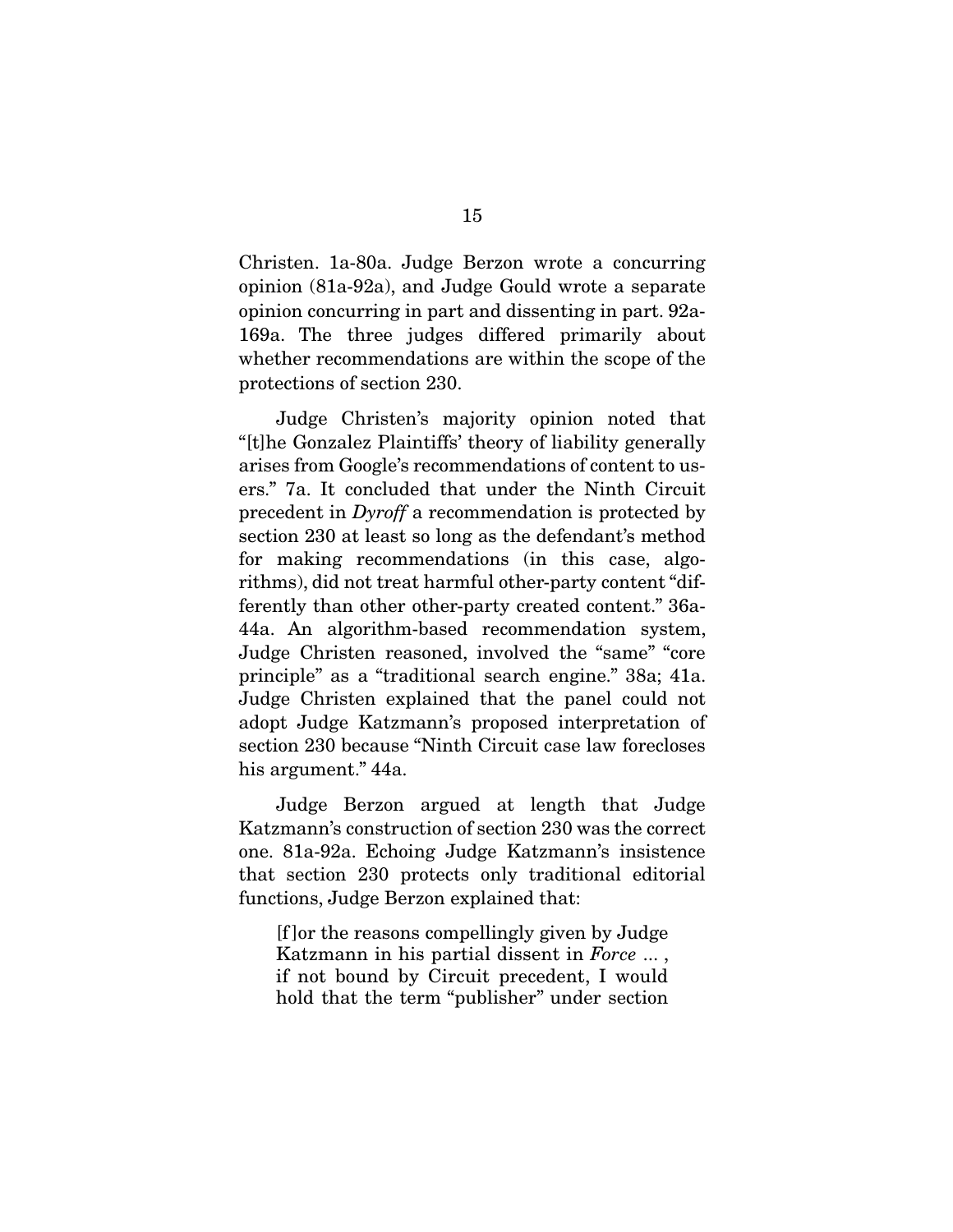230 reaches only traditional activities of publication and distribution—such as deciding whether to publish, withdraw, or alter content—and does not include activities that promote or recommend content....

82a. "Targeted recommendations and affirmative promotion of connections and interactions ... are well outside the scope of traditional publication." 84a. Although Judge Berzon strongly criticized the earlier Ninth Circuit decision in *Dyroff* (87a), she concluded that the panel was bound by that erroneous interpretation of section 230. 86a-92a. Judge Berzon therefore joined Judge Christen's majority opinion, but called on the Ninth Circuit to grant rehearing en banc to reconsider the issue. 91a.

 Judge Gould dissented with regard to the majority's holding that section 230 protects recommendations made by an interactive computer service. 96a-110a. He distinguished between YouTube's action in merely permitting ISIS to upload its videos to the YouTube server, and YouTube's use of recommendations to encourage viewing of ISIS videos by "those already determined to be most susceptible to the ISIS cause." 102a. Judge Gould expressly endorsed the reasoning of Judge Katzmann's dissent in *Force* (98a), and took the unusual step of appending to his own opinion the entirety of Judge Katzmann's dissent. 139a-169a.

 Plaintiffs filed a timely petition for rehearing en banc, which urged the court of appeals to grant rehearing to adopt the narrower interpretation of section 230 that was advocated by Judges Berzon and Gould.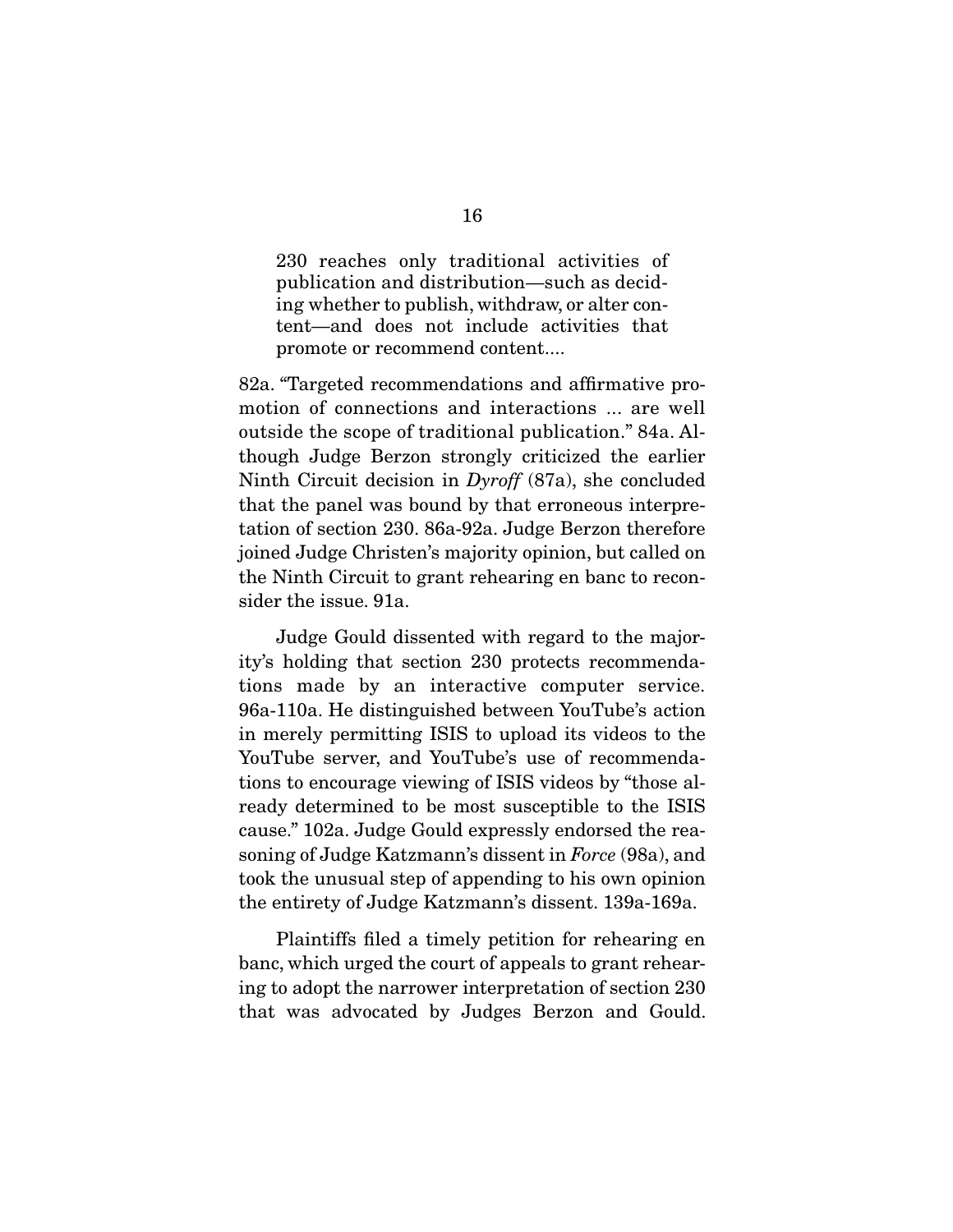Although a member of the court of appeals called for a vote on the petition, the majority of the court of appeals voted to deny rehearing en banc. 261a-262a. Judges Berzon and Gould dissented from the denial of rehearing en banc. 261a. Judge Gould filed a brief opinion stating that he dissented from the denial of rehearing for the reasons set out in his dissent from the panel decision. 262a.

#### **REASONS FOR GRANTING THE WRIT**

 $\overbrace{\hspace{2.5cm}}^{\bullet}$   $\overbrace{\hspace{2.5cm}}^{\bullet}$ 

### **I. THIS COURT SHOULD RESOLVE WHETHER SECTION 230 PROTECTS RECOMMENDA-TIONS MADE BY INTERACTIVE COMPUTER SERVICES**

 Rule 10(c) provides that certiorari is appropriate if "a United States court of appeals has decided an important question of federal law that has not been, but should be, settled by this Court...." S.Ct. Rule 10(c). This Court only infrequently grants review on that basis, but this case presents the exceptional circumstances that warrant such unusual action.

 Justice Thomas correctly warned that "[e]xtending immunity [under section 230] beyond the natural reading of the text can have serious consequences." *Malwarebytes*, 141 S.Ct. at 18. Before giving companies immunity from civil claims involving serious charges, he urged, the Court "should be certain that is what the law demands." *Id*. The complaint in this case depicts consequences and makes a charge of the utmost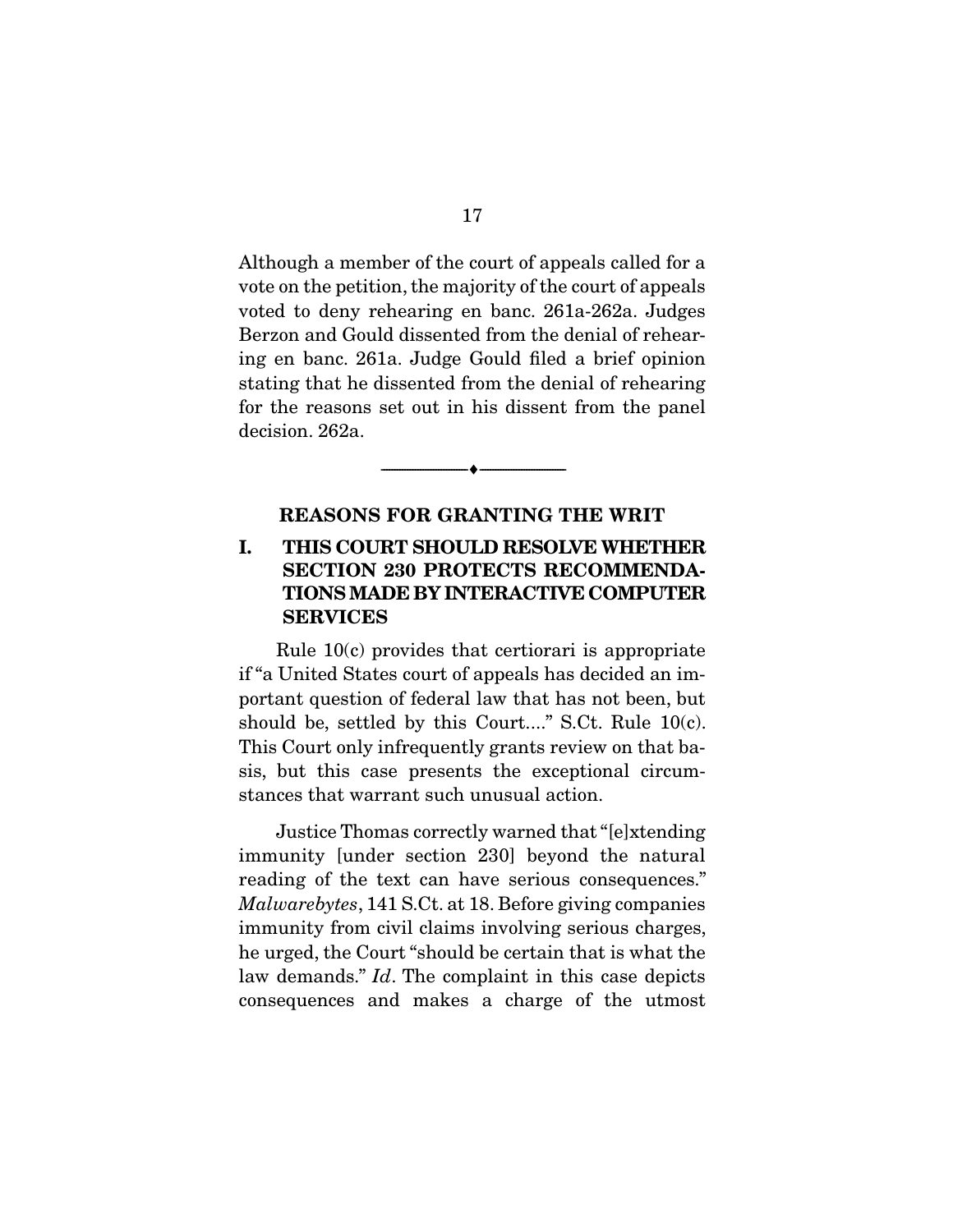gravity. The plaintiffs assert that Google, with full knowledge of the nature and consequences of its actions, repeatedly recommended ISIS videos to users likely to be susceptible to the calls for terrorism which those videos conveyed, and did so at a time when ISIS recruits were in combat with forces of the United States and its allies, were terrorizing civilians in a large portion of Syria and Iraq, and were perpetrating or attempting mass killings in the United States and Europe. This Court should heed Judge Gould's call for it to "take up the proper interpretation of Section 230 and bring its wisdom and learning to bear on this complex and difficult topic." 109a-110a.

 Construing section 230 to protect recommendations made by interactive computer services would preempt virtually all non-criminal state and federal laws that might apply to and deter internet companies from making such recommendations. Recommendation algorithms have extraordinary impact; YouTube, for example, is used by a majority of the adult and teenage population of the United States,<sup>3</sup> and by hundreds of millions of others around the globe. As Judge Katzmann warned, "mounting evidence suggests that providers designed their algorithms to drive users toward content and people the users agreed with—and that they have done it too well, nudging susceptible souls ever further down dark paths." 934 F.3d at 88; *see id.* at 87 (noting that algorithm-based recommendations have been "a real boon" for extremist groups).

<sup>3</sup> https://www.omnicoreagency.com/youtube-statistics/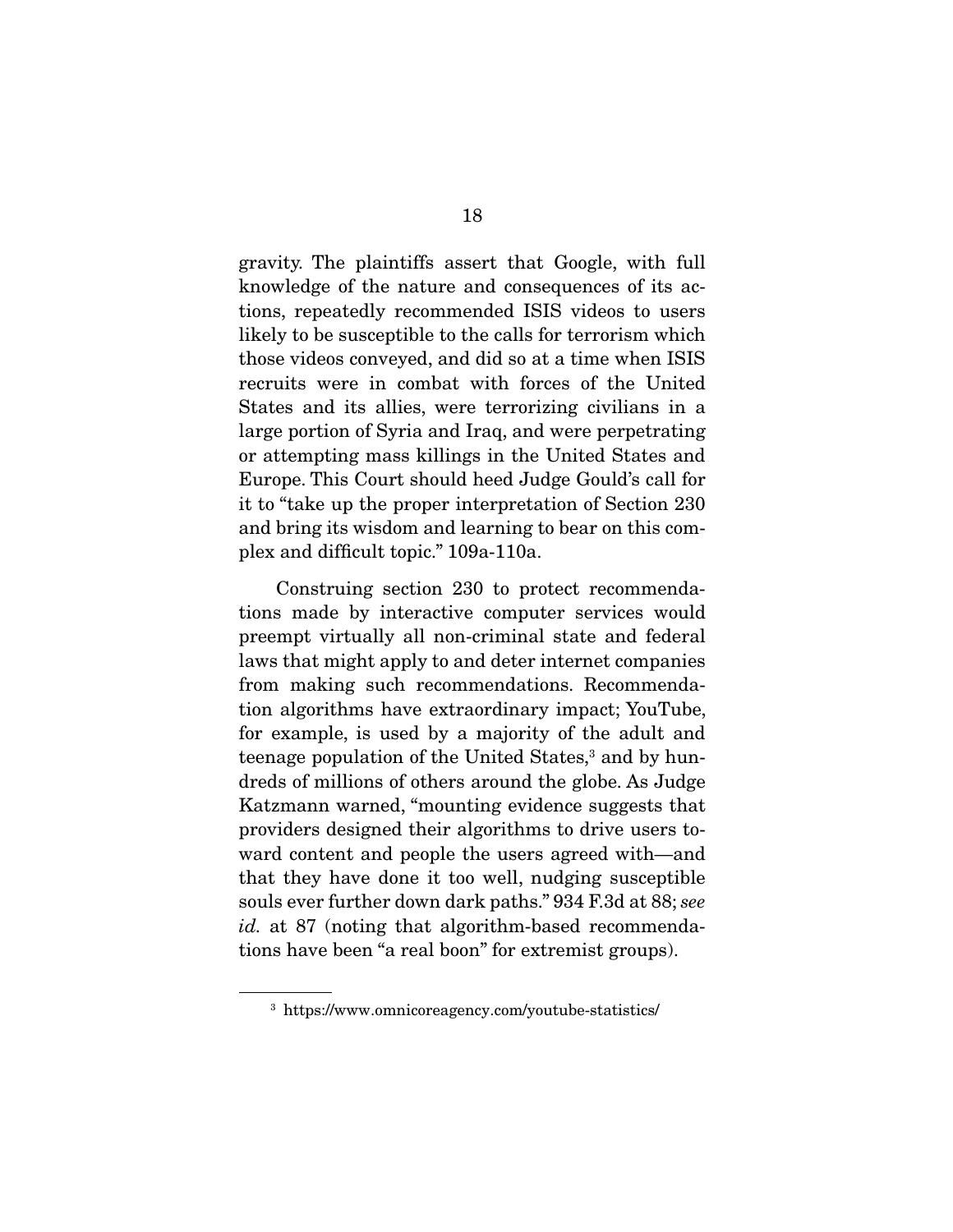Although the events giving rise to this action occurred in 2015, subsequent reports in the New York Times<sup>4</sup> and the Wall Street Journal<sup>5</sup> described the manner in which YouTube is still recommending extremist materials. A recent study of violent, graphic, hate speech and other objectionable videos on YouTube concluded that 71% of those types of videos that had seen by users were seen because such videos were recommended to them by the YouTube recommendation algorithm.6

 Recommendations that encourage users to look at terrorist videos are particularly dangerous. As Judge Katzman noted, the decision in *Force*, as in the instant case, "immunized under § 230 ... social media's unsolicited, algorithmic spreading of terrorism." 934 F.3d at 85. Even the majority opinion below acknowledged that "the use of powerful algorithms by social media websites can encourage, support and expand terrorist networks." 79a. "[T]he terrorist group's deadly activities were, according to the complaints in these cases,

<sup>4</sup> Zeynep Tufecki, YouTube, the Great Radicalizer, New York Times, March 10, 2018, available at https://www.nytimes.com/ 2018/03/10/opinion/sunday/youtube-politics-radical.html (last viewed April 1, 2022).

<sup>5</sup> Jack Nicas, How YouTube Drives People to the Internet's Darkest Corner, Wall Street Journal, February 7, 2018, available at https://www.wsj.com/articles/how-youtube-drives-viewers-tothe-internets-darkest-corners-1518020478 (last viewed April 1, 2022).

<sup>6</sup> Mozilla, YouTube Regrets: A Crowdsourced Investigation Into YouTube's Recommendation Algorithm, July 2021, pp. 12-18, available at https://mzl.la/regrets-research.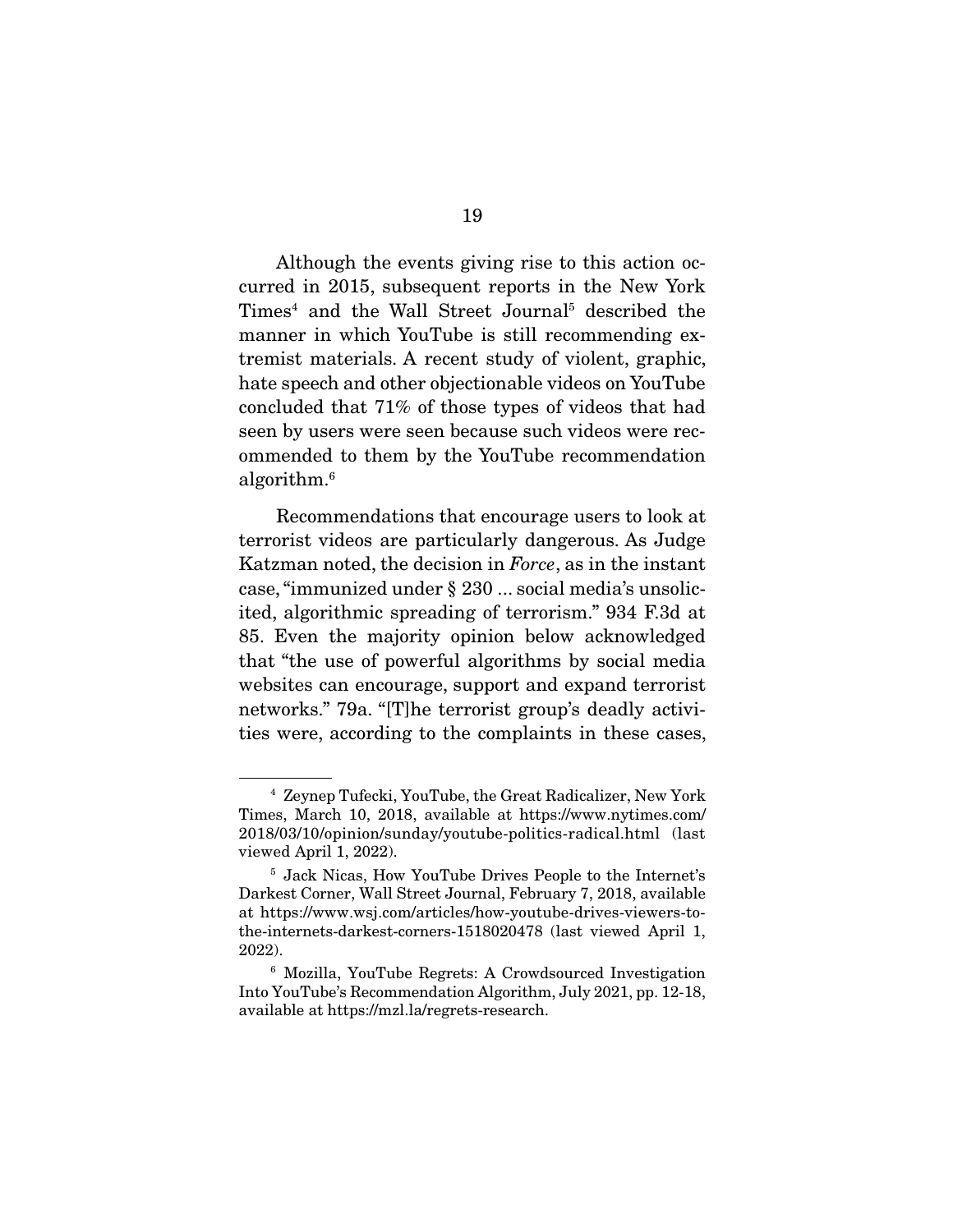facilitated by recommending their gruesome message to potential recruits.... [T]he consequences of the service provider's recommendations were deadly." 87a-88a (Berzon, J.). The complaint alleges that the recommendation of ISIS videos was not an isolated oversight by Google, but a systemic practice, a practice which endangered the lives of American citizens anywhere that an ISIS terrorist might strike and the lives of American troops in the field. This case comes before the Court on a motion to dismiss; these exceptionally serious allegations have yet to be proven. But if they are true, the most significant recommendations of ISIS videos came not from Raqqa, Syria, but from San Bruno, California.

 The exceptional importance of the question presented would not by itself be one which "should be ... settled by this Court" if the lower courts were in broad and confident agreement that section 230 should be construed to protect such recommendations by interactive computer services. But that emphatically is not the case. Two members of the panel below, as well as Judge Katzmann, concluded that section 230 should not be construed to immunize such recommendations. The majority opinion below acknowledged that "[t]here is no question  $\S 230(c)(1)$  [as the majority construed it] shelters more activity than Congress envisioned it would." 80a. Every member of the panel below expressed misgivings about the increasing breadth with which section 230 has been construed by the lower courts. The three majority opinions favoring immunity for recommendations offer divergent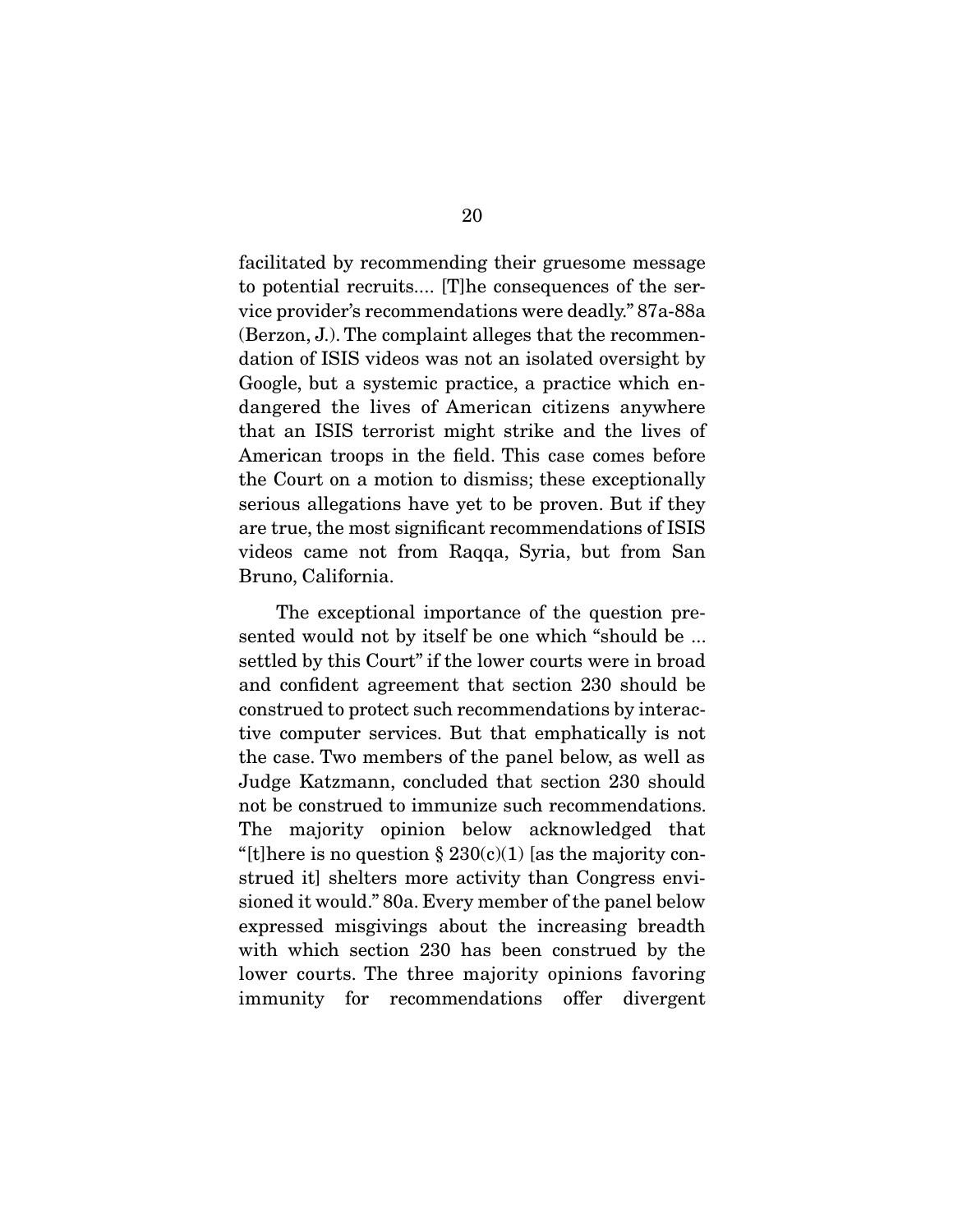justifications for that interpretation of the statute. Judicial resolution of the meaning of section 230 on this exceptionally important question should not be left to the lower courts whose members are in such complex and insistent disagreement.

 Those disagreements have now vetted in considerable detail the arguments for and against construing section 230 to protect recommendations made by interactive computer services. Judge Katzmann's detailed opinion, complemented by the opinions of Judges Berzon and Gould, thoroughly develops the argument against immunizing such recommendations. The majority opinions in *Force* and below responded in turn to Judge Katzmann's analysis, and in the instant case to the additional arguments of Judges Berzon and Gould. The six judicial opinions on this question provide a solid framework for identifying the textual and other issues that would need to be considered to resolve the question presented.

## **II. THE DECISIONS IN THIS CASE AND**  *FORCE* **CONFLICT WITH DECISIONS IN SIX CIRCUITS HOLDING THAT THE PRO-TECTIONS OF SECTION 230 ARE LIMITED TO TRADITIONAL EDITORIAL FUNCTIONS**

 The protections of section 230 are expressly limited to claims which "treated [an interactive computer service] as the publisher" of content created by others. Prior to the 2019 decisions in *Force* and *Dyroff*, the courts of appeals had generally agreed that a claim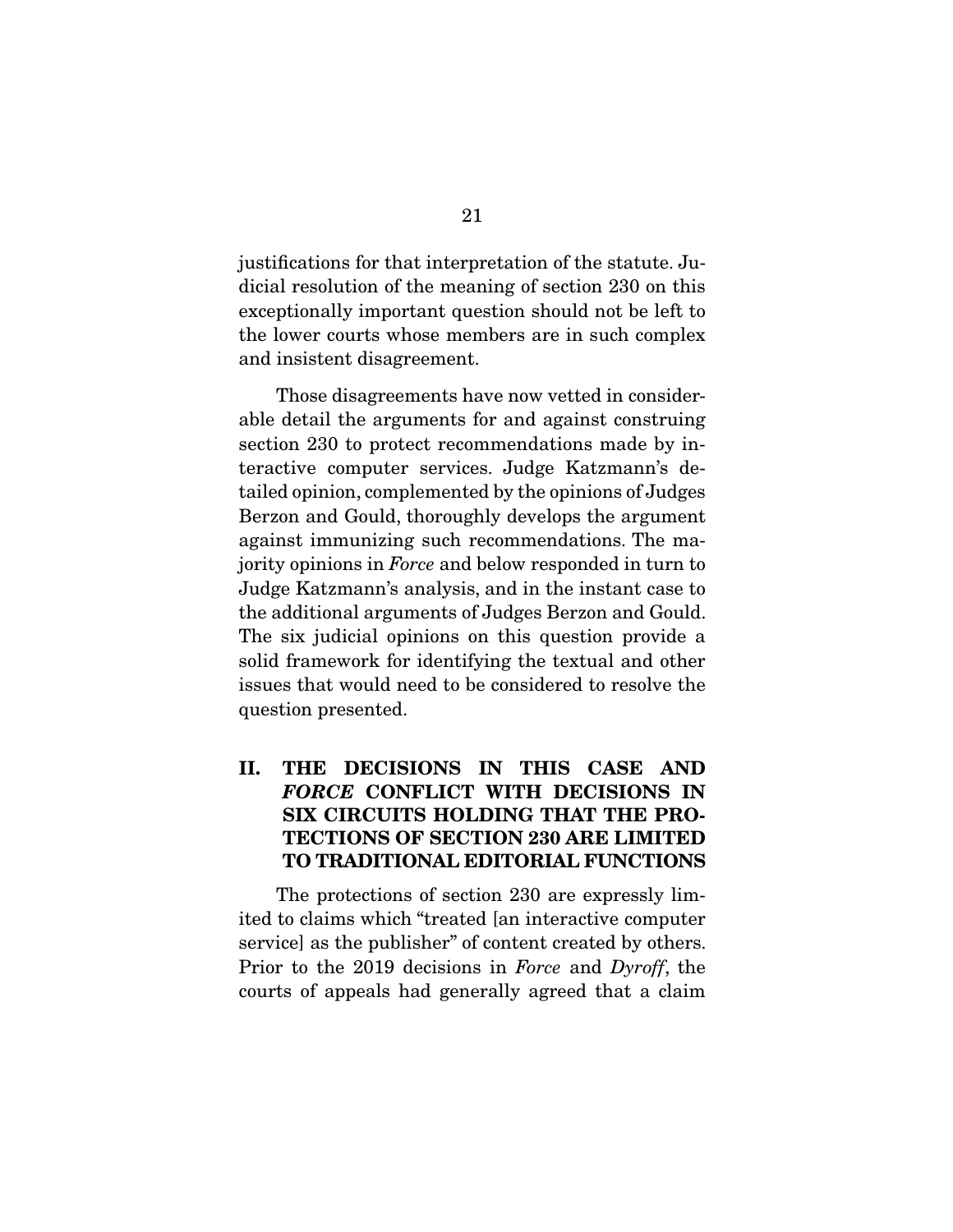"treated [a defendant] as a publisher" of other-party created content when it would impose liability on that defendant because the defendant had engaged in a publisher's traditional editorial function, such as deciding to publish or edit content created by others.

 In his *Force* dissent, Judge Katzmann emphasized that extending section 230 protection to targeted recommendations by interactive computer services was inconsistent with this prevailing interpretation of section 230.

[O]ur precedent does not grant publishers CDA immunity for the full range of activities in which they might engage. Rather, it "bars lawsuits seeking to hold a service provider liable for its exercise of a publisher's traditional editorial functions—such as deciding whether to publish, withdraw, postpone or alter content" provided by another for publication.

934 F.3d at 81 (quoting *FTC v. LeadClick Media, LLC*, 838 F.3d 158, 174 (2d Cir. 2016)). Judge Katzman cited  $\rm{decisions~in~the~First,}$   $\rm{Third,}$   $\rm{Fourth,}$   $\rm{9~Sixth,}$   $\rm{10~Tenth^{11}}$ 

<sup>7</sup> *Jane Doe No. 1 v. Backpage.com, LLC*, 817 F.3d 12, 20 (1st Cir. 2016).

<sup>8</sup> *Oberdorf v. Amazon, Inc.*, 930 F.3d 136, 151 (3d Cir.2019).

<sup>9</sup> *Zeran v. America Online, Inc.*, 129 F.3d 327, 330 (4th Cir. 1997).

<sup>10</sup> *Jones v. Dirty World Entertainment Recordings LLC*, 755 F.3d 398, 407 (6th Cir. 2014).

<sup>11</sup> *Ben Ezra, Weinstein, & Co., Inc. v. Am. Online Inc.*, 206 F.3d 980, 986 (10th Cir. 2000).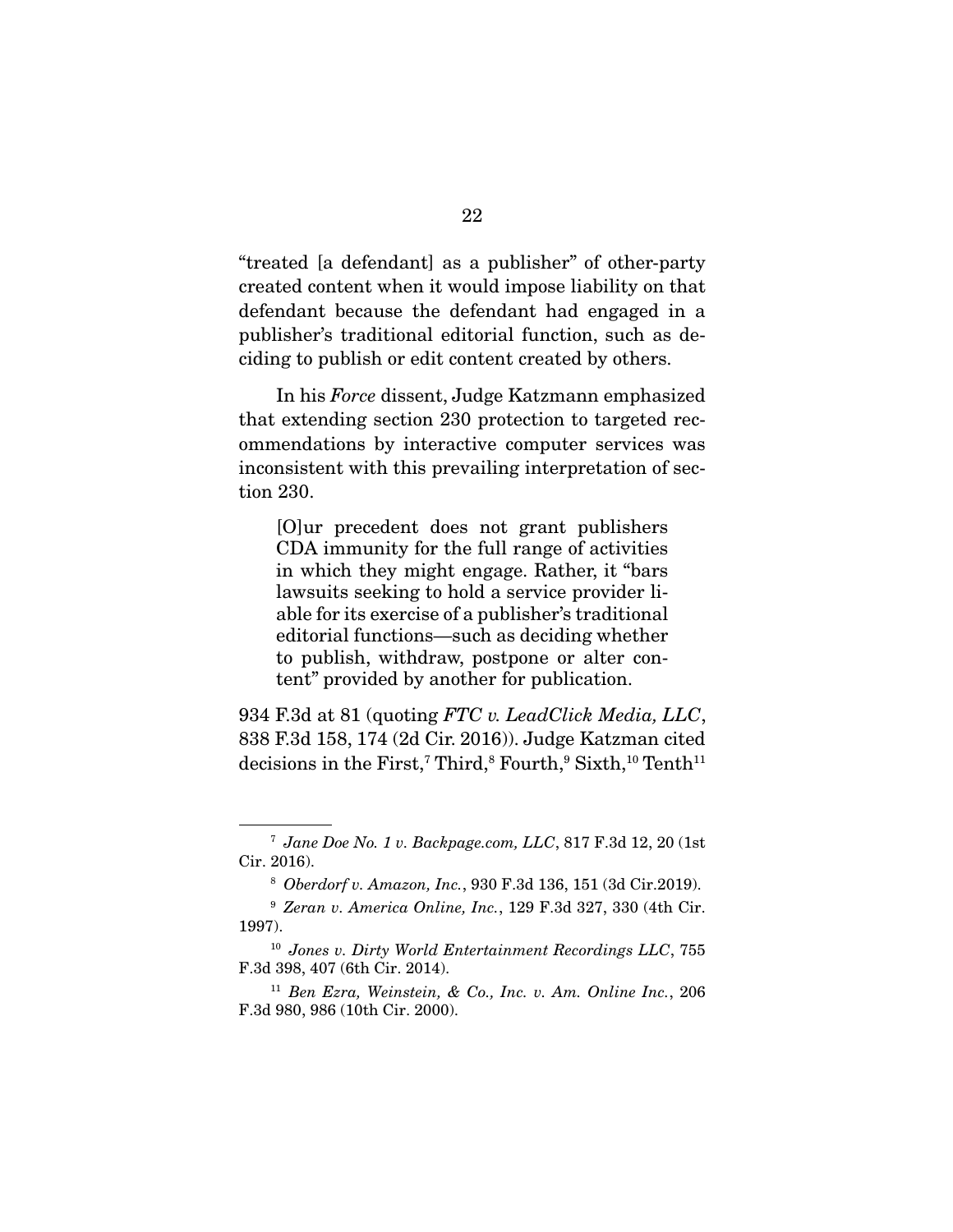and District of Columbia12 Circuits that have adopted that traditional editorial functions standard. The recommendation practices in *Force*, Judge Katzmann pointed out, "[went] far beyond and differ[ed] in kind from traditional editorial functions." 934 F.3d at 82.

 In light of Judge Katzmann's dissent in this regard, the plaintiffs in both *Force* and *Dyroff*, in seeking certiorari, argued that there was a circuit conflict regarding whether the protections of section 230 were limited to traditional editorial functions.13 The respondents in these two cases took surprisingly different positions on that issue. In *Dyroff*, the respondent insisted that Judge Katzmann was wrong to suggest that any court had interpreted the protection in section 230 to be about traditional editorial practices. "The cases Dyroff cites merely happen to involve the defendant engaging in traditional editorial functions; no court has held that  $\S 230(c)(1)$  applies only to publishers that engage in traditional editorial functions. Indeed, the cases Dyroff relies upon do not analyze the meaning of the term publisher...."14 So it did not matter that recommendations were not a traditional editorial function.

<sup>14</sup> Respondent The Ultimate Software Group, Inc.'s Brief in Opposition, No. 19-849, 2, available at 2020 WL 1486537.

<sup>12</sup> *Klayman v. Zuckerberg*, 753 F.3d 1354, 1359 (D.C. Cir. 2014).

<sup>13</sup> Petition for A Writ of Certiorari, *Force v. Facebook, Inc.*, No. 19-859, 30-37 (available at 2020 WL 116158); Petition for A Writ of Certiorari, *Dyroff v. Ultimate Software Group*, No. 19-849, 29-35, available at 2020 WL 92187.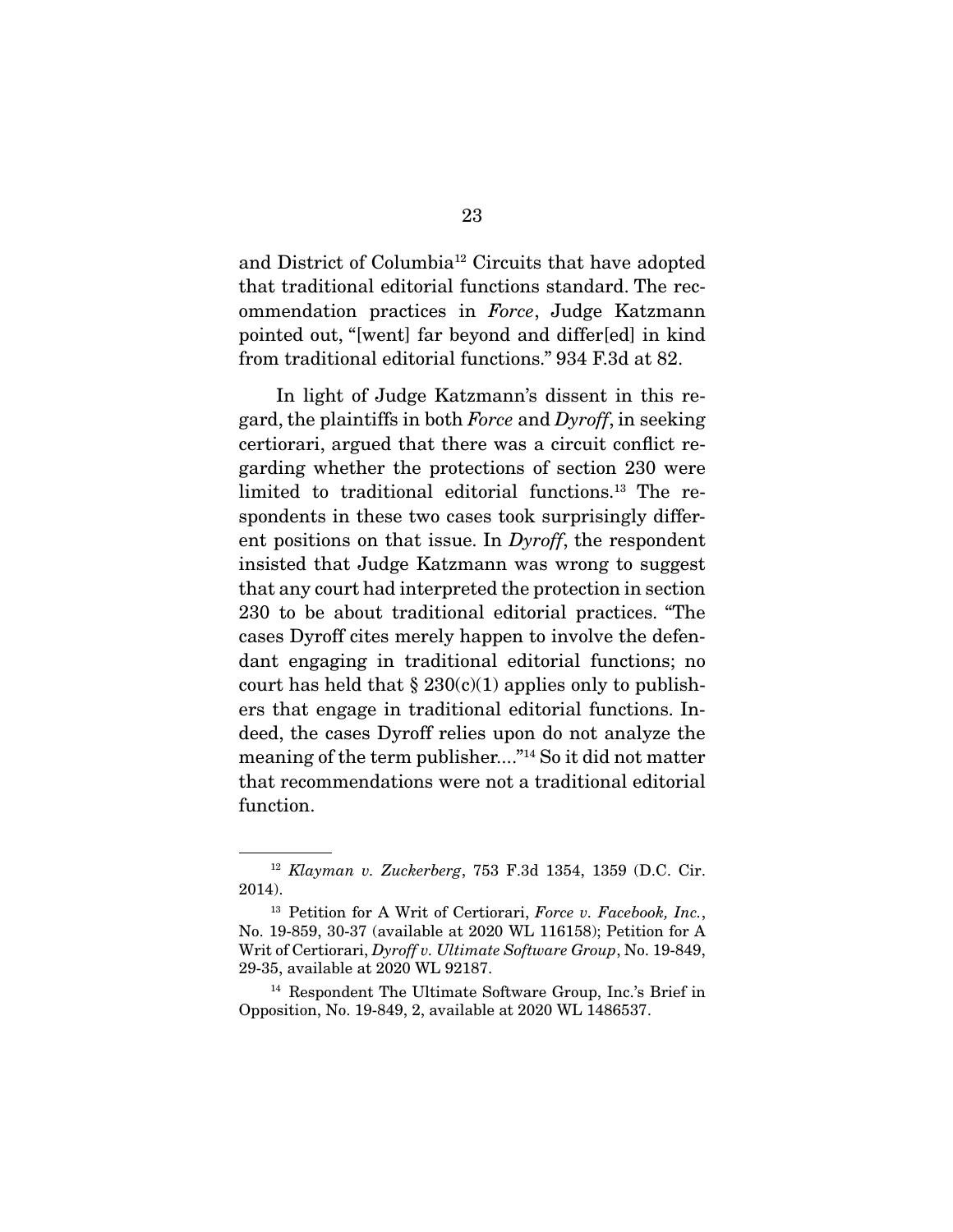In *Force*, on the other hand, the respondent agreed with Judge Katzmann that the traditional editorial functions standard is indeed the prevailing interpretation of what actions are protected by section 230.

[T]he courts of appeals all agree that  $§ 230(c)(1)$  applies to protect online service providers from liability for third-party content where the online service provider exercises "traditional editorial functions.".... And the courts of appeals generally agree on what those activities encompass, including decisions about how and whether to publish, organize, display, promote, suggest, or remove third-party content.15

The respondent argued that recommendations are nonetheless protected under this standard because recommendations are "akin to traditional editorial functions."<sup>16</sup>

 In the wake of the denial of certiorari in *Force* and *Dyroff*, this dispute as to the correctness of the traditional editorial function test has continued. In October 2020 in *Malwarebytes*, Justice Thomas set out the prevailing interpretation of section 230, that it protects traditional editorial functions. "[F]rom the beginning, courts have held that  $\S 230(c)(1)$  protects the 'exercise of a publisher's traditional educational functions—such as deciding whether to publish, withdraw,

<sup>&</sup>lt;sup>15</sup> Brief in Opposition, No. 19-859, 15, available at 2020 WL 1479918 (quoting *Zeran*).

<sup>&</sup>lt;sup>16</sup> Brief in Opposition, No. 19-859, 15, available at 2020 WL 1479918.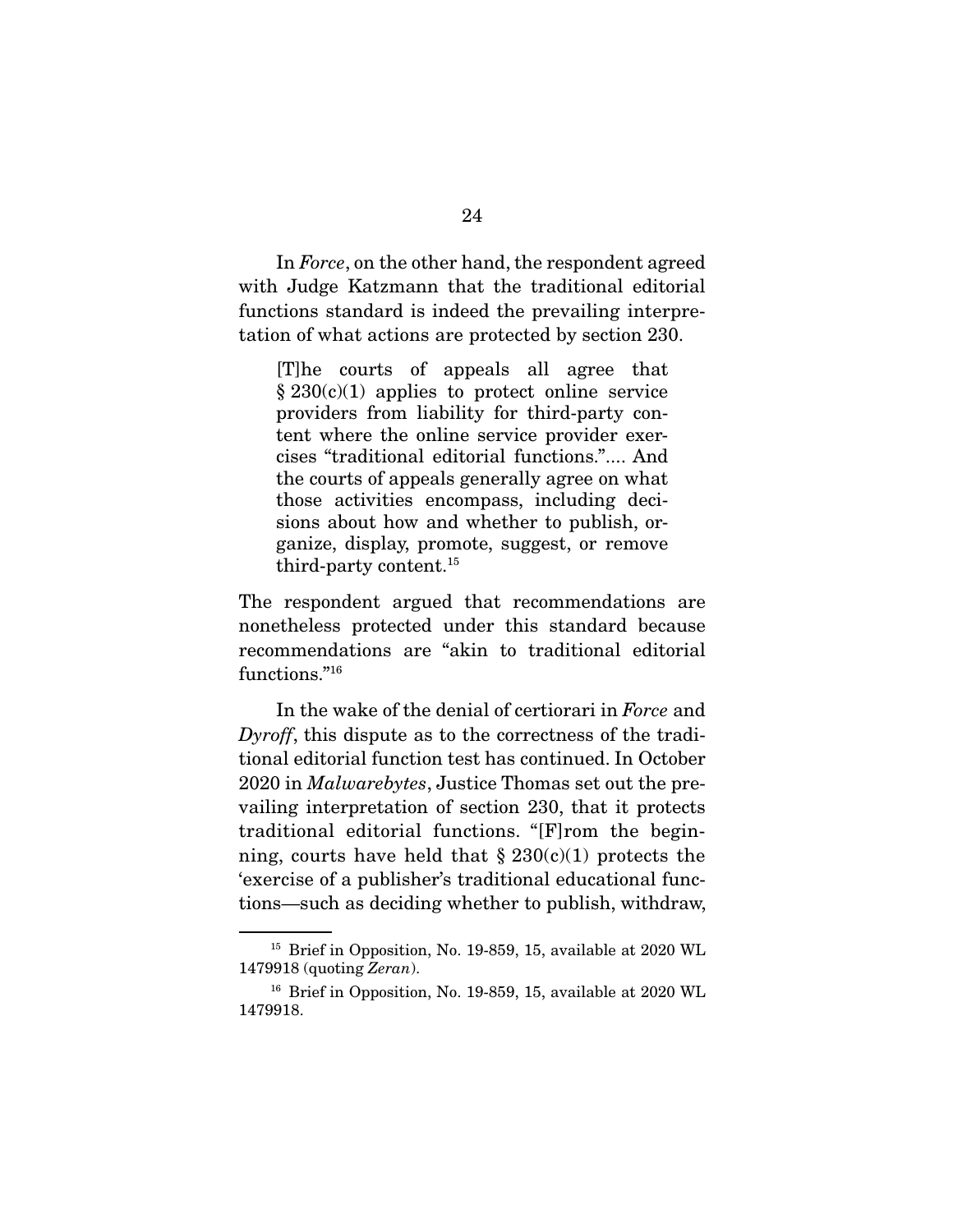postpone or alter content' " *Malwarebytes*, 141 S.Ct. at 16) (emphasis omitted) (quoting *Zeran*, 129 F.3d at 330). In *Doe v. Facebook, Inc*., the respondent, whose practices clearly did satisfy the traditional editorial functions standard, expressly endorsed that standard. Brief in Opposition, *Doe v. Facebook, Inc*., No. 21-459, 25, available at 2021 WL 5585797.

 The decision in the instant case highlights this continuing inconsistency between the traditional editorial functions standard, which is accepted in most other circuits, and the Ninth and Second Circuit holdings that a recommendation is also protected by section 230. Judge Berzon expressly recognized that recommendations are outside the scope of the traditional standard, endorsing Judge Katzman's opinion, which pointed to that very conflict. "For the reasons compellingly given by Judge Katzmann in his partial dissent in *Force* ... , if not bound by Circuit precedent I would hold that the term 'publisher' under section 230 reaches only traditional activities of publication and distribution.... [T]argeted recommendations ... are well outside the scope of traditional publication." 81a-82a. Judge Gould, signaling his complete agreement with Judge Katzmann, appended to his own dissent the entire Katzmann dissent, including its discussion of the traditional editorial functions precedent in other circuits. 98a, 152a-153a, 156a.

 What is particularly telling about Judge Christen's majority opinion below is what it does not say. The majority opinion does not dispute Judge Katzmann's insistence that other circuits apply the traditional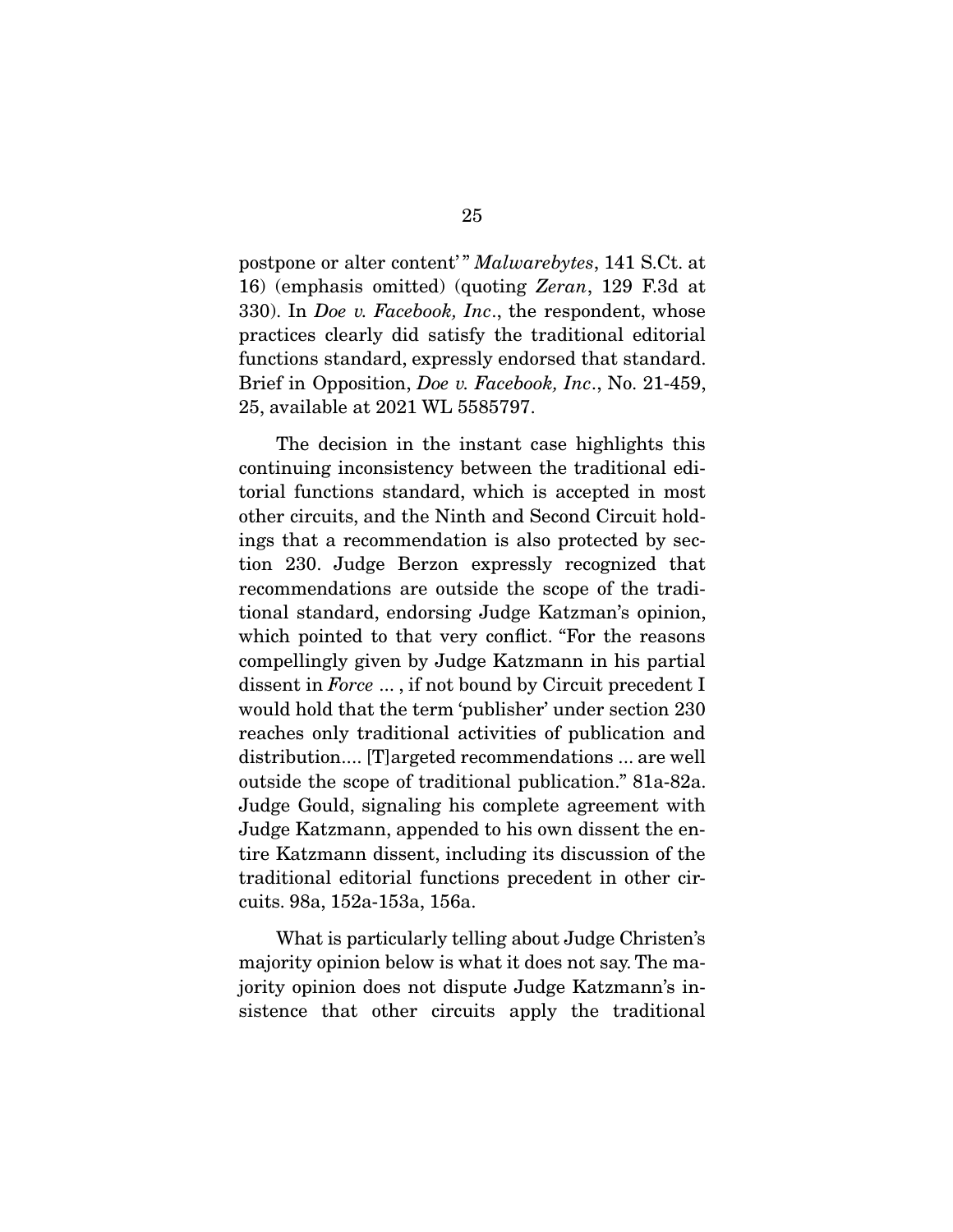editorial functions test in determining what activities are protected by section 230. And the majority opinion does not dispute Judge Berzon's assertion that making recommendations is not a traditional publisher's function. Instead, the majority opinion explained, the controlling legal issue in the Ninth Circuit is not whether a targeted recommendation is a traditional editorial function, but whether it is comparable to a "traditional search engine." 38a, 41a.

### **III. THE NINTH CIRCUIT'S INTERPRETATION OF SECTION 230 IS CLEARLY INCORRECT**

 In *Malwarebytes*, Justice Thomas expressed concern that "[c]ourts have long stressed nontextual arguments when interpreting § 230, leaving questionable precedent in their wake." 141 S.Ct. at 14.17 Judge

<sup>&</sup>lt;sup>17</sup> The breadth of the lower court interpretations of section 230 has been widely criticized. *See* 1 R. Smolla, Law of Defamation § 4:86, p. 4-380 (2d ed. 2019); Rustad & Koenig, Rebooting Cybertort Law, 80 Wash.L.Rev. 335, 342-43 (2005); Danielle Keats Citron & Benjamin Wittes, The Problem Isn't Just Backpage: Revising Section 230 Immunity, 2 Geo.L.Tech. 453, 454-55 (2018); Danielle Keats Citron, Cyber Civil Rights, 89 B.U.L.Rev. 61, 116 (2009); Jaime E. Freilich, Note, Section 230's Liability Shield in the Age of Online Terrorist Recruitment, 83 Brook.L.Rev. 675, 679 (2018); Anna Elisabeth Jayne Goodman, Note and Comment, When You Give a Terrorist a Twitter: Holding Social Media Companies Liable for their Support of Terrorism, 46 Pepp.L.Rev. 147, 189 (2018); Nicole Phe, Note, Social Media Terror: Reevaluating Intermediary Liability Under the Communications Decency Act, 51 Suffolk U.L.Rev. 99, 116 (2018); Ryan J.P. Dyer, Note, The Communications Decency Act Gone Wild: A Case for Renewing the Presumption Against Preemption, 37 Seattle U.L.Rev. 837, 842 (2014).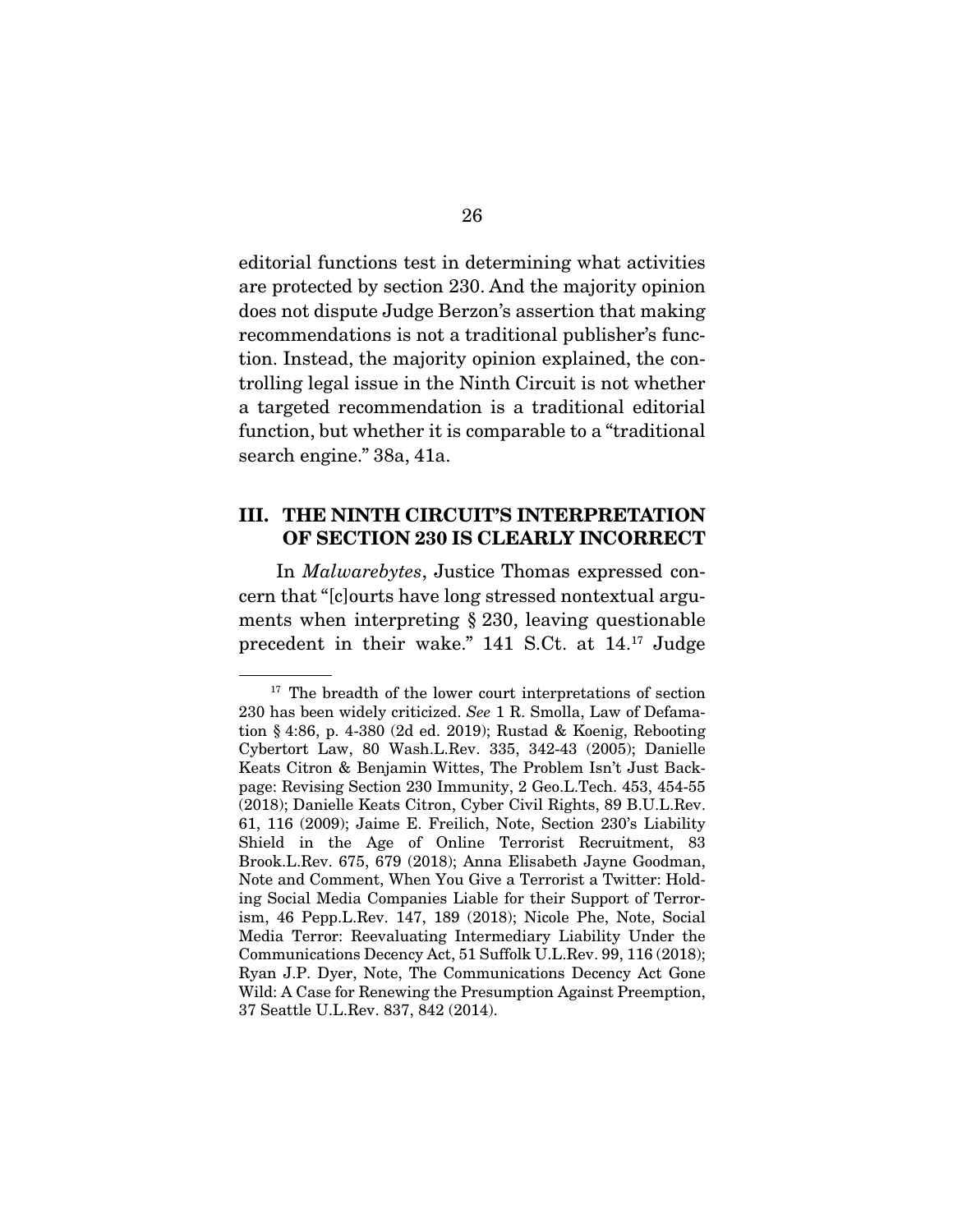Gould shares that view, explaining, "I agree with Justice Thomas that Section 230 has mutated beyond the specific legal backdrop from which it developed, and I cannot join a majority opinion that seeks to extend this sweeping immunity further." 110a n.9. The majority opinions below, and in *Force* and *Dyroff*, are just such questionable precedents. The unpersuasive and divergent nature of the justifications offered by the lower courts for interpreting section 230 to protect recommendations, an interpretation with sweeping and grave consequences, weighs heavily in favor of reassessment of that issue by this Court.

 (1) Judge Katzmann explained why the text of section 230 cannot be read to provide protection for recommendations. Section 230 only applies if a plaintiff 's claim seeks to "treat[ ] [the interactive computer service] as the publisher" of content created by another. But as Judge Katzmann pointed out, "it strains the English language to say that in ... recommending ... writings to users ... [an entity] is acting as 'the *publisher* of ... information provided by another information content provider.'" 934 F.3d at 76-77 (quoting 47 U.S.C.  $\S 230(c)(1)$  (emphasis in opinion). Countless organizations and individuals recommend books or videos whom no one would describe as the "publisher" of those materials: the New York Review of Books, private book clubs, movie reviewers for Rotten Tomatoes, and millions of users of TikTok, to name but a few. If YouTube were to post on user home pages a favorable review of Carl Berstein's latest book, YouTube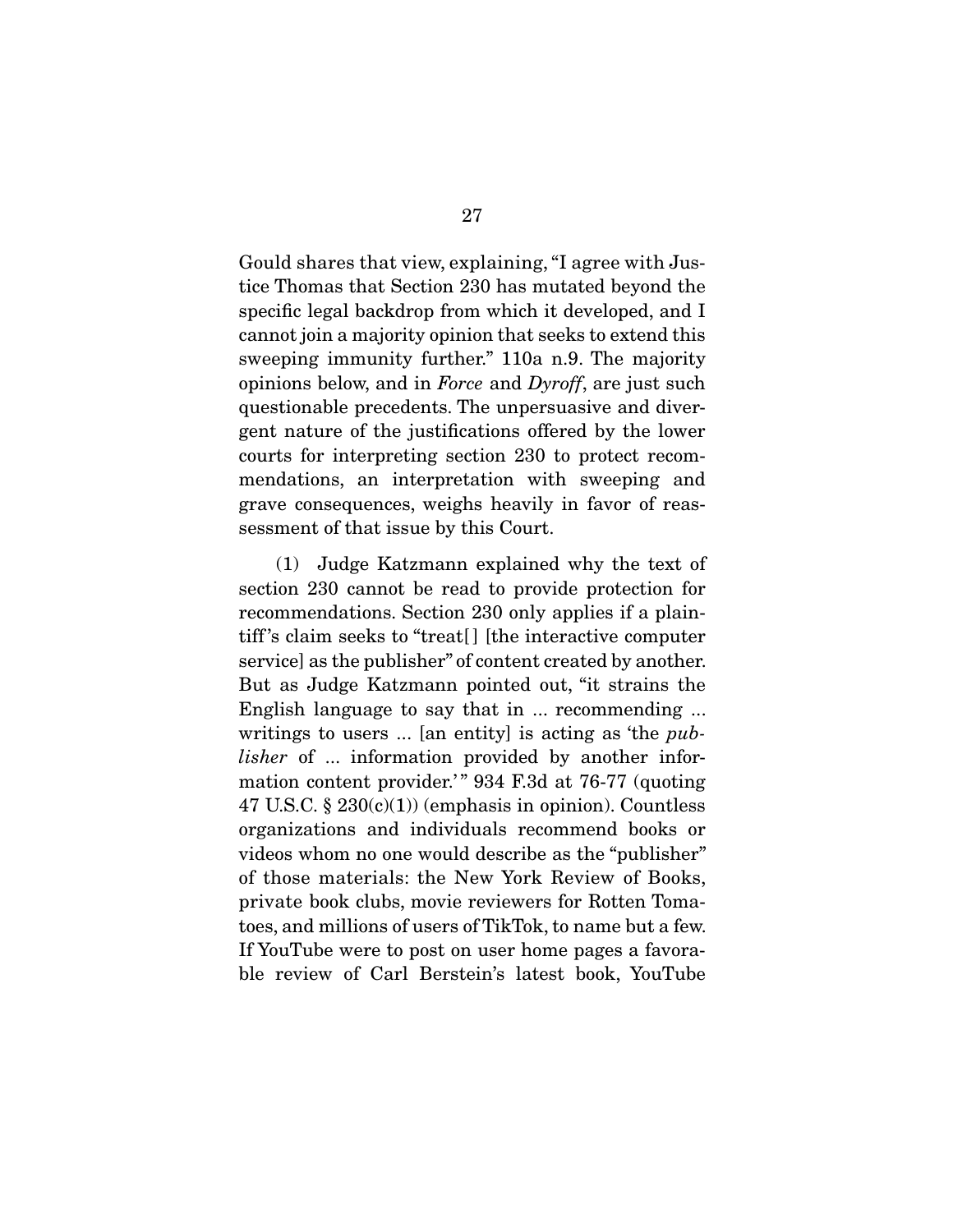could not on that account claim to be the publisher of the book, or expect to be paid royalties.

 It is common for an interactive computer service to both permit another party to post content on the service's servers, and also to recommend that content; the very purpose of those recommendations is to induce users to visit other content on the service's own website, thus enabling the interactive computer service to earn additional advertising revenue. But the posting of other-party content, and the recommending of that content, are different acts; only insofar as it permits the posting (and engages in related traditional editorial functions) is the interactive computer service acting as a publisher. The recommendations at issue in *Dyroff*, for example, included an email—written by the defendant itself—notifying a user that new material had been posted onto the defendant's website. Drafting and sending that email were clearly different actions, with different status under section 230, than permitting another party to post the material at issue on the defendant's website.

 Suppose, for example, that YouTube were to recommend content that was available on only the website of *different* social media company, such as by writing and posting on YouTube a glowing review of an ISIS video on Vimeo. The review would not constitute itself publishing the ISIS video. That YouTube-prepared recommendation would not turn into publication of the video if, after the review had been distributed to YouTube users, ISIS also posted the video in question on YouTube itself. That fact that in this case YouTube, in addition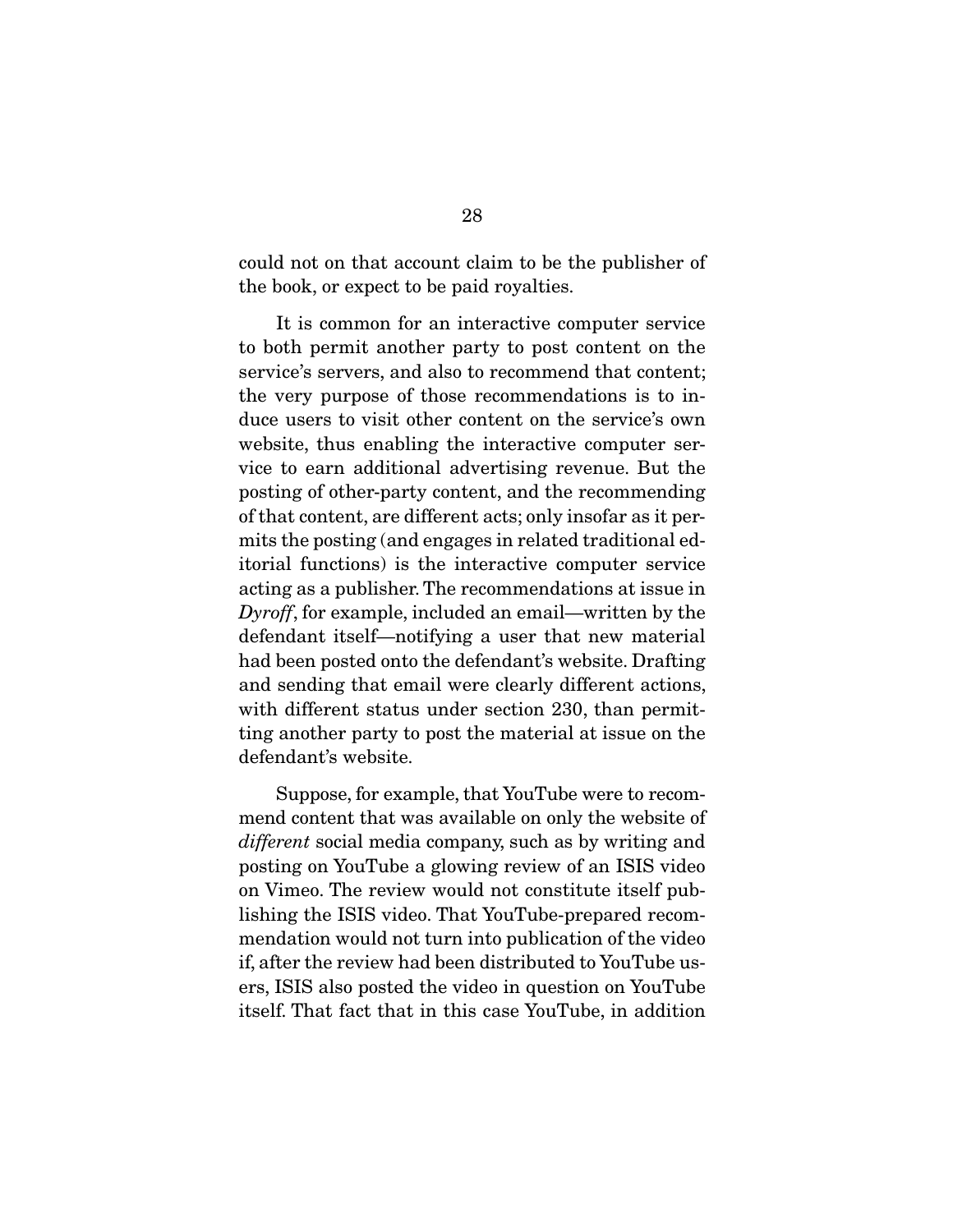to making the allegedly actionable recommendations of ISIS videos, *also* permitted the posting of ISIS videos on its website did not somehow immunize a recommendation that otherwise would clearly fall outside the scope of section 230.

 It does not matter that publishers do at times recommend their own publications, such as when book publishers advertise their books. As Judge Katzmann explained, "[b]y its plain terms, § 230 does not apply whenever a claim would treat the defendant as 'a publisher' in the abstract, immunizing defendants from liability stemming from any activity in which one thinks publishing companies commonly engage." 934 F.3d at 80-81. "§ 230 does not necessarily immunize defendants from claims based on promoting content ... , even if those activities might be common among publishing companies nowadays." 934 F.3d at 81. Recommending books is not an inherently "publisher" function because, although only whoever prints a book is its publisher, anyone can recommend a book.

 Equally importantly, as Judges Katzmann, Berzon and Gould all pointed out, recommendations by an interactive computer service (of other-party content or anything else) are communications by and from service itself, not by and from some other party. "[R]ecommendation[s] ... involve communication by the service provider, and so are activities independent of simply providing the public with content supplied by others." (Berzon, J., concurring); *see* 105a-106a (Gould, J.); *Force*, 934 F.3d at 82-83 (Katzmann, J.). The suggestion that a user access some text, image, or other content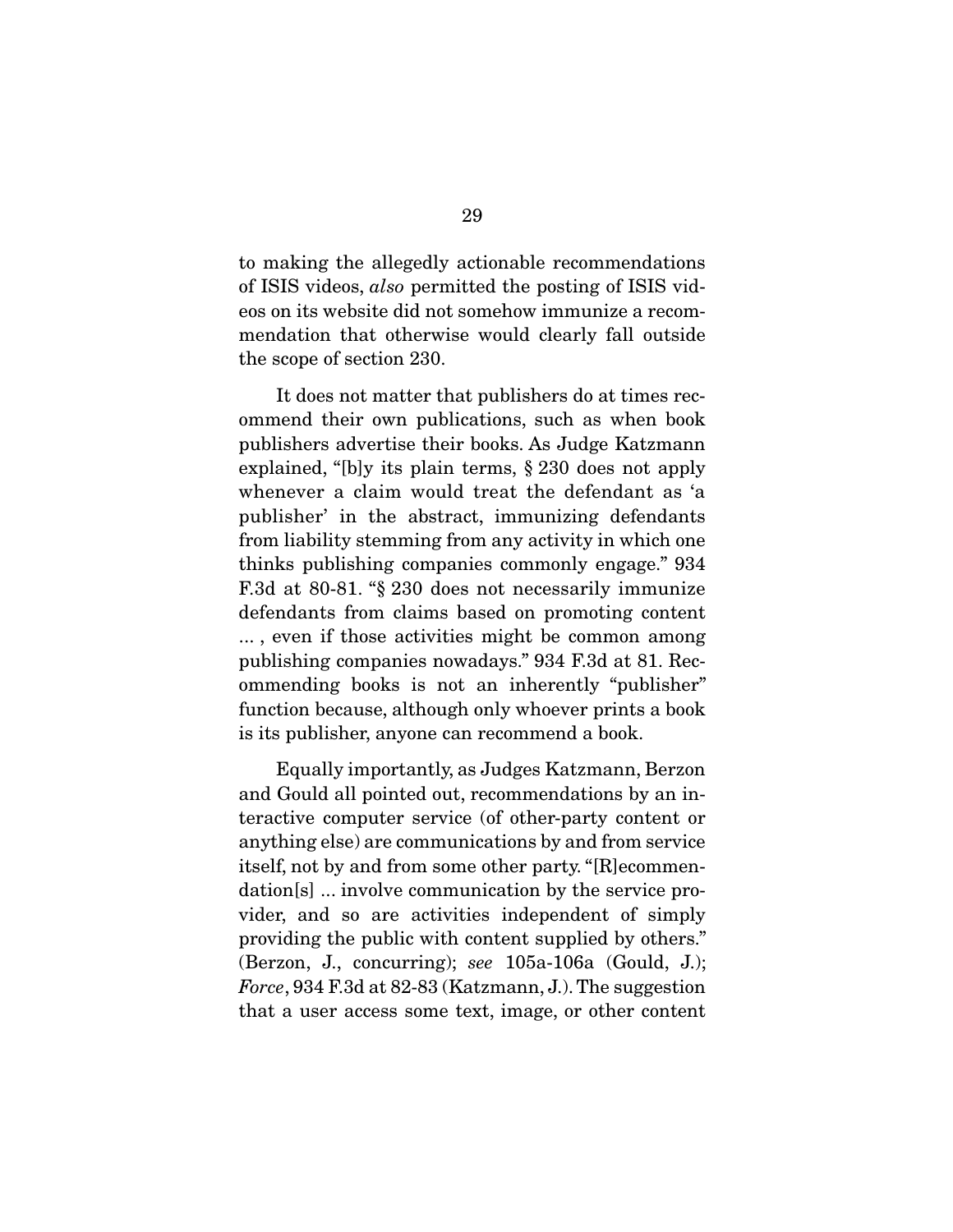may be made in so many words (as are some recommendations on Facebook), or may simply take the form of hypertext or a hyperimage chosen to interest a particular user and displayed before a user by the interactive computer service. A sentence such as "To see this video, click here" conveys "information provided by" the interactive computer service (how to access a particular video), not information provided by whoever created the video itself.

 (2) The majority below reasoned that targeted recommendations directed at a particular user are protected by section 230 because they are essentially the same as search engines.

This [YouTube] system is certainly more sophisticated than a traditional search engine, which requires users to type in textual queries, but the core principle is the same: Google's algorithms select the particular content provided to a user based on that user's inputs. *See Roommates*, 521 F.3d at 1175 (observing that search engines are *immune* under § 230 because they provide content in response to a user's queries....).

38a (emphasis added). This is a new explanation for why recommendations are protected by section 230, different from the reasoning in the earlier decisions in *Dyroff* and *Force*.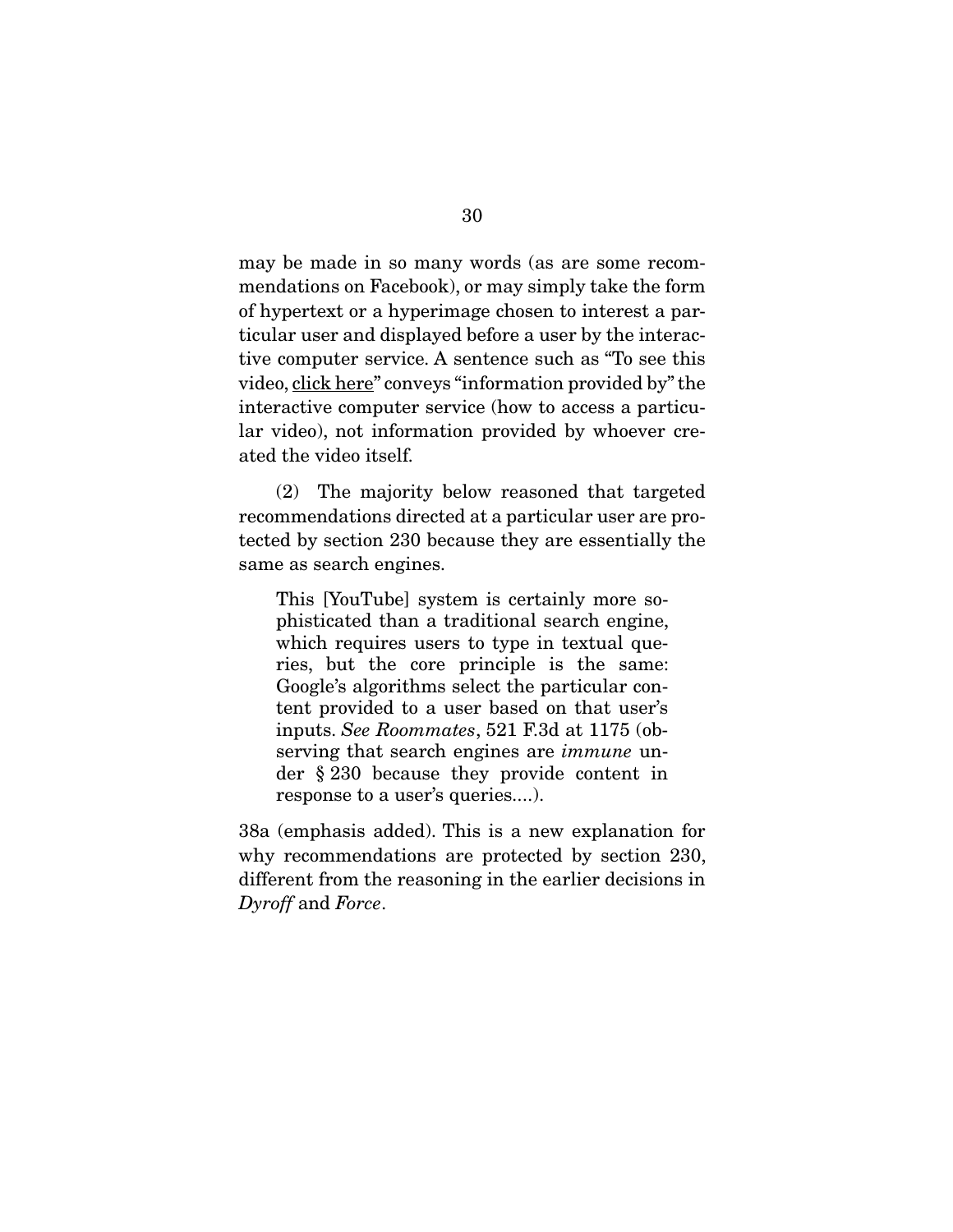The decision below has two fatal flaws.<sup>18</sup> First, section 230 applies only when a claim would in effect treat the interactive computer service as the "publisher" of content provided by another, not when it would treat the service as a "search engine." Whatever the state of Ninth Circuit precedent regarding search engines, proffering an analogy between recommendations and search engines does not connect the court's holding to the actual text of the statute. Second, although a company providing a search engine would at least usually be an interactive computer service, section 230 does not "immun[ize]" interactive computer services. Section 230 does not apply to everything an interactive computer service (including a search engine) does, but accords protection only insofar as a particular complaint seeks to treat that service as a publisher. The court below argued that both search engines and algorithm-based recommendations involving matching (the former matching responses with a user's query, the latter matching suggestions with information the interactive computer service has about the user) (38a), but that does not establish that all (or even any) uses of matching constitute publishing.

 The text of section 230 clearly distinguishes between a system that provides to a user information that the user is actually seeking (as does a search engine) and a system utilized by an internet company to direct at a user information (such as a

<sup>18</sup> The majority acknowledged that "[t]here is no question § 230(c)(1)"—as interpreted by the panel and other courts—"shelters more activity than Congress envisioned it would." 80a.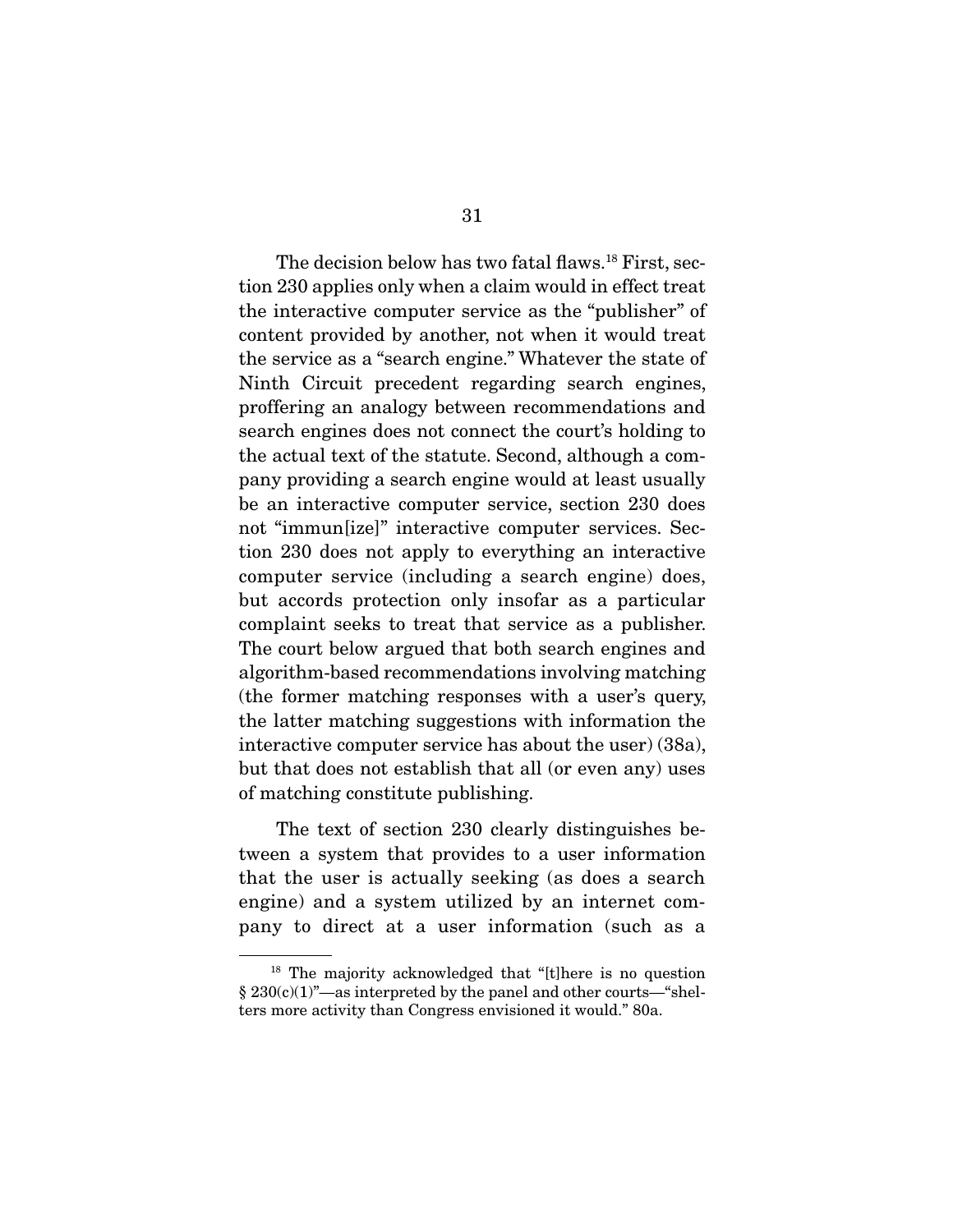recommendation) that the company wants the user to have. Section 230(b) states that "[i]t is the policy of the United States ... to encourage the development of technologies which maximize *user control* over what information is received by individuals, families, and schools who use the internet and other computer services." 47 U.S.C. § 230(b) (emphasis added). Congress found that "[t]he developing array of Internet and other interactive computer services ... offers *users a greater degree of control* over the information that they receive, as well as the potential for even greater control in the future as technology develops." 47 U.S.C. § 230(a) (emphasis added). The core function of a search engine advances that policy, because it enables a user to select what information he or she will receive; on the other hand, when an interactive computer service makes a recommendation to a user, it is the service not the user that determines that the user will receive that recommendation.

 (3) The majority opinion in *Dyroff* took a different approach, one which never refers to search engines. The justification offered in *Dyroff* for immunizing recommendations (as well as email notifications about third party content) consists of three somewhat enigmatic sentences:

By recommending user groups and sending email notifications, [the interactive computer service] ... was acting as a publisher of others' content. These functions—recommendations and notifications—are tools meant to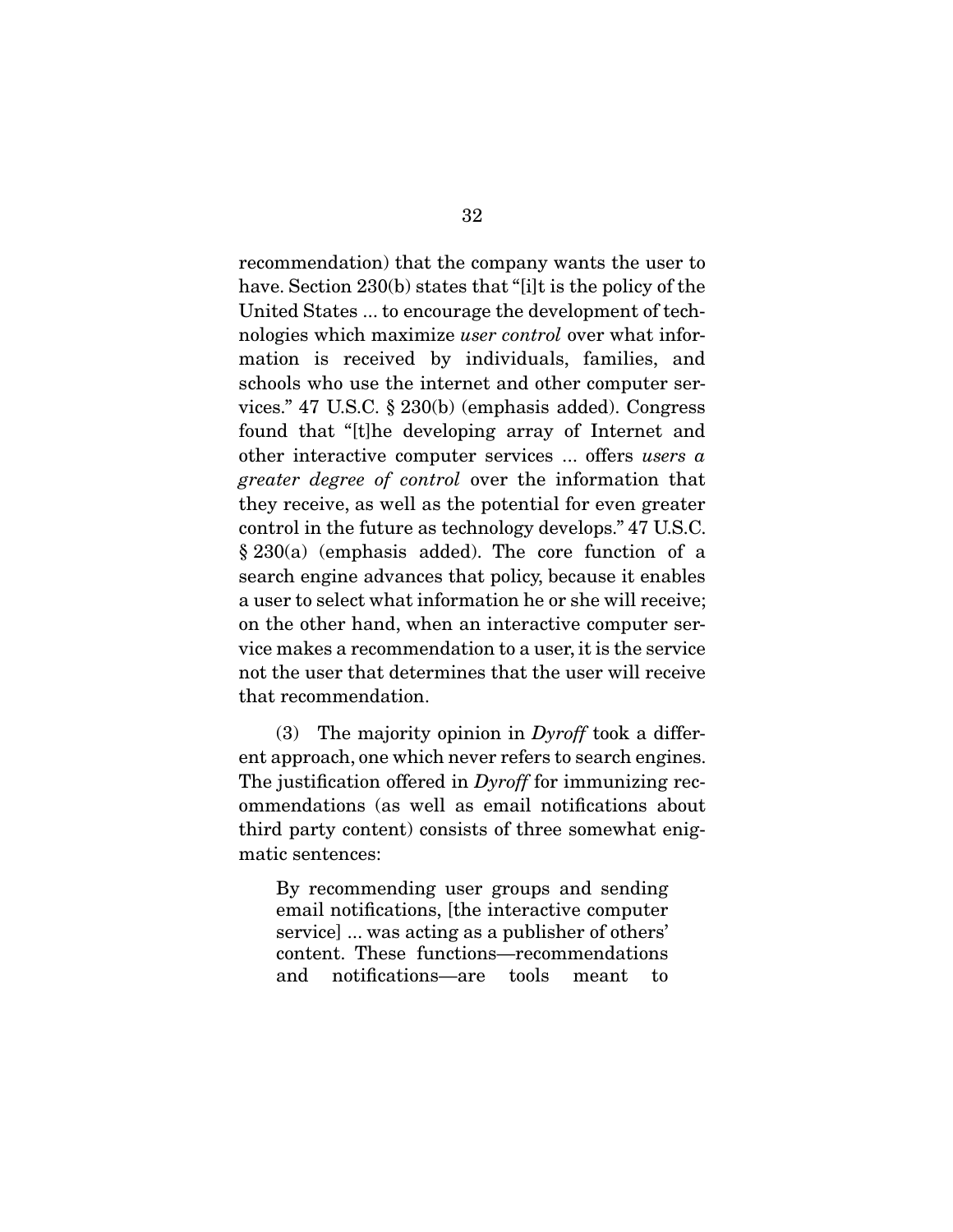facilitate the communication and content of others. They are not content in and of themselves.

934 F.3d at 1098.

 This analysis cannot be reconciled with the text of the statute, or with ordinary English. The first sentence is the operative one, but is difficult to understand. One who recommends or sends notification about material created by another is not by so doing ipso facto "acting as publisher" of that material, at least as those words are ordinarily understood. If a member of this Court were to comment "John Grisham's latest novel is terrific," or send an email announcing that "Maria Yovanovitch's new book is in stock at Politics and Prose," he or she would not by so doing be transformed into the publisher of either book. Recommending something is different from creating or being that object; writing a restaurant review is not cooking, and a dietician is not a kale salad.

 The second two sentences suggest a different argument. Because recommendations and notifications are "meant to facilitate the communication and content of others," they can only be understood and function solely as an ancillary part of the process of the publication of that other-created content. But in ordinary English, a person who takes actions "meant to facilitate the communication and content of others" would not usually be described, in the words of section 230, as the "publisher" of that content. The official of the Clerk's office who brought this petition to your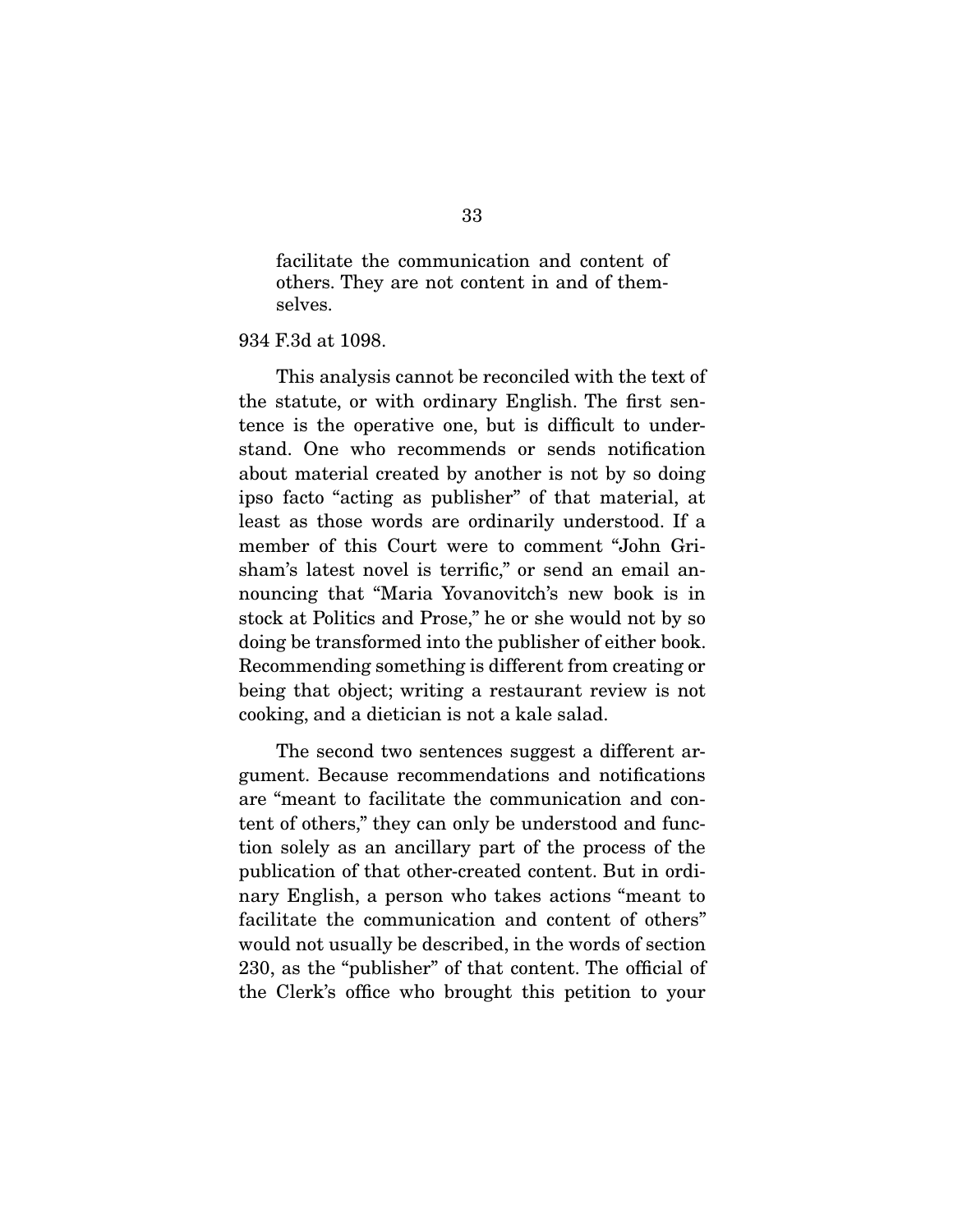chambers "meant to facilitate the communication and content of [the petitioners' argument in favor of certiorari]," but was not the "publisher" of the petition.

 (4) The complaint in *Force* alleged that Facebook made two types of recommendations. Facebook both recommended content and recommended "friends," who could be individuals or groups. 934 F.3d at 65. If a user opted to "friend" a person or group, the user typically would then receive matter related to content which that person or group had put in a public posting. The plaintiff in *Force* alleged that the result of these recommendations was to connect users with terrorists or terrorist groups, leading them to join or support Hamas, a terrorist organization which had killed relatives of the plaintiffs. 934 F.3d at 57, 65.

 The majority in *Force* reasoned that recommendations are protected by section 230 because the type of *consequences* of the recommendations about which the plaintiffs complained, connecting users to individuals, organizations or materials, were also consequences of publishing.

[A]rranging and distributing third-party information inherently forms "connections" and "matches" among speakers, content, and viewers of content, whether in interactive internet forums or in more traditional media. That is an essential result of publishing. Accepting plaintiffs' argument would eviscerate Section  $230(c)(1)$ ; a defendant interactive computer service would be ineligible for Section  $230(c)(1)$  immunity by virtue of simply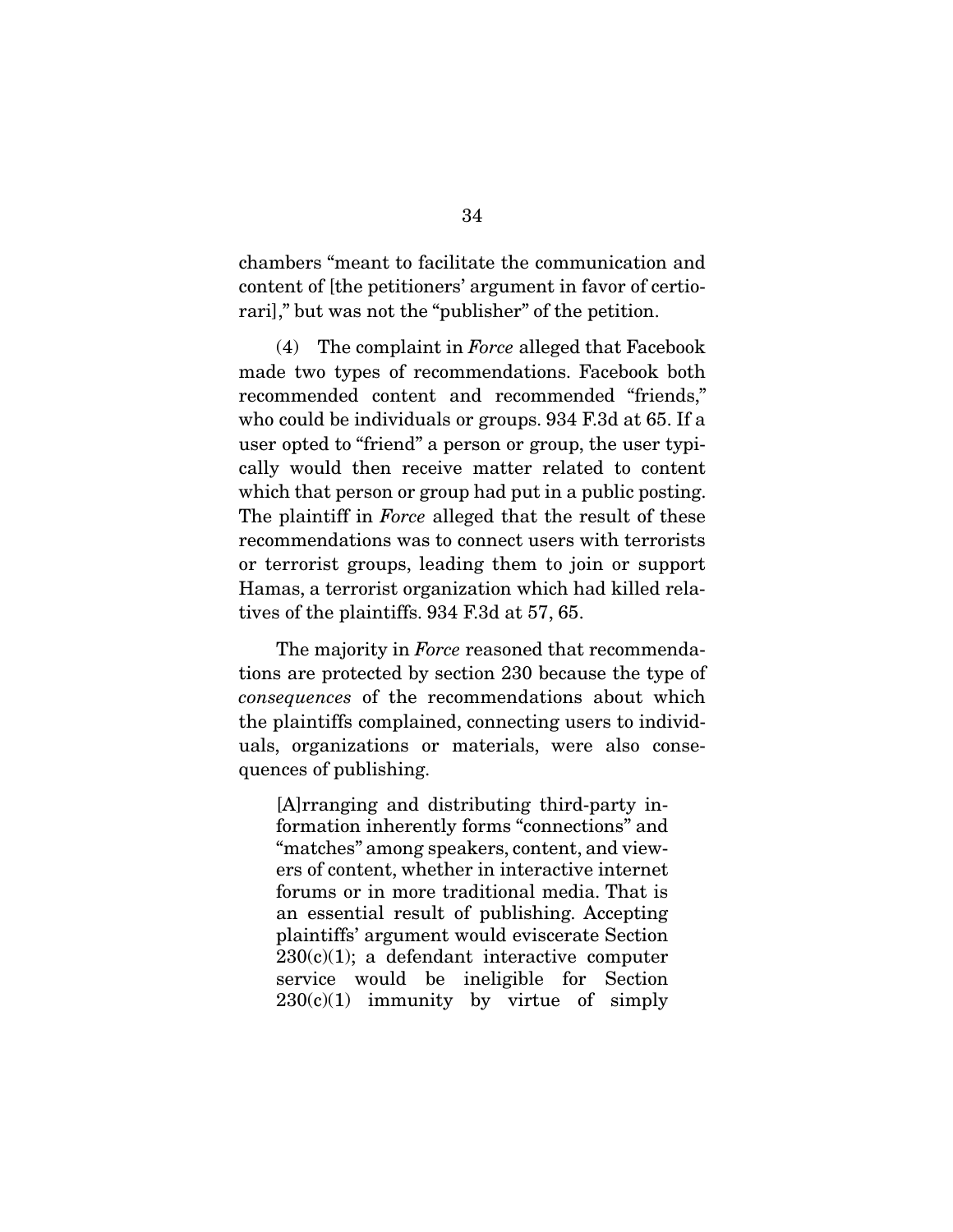organizing and displaying content exclusively provided by third parties.

934 F.3d at 66 (footnote omitted).

 This analysis has several clear flaws. First, the text of section 230 applies only to claims that seek to treat an interactive computer service "as a publisher," not far more broadly to claims that seek to treat an interactive computer service as an entity which brought about "an essential result of publishing." Many individuals and organizations bring about such results whom no one would call a publisher. A skilled librarian brings about a connection between a patron and a book; a mutual friend who suggests a blind date brings about a connection between the two parties. But neither the librarian nor the mutual friend is a "publisher." Second, the terms of section 230 expressly apply only to transmitting to a user the actual "information provided by another information content provider." An interactive computer service that instead gives a user a recommendation or suggestion *about* that other-party content is outside the literal terms of the statute.

 (5) The decision below insisted it was holding only that recommendations by an interactive computer service are protected by section 230 if those recommendations are made in a "neutral" manner. "We only reiterate that a website's use of content-neutral algorithms, without more, does not expose it to liability...." 41a. "[The complaint does not] allege that Google's algorithms treated ISIS-created content differently than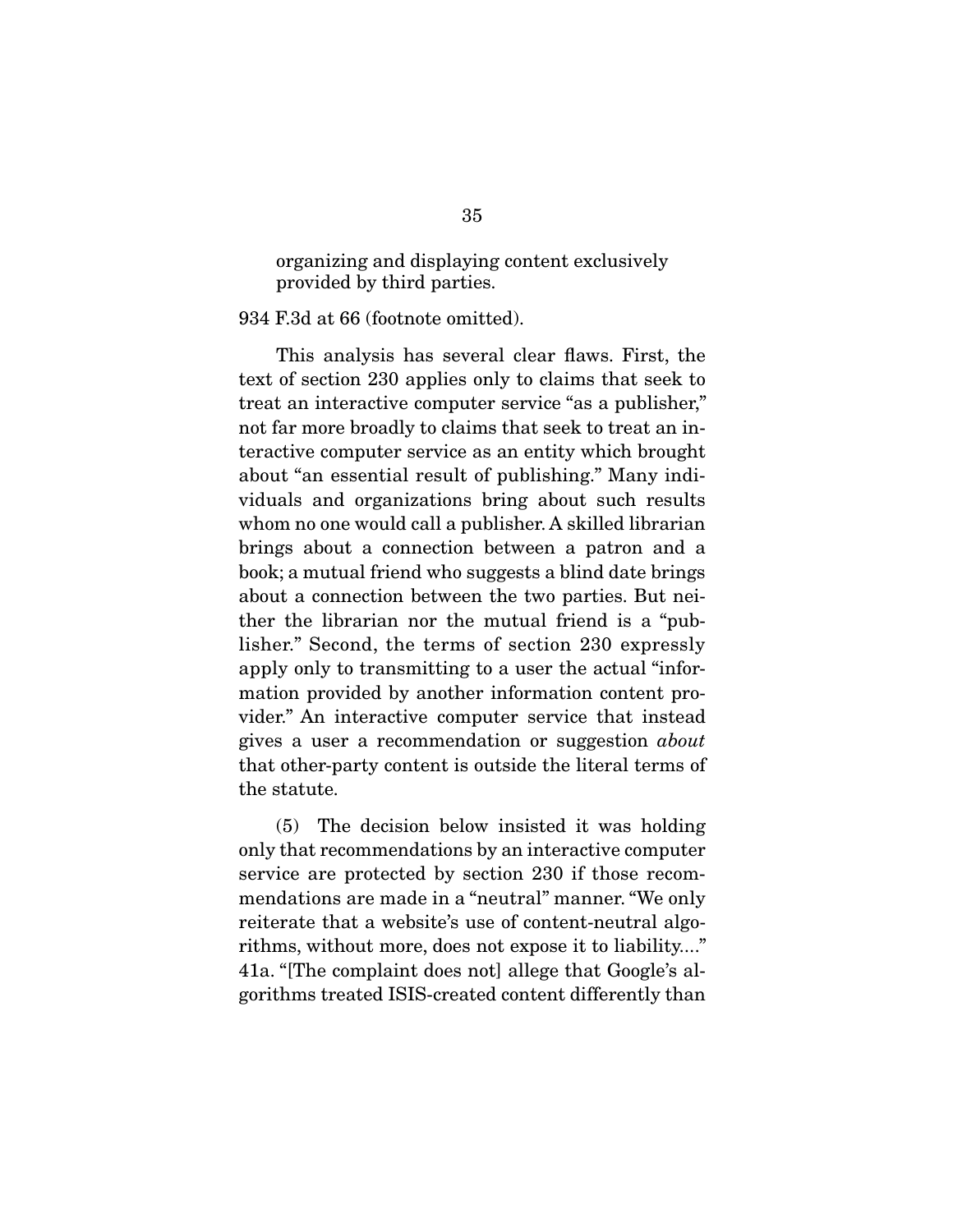any other third-party created content." *Id.* The Second Circuit majority in *Force* also stressed that the recommendations there were formulated in a neutral manner. 934 F.3d at 69-70. But if making recommendations falls within the functions of a "publisher" under section 230, there would be no basis for distinguishing between neutrally formulated and deliberately pro-terrorist recommendations. The core consequence of a claim treating a defendant as a "publisher" of content created by another is that the defendant is protected from liability when it decides whether or not to publish that content. Under the terms of section 230, YouTube would unquestionably be protected if it chose to widely distribute a favorable review of ISIS videos that was taken from a terrorist publication and yet were to refuse to permit the United States Department of Defense to upload an analysis condemning those videos.

 That was exactly the problem in *Sikhs for Justice, Inc. v. Facebook*, 697 Fed.Appx. 526 (9th Cir. 2017), discussed in *Malwarebytes*, 141 S.Ct. at 17 (statement of Justice Thomas). The plaintiff in that case sought to place on its Facebook page materials strongly critical of the role of Indian Prime Minister Narendra Modi in condoning the 2002 massacre of hundreds of Muslims in riots in Gujarat. Facebook removed that criticism of Prime Minister from the plaintiff 's Facebook page in India, although not elsewhere in the world, an action evidently intended to curry favor with the Indian government. When Sikhs for Justice sought an injunction to restore those materials to its Facebook page, Facebook successfully argued that section 230 gave it an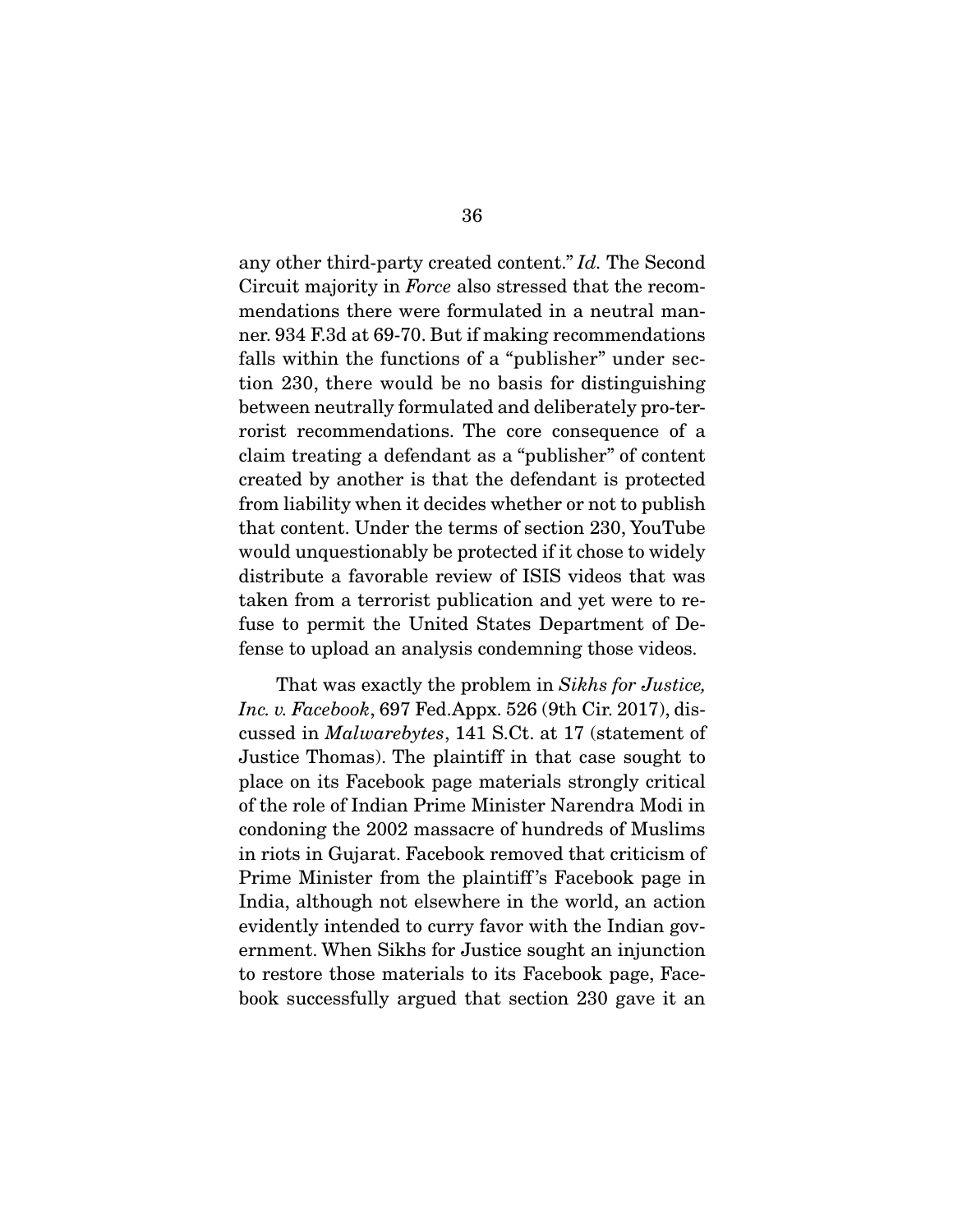absolute right to censor such anti-terrorist materials.19 There is no possible textual basis for distinguishing between non-neutral posting policies and non-neutral recommendation algorithms, and no conceivable justification for distinguishing between the murder of Muslims in India and the murder of Nohemi Gonzalez in France.

### **IV. THIS CASE PRESENTS AN EXCELLENT VEHICLE FOR RESOLVING THE QUES-TION PRESENTED**

 This case presents an excellent vehicle for deciding the question presented. The issue was squarely decided in the court of appeals below, and with the addition of the decision in the instant case is now the subject of six detailed and thoughtful judicial opinions. Although the litigation in this case below raised a number of other issues, petitioners seek review of only the question that divided the panel and the Second Circuit, whether section 230 protects recommendations, or is limited to traditional editorial functions.

<sup>19</sup> Defendant Facebook, Inc.'s Notice of Motion and Motion to Dismiss, *Sikhs for Justice, Inc. v. Facebook*, 144 F.Supp.3d 1088 (N.D. Cal. 2015), N.D. Ca. No. 5:15-CV-02442-LHK ("SFJ's claim that Facebook blocked access to the SFJ Page in India for discriminatory reasons is irrelevant to the CDA analysis. An online provider's rationale for publisher decisionmaking has no bearing on Section 230(c)(1) immunity. *Levitt* [*v. Yelp! Inc.*], 2011 WL 5079526 at \*8-\*9 (N.D. Cal., Oct. 26, 2011) (finding the motive behind Yelp's editorial decisions regarding whether to publish or de-publish reviews irrelevant for purposes of Section  $230(c)(1)$  immunity").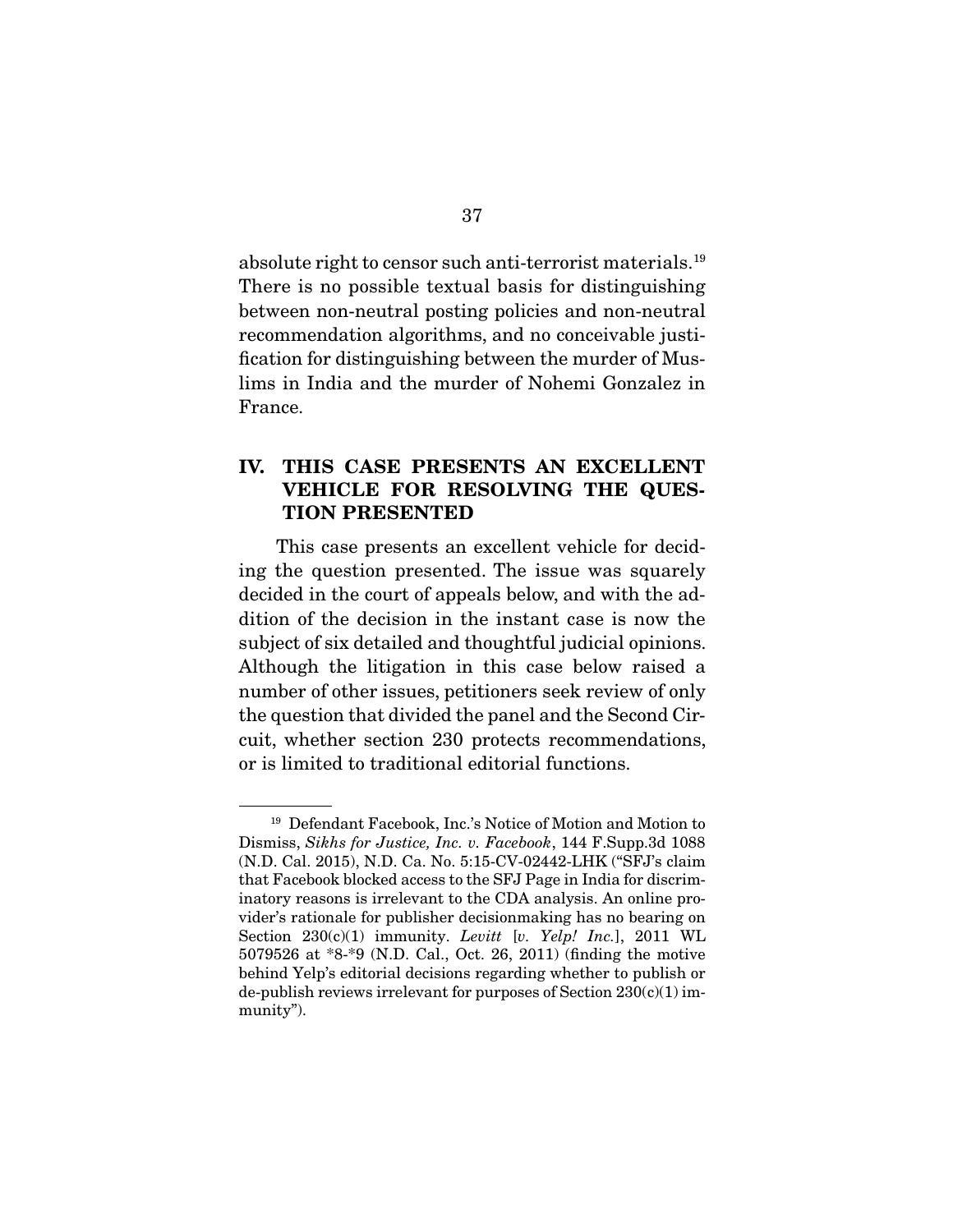The case comes to the Court on review of a motion to dismiss the complaint for failure to state a claim on which relief could be granted. In this context, the case presents the clean issue of whether the claim set out in the complaint, that Google recommended ISIS-created videos, is barred by section 230. The panel majority held broadly that Ninth Circuit precedent "immunize[s] websites' friend- and contentsuggestion algorithms" (44a), at least so long as they are generated in a neutral manner. This appeal does not present, as might a motion for summary judgment or a decision after trial, disputes of fact, disagreements about evidence sufficiency, or fact-bound issues that might arise about particular types of recommendations.

 Petitioners will urge the Court to adopt the interpretation of section 230 advanced by Judge Katzmann in *Force* and Judges Berzon and Gould below: the protections of section 230 are limited to a publisher's traditional editorial functions, such as whether to publish, withdraw, postpone or alter content provided by another, and do not additionally include recommending writings or videos to others.

 $\overbrace{\hspace{2.5cm}}^{\bullet}$   $\overbrace{\hspace{2.5cm}}^{\bullet}$